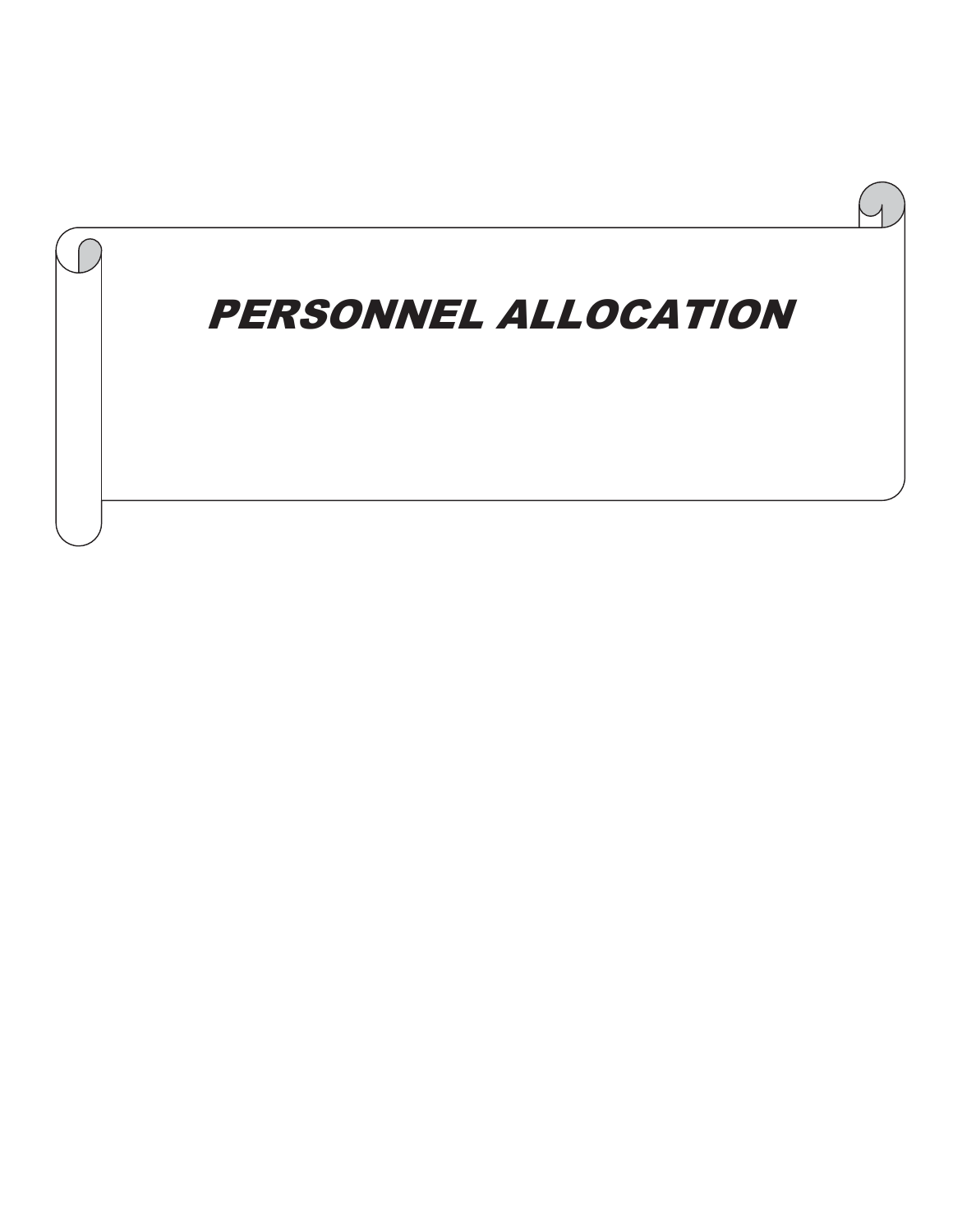

| <b>Department</b>                                                  | Job Class No.  | FY 2020/2021<br><b>Allocations (FTE)</b> | Change      | <b>Effective Date</b><br>of Change | Legistar<br>No. | <b>Resolution</b><br>No. | Current/Adjusted<br><b>Allocations (FTE)</b> |
|--------------------------------------------------------------------|----------------|------------------------------------------|-------------|------------------------------------|-----------------|--------------------------|----------------------------------------------|
| <b>Agriculture</b>                                                 |                |                                          |             |                                    |                 |                          |                                              |
| Agriculture Commissioner and Sealer of Weights and                 | 1201           | 1.00                                     |             |                                    |                 |                          | 1.00                                         |
| Measures                                                           |                |                                          |             |                                    |                 |                          |                                              |
| Administrative Technician                                          | 1305           | 1.00                                     |             |                                    |                 |                          | 1.00                                         |
| Agriculture Biologist/Standards Inspector I/II/III                 | 4401/4402/4403 | 5.00                                     |             |                                    |                 |                          | 5.00                                         |
| Agriculture Biologist Technician - Limited Term                    | 4404           | 1.00                                     |             |                                    |                 |                          | 1.00                                         |
| Deputy Agriculture Commissioner, Sealer of Weights<br>and Measures | 4405           | 1.00                                     |             |                                    |                 |                          | 1.00                                         |
| Office Assistant I/II                                              | 2101/2102      | 1.00                                     |             |                                    |                 |                          | 1.00                                         |
| <b>Wildlife Specialist</b>                                         | 5805           | 1.00                                     |             |                                    |                 |                          | 1.00                                         |
| <b>Agriculture Total</b>                                           |                | 11.00                                    |             |                                    |                 |                          | 11.00                                        |
|                                                                    |                |                                          |             |                                    |                 |                          |                                              |
| Air Quality Management District *                                  |                |                                          |             |                                    |                 |                          |                                              |
| Air Pollution Control Officer                                      | 1238           | 1.00                                     |             |                                    |                 |                          | 1.00                                         |
| Air Quality Administrative Analyst                                 | 1321<br>4109   | 1.00<br>2.00                             |             |                                    |                 |                          | 1.00<br>2.00                                 |
| Air Quality Engineer                                               | 4641/4642      | 2.00                                     |             |                                    |                 |                          | 2.00                                         |
| Air Quality Specialist I/II<br>Air Quality Technician I/II         | 4644/4645      | 1.00                                     |             |                                    |                 |                          | 1.00                                         |
| Sr. Air Quality Engineer                                           | 4129           | 1.00                                     |             |                                    |                 |                          | 1.00                                         |
| Sr. Air Quality Specialist                                         | 4643           | 1.00                                     |             |                                    |                 |                          | 1.00                                         |
| *AQMD Budget is adopted separately                                 |                |                                          |             |                                    |                 |                          |                                              |
| Air Quality Management District Total                              |                | 9.00                                     |             |                                    |                 |                          | 9.00                                         |
|                                                                    |                |                                          |             |                                    |                 |                          |                                              |
| <b>Assessor</b>                                                    |                |                                          |             |                                    |                 |                          |                                              |
| Assessor                                                           | 1101           | 1.00                                     |             |                                    |                 |                          | 1.00                                         |
| Administrative Technician                                          | 1305           | 1.00                                     |             |                                    |                 |                          | 1.00                                         |
| Appraiser Aide                                                     | 4300           | $\blacksquare$                           | Add 1.0 FTE | 10/10/2020                         | 20-1269         | 149-2020                 | 1.00                                         |
| Appraiser I/II/Sr.                                                 | 4301/4302/4303 | 13.00                                    |             |                                    |                 |                          | 13.00                                        |
| Assessment Technician I/II/Sr.                                     | 2601/2602/2603 | 7.80                                     |             |                                    |                 |                          | 7.80                                         |
| <b>Assistant Assessor</b>                                          | 0121           | 1.00                                     |             |                                    |                 |                          | 1.00                                         |
| Auditor/Appraiser - Sr. Auditor/Appraiser                          | 4311/4312      | 2.00                                     |             |                                    |                 |                          | 2.00                                         |
| Cadastral Drafter                                                  | 4721           | 1.00                                     |             |                                    |                 |                          | 1.00                                         |
| Deputy Assessor - Systems & Support                                | 0122           | 1.00                                     |             |                                    |                 |                          | 1.00                                         |
| GIS Analyst I/II                                                   | 3181/3182      | 1.00                                     |             |                                    |                 |                          | 1.00                                         |
| Information Technology Department Coordinator                      | 3176           | 1.00                                     |             |                                    |                 |                          | 1.00                                         |
| <b>Property Transfer Specialist</b>                                | 2605           | 4.00                                     | Add 1.0 FTE | 10/10/2020                         | 20-1269         | 149-2020                 | 5.00                                         |
| Property Transfer Supervisor                                       | 2606           | 1.00                                     |             |                                    |                 |                          | 1.00                                         |
| <b>Supervising Appraiser</b>                                       | 4304           | 1.00                                     | Add 1.0 FTE | 10/10/2020                         | 20-1269         | 149-2020                 | 2.00                                         |
| <b>Supervising Assessment Technician</b>                           | 2604           | 1.00                                     |             |                                    |                 |                          | 1.00                                         |
| Supervising Auditor/Appraiser                                      | 4314           | 1.00                                     |             |                                    |                 |                          | 1.00                                         |
| <b>Assessor Total</b>                                              |                | 37.80                                    |             |                                    |                 |                          | 40.80                                        |
|                                                                    |                |                                          |             |                                    |                 |                          |                                              |
| <b>Auditor-Controller</b><br>Auditor-Controller                    | 1106           | 1.00                                     |             |                                    |                 |                          |                                              |
| Accountant/Auditor                                                 | 3305           | 1.00                                     |             |                                    |                 |                          | 1.00<br>1.00                                 |
| Accountant I/II                                                    | 3301/3302      | 2.00                                     |             |                                    |                 |                          | 2.00                                         |
| <b>Accounting Division Manager</b>                                 | 0190           | 3.00                                     |             |                                    |                 |                          | 3.00                                         |
| <b>Accounting Systems Administrator</b>                            | 3307           | 1.00                                     |             |                                    |                 |                          | 1.00                                         |
| Administrative Analyst I/II                                        | 1306/1307      | 1.00                                     |             |                                    |                 |                          | 1.00                                         |
| Administrative Technician                                          | 1305           | 2.00                                     |             |                                    |                 |                          | 2.00                                         |
| Chief Assistant Auditor-Controller                                 | 0126           | 1.00                                     |             |                                    |                 |                          | 1.00                                         |
| Department Analyst I/II                                            | 7901/7902      | 4.00                                     |             |                                    |                 |                          | 4.00                                         |
| Fiscal Assistant I/II                                              | 2201/2202      | 2.00                                     |             |                                    |                 |                          | 2.00                                         |
| <b>Fiscal Technician</b>                                           | 2203           | 5.00                                     |             |                                    |                 |                          | 5.00                                         |
| Payroll Technician                                                 | 3310           | 2.00                                     |             |                                    |                 |                          | 2.00                                         |
| <b>Principal Financial Analyst</b>                                 | 1300           | 2.00                                     |             |                                    |                 |                          | 2.00                                         |
| Sr. Department Analyst                                             | 7903           | 2.00                                     |             |                                    |                 |                          | 2.00                                         |
| <b>Auditor-Controller Total</b>                                    |                | 29.00                                    |             |                                    |                 |                          | 29.00                                        |
|                                                                    |                |                                          |             |                                    |                 |                          |                                              |
| <b>Board of Supervisors</b>                                        |                |                                          |             |                                    |                 |                          |                                              |
| Supervisor - Board of Supervisors                                  | 1141           | 5.00                                     |             |                                    |                 |                          | 5.00                                         |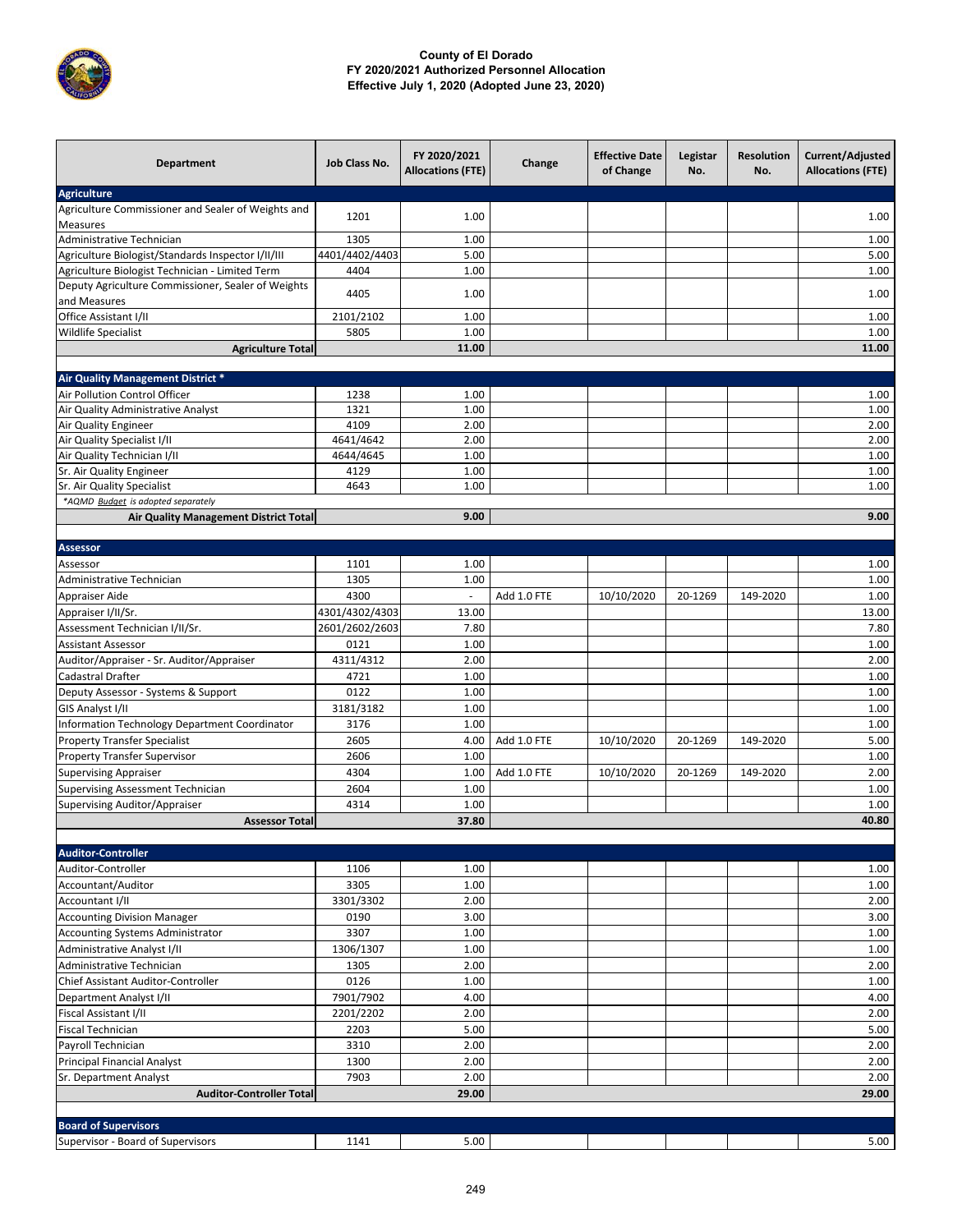

| <b>Department</b>                                                               | Job Class No.          | FY 2020/2021<br><b>Allocations (FTE)</b> | Change              | <b>Effective Date</b><br>of Change | Legistar<br>No. | <b>Resolution</b><br>No. | Current/Adjusted<br><b>Allocations (FTE)</b> |
|---------------------------------------------------------------------------------|------------------------|------------------------------------------|---------------------|------------------------------------|-----------------|--------------------------|----------------------------------------------|
| Clerk of the Board of Supervisors                                               | 1206                   | 1.00                                     |                     |                                    |                 |                          | 1.00                                         |
| Deputy Clerk of the Board I/II                                                  | 2905/2906              | 1.00                                     |                     |                                    |                 |                          | 1.00                                         |
| Sr. Deputy Clerk of the Board of Supervisors                                    | 2908                   | 1.00                                     |                     |                                    |                 |                          | 1.00                                         |
| Supervisor's Assistant                                                          | 3906                   | 5.00                                     |                     |                                    |                 |                          | 5.00                                         |
| <b>Board of Supervisors Total</b>                                               |                        | 13.00                                    |                     |                                    |                 |                          | 13.00                                        |
|                                                                                 |                        |                                          |                     |                                    |                 |                          |                                              |
| <b>Chief Administrative Office</b><br>Chief Administrative Officer              | 1226                   | 1.00                                     |                     |                                    |                 |                          | 1.00                                         |
| Accountant/Auditor                                                              | 3305                   | 1.00                                     |                     |                                    |                 |                          | 1.00                                         |
| Accountant I/II                                                                 |                        |                                          |                     |                                    |                 |                          |                                              |
| Administrative Analyst I/II                                                     | 3301/3302<br>1306/1307 | 2.00<br>15.00                            |                     |                                    |                 |                          | 2.00<br>15.00                                |
| Administrative Analyst Supervisor                                               | 1323                   | 2.00                                     |                     |                                    |                 |                          | 2.00                                         |
| Administrative Services Officer                                                 | 1301                   | 2.00                                     |                     |                                    |                 |                          | 2.00                                         |
| Administrative Technician                                                       | 1305                   | 8.00                                     | Add 1.00 FTE        | 10/10/2020                         | 20-1269         | 149-2020                 | 9.00                                         |
| Assistant Chief Administrative Officer                                          | 0141                   | 1.00                                     |                     |                                    |                 |                          | 1.00                                         |
| <b>Building Maintenance Worker I/II/III</b>                                     | 6601/6602/6608         | 11.00                                    | <b>Title Change</b> | 9/12/2020                          | 20-1010         | 137-2020                 | 11.00                                        |
| <b>Building Operations Manager</b>                                              | 6612                   | 1.00                                     |                     |                                    |                 |                          | 1.00                                         |
| Buyer I/II                                                                      | 3401/3402              | 1.00                                     |                     |                                    |                 |                          | 1.00                                         |
| <b>Capital Programs Manager</b>                                                 | 0184                   | 1.00                                     |                     |                                    |                 |                          | 1.00                                         |
| Chief Fiscal Officer                                                            | 0325                   | 1.00                                     |                     |                                    |                 |                          | 1.00                                         |
| Chief Fiscal Officer - UM                                                       | 0327                   | 1.00                                     |                     |                                    |                 |                          | 1.00                                         |
| Communications & Outreach Manager                                               | 1319                   | 1.00                                     |                     |                                    |                 |                          | 1.00                                         |
| Community Health Advocate                                                       | 8516                   | 1.00                                     |                     |                                    |                 |                          | 1.00                                         |
| Custodian                                                                       | 6625                   | 9.85                                     |                     |                                    |                 |                          | 9.85                                         |
| <b>Custodial Supervisor</b>                                                     | 6627                   | 1.00                                     |                     |                                    |                 |                          | 1.00                                         |
| Defensible Space Inspector I/II                                                 | 4608/4609              | 1.00                                     |                     |                                    |                 |                          | 1.00                                         |
| Deputy Chief Administrative Officer                                             | 0144                   | 2.00                                     |                     |                                    |                 |                          | 2.00                                         |
| <b>Emergency Medical Services and Emergency</b>                                 |                        |                                          |                     |                                    |                 |                          |                                              |
| Preparedness Supervisor                                                         | 2511                   | 1.00                                     | <b>Title Change</b> | 7/4/2020                           | 20-0763         | 097-2020                 | 1.00                                         |
| <b>EMS Agency Medical Director</b>                                              | 0167                   | 0.40                                     |                     |                                    |                 |                          | 0.40                                         |
| <b>Executive Assistant</b>                                                      | 2113                   | 1.00                                     |                     |                                    |                 |                          | 1.00                                         |
| <b>Facilities Division Manager</b>                                              | 0188                   | 1.00                                     |                     |                                    |                 |                          | 1.00                                         |
| <b>Facilities Operations Supervisor</b>                                         | 6610                   | 2.00                                     | <b>Title Change</b> | 9/12/2020                          | 20-1010         | 137-2020                 | 2.00                                         |
| <b>Facilities Operations Technician</b>                                         | 6605                   | 2.00                                     | <b>Title Change</b> | 9/12/2020                          | 20-1010         | 137-2020                 | 2.00                                         |
| Facilities Project Manager I/II                                                 | 0186/0187              | 3.00                                     |                     |                                    |                 |                          | 3.00                                         |
| Fiscal Assistant I/II                                                           | 2201/2202              | 1.00                                     |                     |                                    |                 |                          | 1.00                                         |
| <b>Fiscal Services Supervisor</b>                                               | 2205                   | 1.00                                     |                     |                                    |                 |                          | 1.00                                         |
| <b>Fiscal Technician</b>                                                        | 2203                   | 4.00                                     |                     |                                    |                 |                          | 4.00                                         |
| Grounds Maintenance Supervisor                                                  | 6620                   | 1.00                                     |                     |                                    |                 |                          | 1.00                                         |
| Grounds Maintenance Worker I/II                                                 | 6621/6622              | 4.00                                     |                     |                                    |                 |                          | 4.00                                         |
| <b>Health Educator</b>                                                          | 8501                   |                                          | Add 1.00 FTE        | 8/1/2020                           | 20-0915         | 120-2020                 | 1.00                                         |
| Highway Maintenance Worker I/II                                                 | 6121/6122              | 1.00                                     |                     |                                    |                 |                          | 1.00                                         |
| Management Analyst I/II                                                         | 1316/1317              | 1.00                                     |                     |                                    |                 |                          | 1.00                                         |
| Manager of Emergency Medical Services and<br>Preparedness and Response Programs | 0163                   | 1.00                                     |                     |                                    |                 |                          | 1.00                                         |
| Medical Billing Technician                                                      | 2524                   | 1.00                                     |                     |                                    |                 |                          | 1.00                                         |
| Parks Manager                                                                   | 0181                   | 1.00                                     |                     |                                    |                 |                          | 1.00                                         |
| Principal Management Analyst                                                    | 1309                   | 2.00                                     |                     |                                    |                 |                          | 2.00                                         |
| Procurement & Contracts Manager                                                 | 0185                   | 1.00                                     |                     |                                    |                 |                          | 1.00                                         |
| Program Manager                                                                 | 7121                   | 1.00                                     |                     |                                    |                 |                          | 1.00                                         |
| Quality Improvement Coordinator                                                 | 5900                   | 0.75                                     |                     |                                    |                 |                          | 0.75                                         |
| Services Operations Coordinator                                                 | 6290                   | 1.00                                     |                     |                                    |                 |                          | 1.00                                         |
| Sr. Accountant                                                                  | 3303                   | 1.00                                     |                     |                                    |                 |                          | 1.00                                         |
| Sr. Administrative Analyst                                                      | 1308                   | 4.00                                     |                     |                                    |                 |                          | 4.00                                         |
| Sr. Buyer                                                                       | 3403                   | 1.00                                     |                     |                                    |                 |                          | 1.00                                         |
| Sr. Custodian                                                                   | 6626                   | 1.00                                     |                     |                                    |                 |                          | 1.00                                         |
| Sr. Fiscal Assistant                                                            | 2204                   | 3.00                                     |                     |                                    |                 |                          | 3.00                                         |
| Sr. Office Assistant                                                            | 2104                   | 3.50                                     |                     |                                    |                 |                          | 3.50                                         |
| Storekeeper I/II                                                                | 3501/3502              | 1.00                                     |                     |                                    |                 |                          | 1.00                                         |
| Storekeeper/Courier                                                             | 3505                   | 2.00                                     |                     |                                    |                 |                          | 2.00                                         |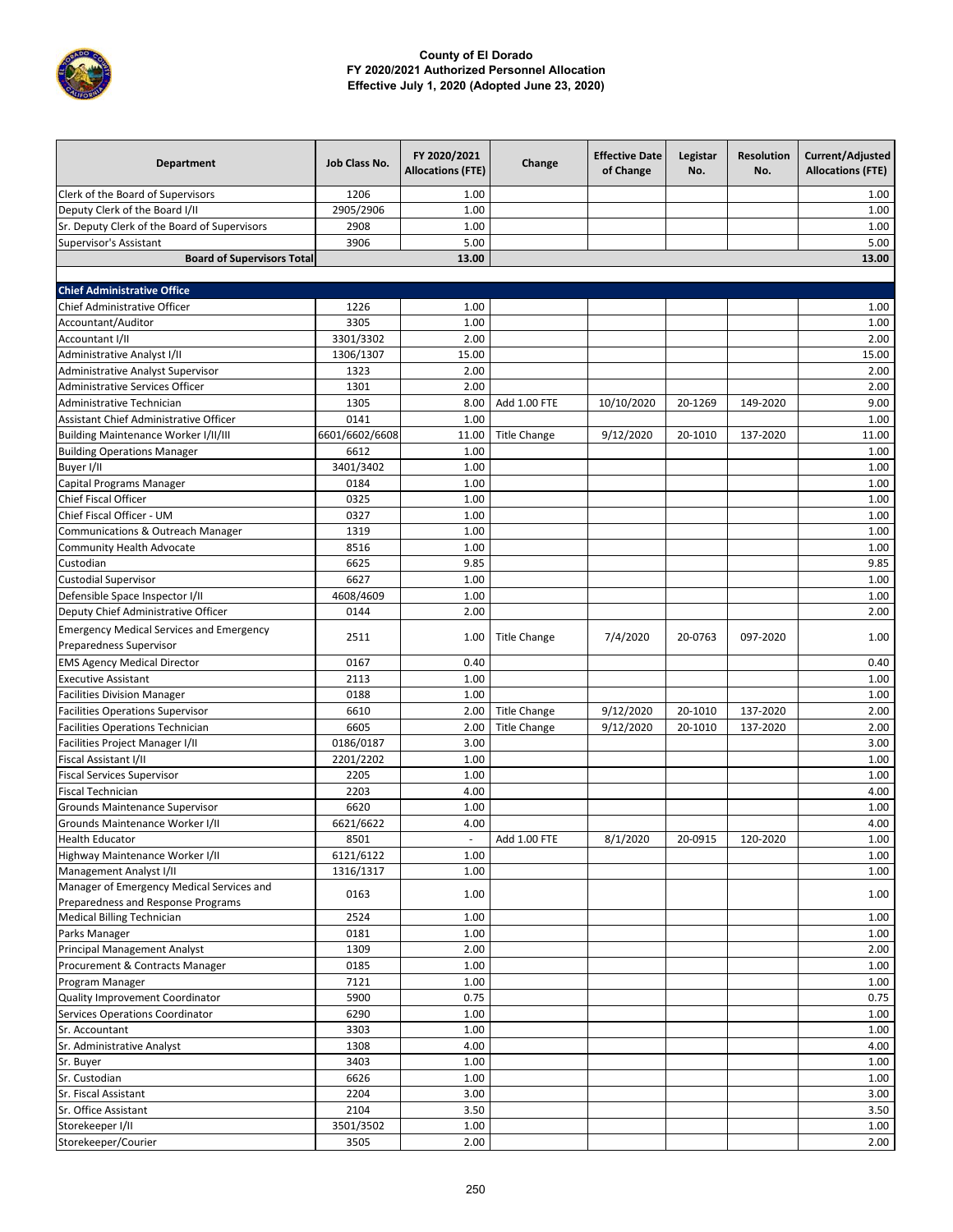

| <b>Department</b>                                                                  | Job Class No.          | FY 2020/2021<br><b>Allocations (FTE)</b> | Change          | <b>Effective Date</b><br>of Change | Legistar<br>No. | <b>Resolution</b><br>No. | Current/Adjusted<br><b>Allocations (FTE)</b> |
|------------------------------------------------------------------------------------|------------------------|------------------------------------------|-----------------|------------------------------------|-----------------|--------------------------|----------------------------------------------|
| Supervising Accountant/Auditor                                                     | 3306                   | 1.00                                     |                 |                                    |                 |                          | 1.00                                         |
| <b>Chief Administrative Office Total</b>                                           |                        | 113.50                                   |                 |                                    |                 |                          | 115.50                                       |
|                                                                                    |                        |                                          |                 |                                    |                 |                          |                                              |
| <b>Child Support Services</b>                                                      |                        |                                          |                 |                                    |                 |                          |                                              |
| Director of Child Support Services                                                 | 1262                   | 1.00                                     |                 |                                    |                 |                          | 1.00                                         |
| Administrative Analyst I/II                                                        | 1306/1307              | 1.00                                     |                 |                                    |                 |                          | 1.00                                         |
| Assistant Director of Child Support Services                                       | 0264                   | 1.00                                     |                 |                                    |                 |                          | 1.00                                         |
| Child Support Attorney I-IV                                                        | 5001/5002<br>5003/5004 | 2.00                                     |                 |                                    |                 |                          | 2.00                                         |
| Child Support Investigator I/II                                                    | 5605/5606              | 2.00                                     |                 |                                    |                 |                          | 2.00                                         |
| Child Support Specialist I/II                                                      | 7701/7702              | 16.00                                    |                 |                                    |                 |                          | 16.00                                        |
| Child Support Specialist III                                                       | 7703                   | 3.00                                     |                 |                                    |                 |                          | 3.00                                         |
| <b>Child Support Supervisor</b>                                                    | 7705                   | 3.00                                     |                 |                                    |                 |                          | 3.00                                         |
| <b>Executive Assistant</b>                                                         | 2113                   | 1.00                                     |                 |                                    |                 |                          | 1.00                                         |
| <b>Fiscal Technician</b>                                                           | 2203                   | 2.00                                     |                 |                                    |                 |                          | 2.00                                         |
| <b>Information Technology Department Specialist</b>                                | 3175                   | 1.00                                     |                 |                                    |                 |                          | 1.00                                         |
| Legal Clerk I/II                                                                   | 2421/2422              | 2.00                                     |                 |                                    |                 |                          | 2.00                                         |
| Legal Clerk III                                                                    | 2423                   | 1.00                                     |                 |                                    |                 |                          | 1.00                                         |
| Office Assistant I/II                                                              | 2101/2102              | 1.00                                     |                 |                                    |                 |                          | 1.00                                         |
| Program Manager                                                                    | 7121                   |                                          | Add 1.00 FTE    | 8/1/2020                           | 20-0945         | 121-2020                 | 1.00                                         |
| <b>Staff Services Manager</b>                                                      | 7805                   | 1.00                                     | Delete 1.00 FTE | 8/1/2020                           | 20-0945         | 121-2020                 | $\mathcal{L}_{\mathcal{A}}$                  |
| <b>Child Support Services Total</b>                                                |                        | 38.00                                    |                 |                                    |                 |                          | 38.00                                        |
|                                                                                    |                        |                                          |                 |                                    |                 |                          |                                              |
| <b>County Counsel</b>                                                              |                        |                                          |                 |                                    |                 |                          |                                              |
| <b>County Counsel</b>                                                              | 1231                   | 1.00                                     |                 |                                    |                 |                          | 1.00                                         |
| Administrative Analyst I/II                                                        | 1306/1307              | 1.00                                     |                 |                                    |                 |                          | 1.00                                         |
| <b>Assistant County Counsel</b>                                                    | 0146                   | 1.00                                     |                 |                                    |                 |                          | 1.00                                         |
| Deputy County Counsel                                                              | 5104                   | 6.00                                     |                 |                                    |                 |                          | 6.00                                         |
| Legal Secretary I/II                                                               | 2401/2402              | 1.00                                     |                 |                                    |                 |                          | 1.00                                         |
| Sr. Deputy County Counsel                                                          | 5106                   | 4.00                                     |                 |                                    |                 |                          | 4.00                                         |
| Sr. Legal Secretary                                                                | 2403                   | 3.00                                     |                 |                                    |                 |                          | 3.00                                         |
| <b>County Counsel Total</b>                                                        |                        | 17.00                                    |                 |                                    |                 |                          | 17.00                                        |
|                                                                                    |                        |                                          |                 |                                    |                 |                          |                                              |
| <b>District Attorney</b>                                                           |                        |                                          |                 |                                    |                 |                          |                                              |
| <b>District Attorney</b>                                                           | 1121                   | 1.00                                     |                 |                                    |                 |                          | 1.00                                         |
| Administrative Analyst I/II                                                        | 1306/1307              | 1.00                                     | Delete 1.0 FTE  | 10/10/2020                         | 20-1167         | 144-2020                 |                                              |
| Administrative Technician                                                          | 1305                   | 1.00                                     |                 |                                    |                 |                          | 1.00                                         |
| <b>Assistant District Attorney</b>                                                 | 5205                   | 2.00                                     | Delete 1.0 FTE  | 10/10/2020                         | 20-1167         | 144-2020                 | 1.00                                         |
| Chief Assistant District Attorney                                                  | 0156                   | 1.00                                     |                 |                                    |                 |                          | 1.00                                         |
| Chief Investigator (District Attorney)                                             | 5601                   | 1.00                                     |                 |                                    |                 |                          | 1.00                                         |
| <b>Crime Analyst</b>                                                               | 3171                   | 1.00                                     |                 |                                    |                 |                          | 1.00                                         |
| Department Systems Analyst                                                         | 3170                   | ÷,                                       | Add 1.00 FTE    | 7/18/2020                          | 20-0767         | 111-2020                 | 1.00                                         |
| Deputy District Attorney I-IV                                                      | 5201/5202<br>5203/5204 | 18.00                                    |                 |                                    |                 |                          | 18.00                                        |
| Deputy District Attorney I-IV - Limited Term                                       | 5201/5202<br>5203/5204 | 3.00                                     |                 |                                    |                 |                          | 3.00                                         |
| <b>Information Technology Department Specialist</b>                                | 3175                   | $\overline{\phantom{a}}$                 | Add 1.0 FTE     | 10/10/2020                         | 20-1167         | 144-2020                 | 1.00                                         |
| <b>Investigative Assistant</b>                                                     | 5607                   | 1.00                                     | Add 1.0 FTE     | 10/10/2020                         | 20-1167         | 144-2020                 | 2.00                                         |
| Investigator (District Attorney)                                                   | 5603                   | 14.00                                    |                 |                                    |                 |                          | 14.00                                        |
| Office Assistant I/II                                                              | 2101/2102              | 0.80                                     |                 |                                    |                 |                          | 0.80                                         |
| Paralegal I/II                                                                     | 5115/5116              | 5.00                                     | Delete 1.0 FTE  | 10/10/2020                         | 20-1167         | 144-2020                 | 4.00                                         |
| Special Investigator (District Attorney)                                           | 5608                   | 1.00                                     |                 |                                    |                 |                          | 1.00                                         |
| Sr. Office Assistant                                                               | 2104                   | 3.00                                     | Delete 1.0 FTE  | 10/10/2020                         | 20-1167         | 144-2020<br>144-2020     | 4.00                                         |
| Sr. Office Assistant - Limited Term                                                | 2104                   | 1.00                                     | Add 2.0 FTE     | 10/10/2020                         | 20-1167         |                          | 1.00                                         |
|                                                                                    | 5117                   | $\overline{\phantom{a}}$                 | Add 2.0 FTE     | 10/10/2020                         | 20-1167         | 144-2020                 | 2.00                                         |
| Sr. Paralegal                                                                      |                        |                                          |                 |                                    |                 |                          |                                              |
| Supervising Investigator (District Attorney)<br>Victim Witness Program Coordinator | 5600<br>5912           | 2.00<br>1.00                             |                 |                                    |                 |                          | 2.00<br>1.00                                 |
| Victim Witness Program Specialist                                                  | 5911                   | 5.00                                     |                 |                                    |                 |                          | 5.00                                         |
| Victim Witness Program Specialist - Limited Term                                   | 5911                   | 2.00                                     |                 |                                    |                 |                          | 2.00                                         |
|                                                                                    |                        |                                          |                 |                                    |                 |                          |                                              |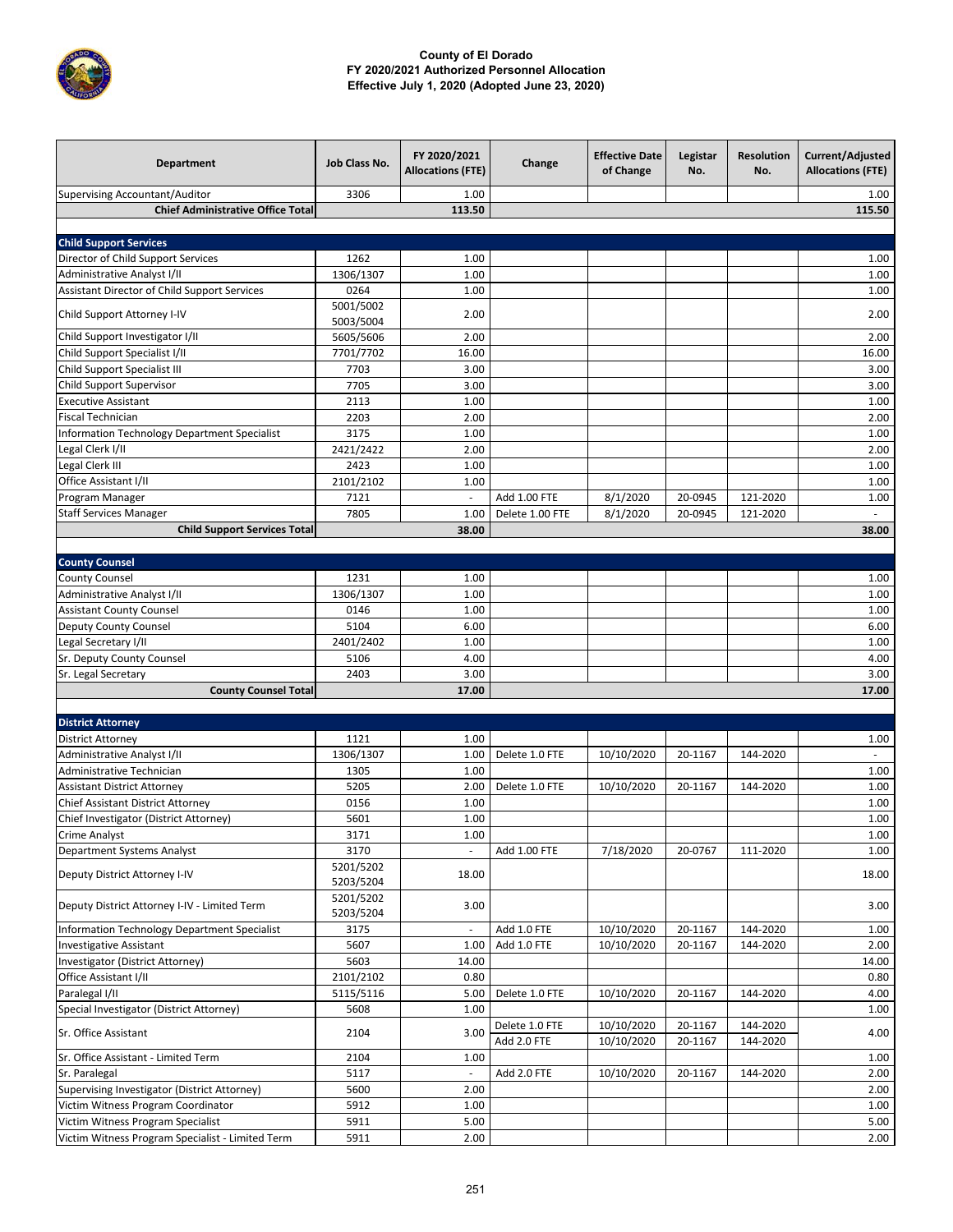

| <b>District Attorney Total</b><br>64.80<br>67.80<br><b>Environmental Management</b><br>Director of Environmental Management<br>1236<br>1.00<br>1.00<br><b>Administrative Analyst I/II</b><br>1306/1307<br>1.00<br>1.00<br>Development Aide I/II<br>4701/4702<br>1.00<br>1.00<br>Add 1.00 FTE<br>Development Technician I/II<br>4709/4710<br>3.00<br>8/29/2020<br>20-0889<br>136-2020<br>4.00<br>Disposal Site Supervisor<br>4655<br>1.00<br>1.00<br>Environmental Management Manager<br>4607<br>2.00<br>2.00<br>Environmental Health Specialist I/II<br>6.00<br>4601/4602<br>6.00<br>3.00<br>Environmental Health Specialist Supervisor<br>4604<br>3.00<br>1.00<br>4111<br>1.00<br>Geologist<br>4616<br>Hazardous Material/Recycling Specialist<br>3.00<br>3.00<br>Hazardous Material/Recycling Technician<br>4653<br>1.00<br>1.00<br>6624<br>2.00<br>2.00<br>Solid Waste Technician<br>Sr. Vector Control Technician - Limited Term<br>4634<br>1.00<br>1.00<br>4619<br><b>Supervising Waste Specialist</b><br>1.00<br>1.00<br><b>TBD</b><br>Sustainability Coordinator<br>1.00<br>1.00<br>Vector Control Technician I/II (Limited Term)<br>4631/4632<br>1.00<br>1.00<br>4651/4652/4654<br>3.00<br>3.00<br>Waste Management Technician I/II/III<br>32.00<br><b>Environmental Management Total</b><br>33.00<br><b>Health &amp; Human Services Agency</b><br>1282<br>Director, Health and Human Services Agency<br>1.00<br>1.00<br>Accountant I/II<br>3301/3302<br>9.00<br>9.00<br>10.00<br>Administrative Analyst I/II<br>1306/1307<br>10.00<br>2116/2117<br>1.00<br>1.00<br>Administrative Assistant I/II<br>2111<br>1.00<br><b>Administrative Secretary</b><br>1.00<br>Administrative Services Officer<br>1301<br>1.00<br>1.00<br>Administrative Technician<br>1305<br>8.00<br>8.00<br>0202<br>Alcohol and Drug Program Division Manager<br>1.00<br>1.00<br>Animal Services Officer I/II<br>5801/5802<br>8.00<br>8.00<br>Animal Shelter Attendant<br>4.00<br>4.00<br>5816<br>Animal Shelter Supervisor<br>5815<br>1.00<br>1.00<br>0194<br>Assistant Director of Administration & Finance<br>1.00<br>1.00<br><b>Assistant Director of Human Services</b><br>0113<br>2.00<br>2.00<br>7421/7422<br>Care Management Counselor I/II<br>1.00<br>1.00<br>Care Management Supervisor<br>7425<br>1.00<br>1.00<br>Chief Fiscal Officer<br>0325<br>1.00<br>1.00<br><b>Community Health Advocate</b><br>6.00<br>8516<br>6.00<br>5907/5908<br>2.81<br>2.81<br>7901/7902<br>Department Analyst I/II<br>13.00<br>13.00<br>Department Systems Analyst<br>3170<br>1.00<br>1.00<br>5.00<br>5.00<br>Deputy Director, Health and Human Services Agency<br>7122<br>Deputy Public Guardian I/II<br>7411/7412<br>5.00<br>5.00<br>Deputy Public Guardian Supervisor<br>7414<br>1.00<br>1.00<br>Director of Behavioral Health<br>1251<br><b>Title Change</b><br>8/15/2020<br>1.00<br>20-0963<br>122-2020<br>1.00<br>Disease Investigation & Control Specialist I/II<br>8119/8120<br>1.00<br>1.00<br>7100/7101/7102<br>Eligibility Specialist Trainee/I/II<br>62.60<br>62.60<br><b>Eligibility Specialist III</b><br>7103<br>21.00<br>21.00<br><b>Eligibility Supervisor</b><br>7110<br>13.00<br>13.00<br><b>Employment and Training Worker I/II</b><br>7501/7502<br>12.00<br>12.00<br><b>Employment and Training Worker III</b><br>7503<br>5.50<br>5.50<br><b>Employment and Training Worker Supervisor</b><br>7505<br>4.00<br>4.00<br>Energy/Weatherization Supervisor<br>7838<br>1.00<br>1.00<br>Energy/Weatherization Technician I/II<br>7836/7835<br>3.00<br>3.00<br>Energy Weatherization Technician I/II - Limited Term<br>1.00<br>1.00<br>7836/7835<br>8509/8510<br>1.00<br>1.00<br>Epidemiologist I/II | <b>Department</b> | Job Class No. | FY 2020/2021<br><b>Allocations (FTE)</b> | Change | <b>Effective Date</b><br>of Change | Legistar<br>No. | <b>Resolution</b><br>No. | Current/Adjusted<br><b>Allocations (FTE)</b> |
|----------------------------------------------------------------------------------------------------------------------------------------------------------------------------------------------------------------------------------------------------------------------------------------------------------------------------------------------------------------------------------------------------------------------------------------------------------------------------------------------------------------------------------------------------------------------------------------------------------------------------------------------------------------------------------------------------------------------------------------------------------------------------------------------------------------------------------------------------------------------------------------------------------------------------------------------------------------------------------------------------------------------------------------------------------------------------------------------------------------------------------------------------------------------------------------------------------------------------------------------------------------------------------------------------------------------------------------------------------------------------------------------------------------------------------------------------------------------------------------------------------------------------------------------------------------------------------------------------------------------------------------------------------------------------------------------------------------------------------------------------------------------------------------------------------------------------------------------------------------------------------------------------------------------------------------------------------------------------------------------------------------------------------------------------------------------------------------------------------------------------------------------------------------------------------------------------------------------------------------------------------------------------------------------------------------------------------------------------------------------------------------------------------------------------------------------------------------------------------------------------------------------------------------------------------------------------------------------------------------------------------------------------------------------------------------------------------------------------------------------------------------------------------------------------------------------------------------------------------------------------------------------------------------------------------------------------------------------------------------------------------------------------------------------------------------------------------------------------------------------------------------------------------------------------------------------------------------------------------------------------------------------------------------------------------------------------------------------------------------------------------------------------------------------------------------------------------------------------------------------------------------------------------------------------------------------------------------------------------------------------------------------------------------------------------------|-------------------|---------------|------------------------------------------|--------|------------------------------------|-----------------|--------------------------|----------------------------------------------|
|                                                                                                                                                                                                                                                                                                                                                                                                                                                                                                                                                                                                                                                                                                                                                                                                                                                                                                                                                                                                                                                                                                                                                                                                                                                                                                                                                                                                                                                                                                                                                                                                                                                                                                                                                                                                                                                                                                                                                                                                                                                                                                                                                                                                                                                                                                                                                                                                                                                                                                                                                                                                                                                                                                                                                                                                                                                                                                                                                                                                                                                                                                                                                                                                                                                                                                                                                                                                                                                                                                                                                                                                                                                                                        |                   |               |                                          |        |                                    |                 |                          |                                              |
|                                                                                                                                                                                                                                                                                                                                                                                                                                                                                                                                                                                                                                                                                                                                                                                                                                                                                                                                                                                                                                                                                                                                                                                                                                                                                                                                                                                                                                                                                                                                                                                                                                                                                                                                                                                                                                                                                                                                                                                                                                                                                                                                                                                                                                                                                                                                                                                                                                                                                                                                                                                                                                                                                                                                                                                                                                                                                                                                                                                                                                                                                                                                                                                                                                                                                                                                                                                                                                                                                                                                                                                                                                                                                        |                   |               |                                          |        |                                    |                 |                          |                                              |
|                                                                                                                                                                                                                                                                                                                                                                                                                                                                                                                                                                                                                                                                                                                                                                                                                                                                                                                                                                                                                                                                                                                                                                                                                                                                                                                                                                                                                                                                                                                                                                                                                                                                                                                                                                                                                                                                                                                                                                                                                                                                                                                                                                                                                                                                                                                                                                                                                                                                                                                                                                                                                                                                                                                                                                                                                                                                                                                                                                                                                                                                                                                                                                                                                                                                                                                                                                                                                                                                                                                                                                                                                                                                                        |                   |               |                                          |        |                                    |                 |                          |                                              |
|                                                                                                                                                                                                                                                                                                                                                                                                                                                                                                                                                                                                                                                                                                                                                                                                                                                                                                                                                                                                                                                                                                                                                                                                                                                                                                                                                                                                                                                                                                                                                                                                                                                                                                                                                                                                                                                                                                                                                                                                                                                                                                                                                                                                                                                                                                                                                                                                                                                                                                                                                                                                                                                                                                                                                                                                                                                                                                                                                                                                                                                                                                                                                                                                                                                                                                                                                                                                                                                                                                                                                                                                                                                                                        |                   |               |                                          |        |                                    |                 |                          |                                              |
|                                                                                                                                                                                                                                                                                                                                                                                                                                                                                                                                                                                                                                                                                                                                                                                                                                                                                                                                                                                                                                                                                                                                                                                                                                                                                                                                                                                                                                                                                                                                                                                                                                                                                                                                                                                                                                                                                                                                                                                                                                                                                                                                                                                                                                                                                                                                                                                                                                                                                                                                                                                                                                                                                                                                                                                                                                                                                                                                                                                                                                                                                                                                                                                                                                                                                                                                                                                                                                                                                                                                                                                                                                                                                        |                   |               |                                          |        |                                    |                 |                          |                                              |
|                                                                                                                                                                                                                                                                                                                                                                                                                                                                                                                                                                                                                                                                                                                                                                                                                                                                                                                                                                                                                                                                                                                                                                                                                                                                                                                                                                                                                                                                                                                                                                                                                                                                                                                                                                                                                                                                                                                                                                                                                                                                                                                                                                                                                                                                                                                                                                                                                                                                                                                                                                                                                                                                                                                                                                                                                                                                                                                                                                                                                                                                                                                                                                                                                                                                                                                                                                                                                                                                                                                                                                                                                                                                                        |                   |               |                                          |        |                                    |                 |                          |                                              |
|                                                                                                                                                                                                                                                                                                                                                                                                                                                                                                                                                                                                                                                                                                                                                                                                                                                                                                                                                                                                                                                                                                                                                                                                                                                                                                                                                                                                                                                                                                                                                                                                                                                                                                                                                                                                                                                                                                                                                                                                                                                                                                                                                                                                                                                                                                                                                                                                                                                                                                                                                                                                                                                                                                                                                                                                                                                                                                                                                                                                                                                                                                                                                                                                                                                                                                                                                                                                                                                                                                                                                                                                                                                                                        |                   |               |                                          |        |                                    |                 |                          |                                              |
|                                                                                                                                                                                                                                                                                                                                                                                                                                                                                                                                                                                                                                                                                                                                                                                                                                                                                                                                                                                                                                                                                                                                                                                                                                                                                                                                                                                                                                                                                                                                                                                                                                                                                                                                                                                                                                                                                                                                                                                                                                                                                                                                                                                                                                                                                                                                                                                                                                                                                                                                                                                                                                                                                                                                                                                                                                                                                                                                                                                                                                                                                                                                                                                                                                                                                                                                                                                                                                                                                                                                                                                                                                                                                        |                   |               |                                          |        |                                    |                 |                          |                                              |
|                                                                                                                                                                                                                                                                                                                                                                                                                                                                                                                                                                                                                                                                                                                                                                                                                                                                                                                                                                                                                                                                                                                                                                                                                                                                                                                                                                                                                                                                                                                                                                                                                                                                                                                                                                                                                                                                                                                                                                                                                                                                                                                                                                                                                                                                                                                                                                                                                                                                                                                                                                                                                                                                                                                                                                                                                                                                                                                                                                                                                                                                                                                                                                                                                                                                                                                                                                                                                                                                                                                                                                                                                                                                                        |                   |               |                                          |        |                                    |                 |                          |                                              |
|                                                                                                                                                                                                                                                                                                                                                                                                                                                                                                                                                                                                                                                                                                                                                                                                                                                                                                                                                                                                                                                                                                                                                                                                                                                                                                                                                                                                                                                                                                                                                                                                                                                                                                                                                                                                                                                                                                                                                                                                                                                                                                                                                                                                                                                                                                                                                                                                                                                                                                                                                                                                                                                                                                                                                                                                                                                                                                                                                                                                                                                                                                                                                                                                                                                                                                                                                                                                                                                                                                                                                                                                                                                                                        |                   |               |                                          |        |                                    |                 |                          |                                              |
|                                                                                                                                                                                                                                                                                                                                                                                                                                                                                                                                                                                                                                                                                                                                                                                                                                                                                                                                                                                                                                                                                                                                                                                                                                                                                                                                                                                                                                                                                                                                                                                                                                                                                                                                                                                                                                                                                                                                                                                                                                                                                                                                                                                                                                                                                                                                                                                                                                                                                                                                                                                                                                                                                                                                                                                                                                                                                                                                                                                                                                                                                                                                                                                                                                                                                                                                                                                                                                                                                                                                                                                                                                                                                        |                   |               |                                          |        |                                    |                 |                          |                                              |
|                                                                                                                                                                                                                                                                                                                                                                                                                                                                                                                                                                                                                                                                                                                                                                                                                                                                                                                                                                                                                                                                                                                                                                                                                                                                                                                                                                                                                                                                                                                                                                                                                                                                                                                                                                                                                                                                                                                                                                                                                                                                                                                                                                                                                                                                                                                                                                                                                                                                                                                                                                                                                                                                                                                                                                                                                                                                                                                                                                                                                                                                                                                                                                                                                                                                                                                                                                                                                                                                                                                                                                                                                                                                                        |                   |               |                                          |        |                                    |                 |                          |                                              |
|                                                                                                                                                                                                                                                                                                                                                                                                                                                                                                                                                                                                                                                                                                                                                                                                                                                                                                                                                                                                                                                                                                                                                                                                                                                                                                                                                                                                                                                                                                                                                                                                                                                                                                                                                                                                                                                                                                                                                                                                                                                                                                                                                                                                                                                                                                                                                                                                                                                                                                                                                                                                                                                                                                                                                                                                                                                                                                                                                                                                                                                                                                                                                                                                                                                                                                                                                                                                                                                                                                                                                                                                                                                                                        |                   |               |                                          |        |                                    |                 |                          |                                              |
|                                                                                                                                                                                                                                                                                                                                                                                                                                                                                                                                                                                                                                                                                                                                                                                                                                                                                                                                                                                                                                                                                                                                                                                                                                                                                                                                                                                                                                                                                                                                                                                                                                                                                                                                                                                                                                                                                                                                                                                                                                                                                                                                                                                                                                                                                                                                                                                                                                                                                                                                                                                                                                                                                                                                                                                                                                                                                                                                                                                                                                                                                                                                                                                                                                                                                                                                                                                                                                                                                                                                                                                                                                                                                        |                   |               |                                          |        |                                    |                 |                          |                                              |
|                                                                                                                                                                                                                                                                                                                                                                                                                                                                                                                                                                                                                                                                                                                                                                                                                                                                                                                                                                                                                                                                                                                                                                                                                                                                                                                                                                                                                                                                                                                                                                                                                                                                                                                                                                                                                                                                                                                                                                                                                                                                                                                                                                                                                                                                                                                                                                                                                                                                                                                                                                                                                                                                                                                                                                                                                                                                                                                                                                                                                                                                                                                                                                                                                                                                                                                                                                                                                                                                                                                                                                                                                                                                                        |                   |               |                                          |        |                                    |                 |                          |                                              |
|                                                                                                                                                                                                                                                                                                                                                                                                                                                                                                                                                                                                                                                                                                                                                                                                                                                                                                                                                                                                                                                                                                                                                                                                                                                                                                                                                                                                                                                                                                                                                                                                                                                                                                                                                                                                                                                                                                                                                                                                                                                                                                                                                                                                                                                                                                                                                                                                                                                                                                                                                                                                                                                                                                                                                                                                                                                                                                                                                                                                                                                                                                                                                                                                                                                                                                                                                                                                                                                                                                                                                                                                                                                                                        |                   |               |                                          |        |                                    |                 |                          |                                              |
|                                                                                                                                                                                                                                                                                                                                                                                                                                                                                                                                                                                                                                                                                                                                                                                                                                                                                                                                                                                                                                                                                                                                                                                                                                                                                                                                                                                                                                                                                                                                                                                                                                                                                                                                                                                                                                                                                                                                                                                                                                                                                                                                                                                                                                                                                                                                                                                                                                                                                                                                                                                                                                                                                                                                                                                                                                                                                                                                                                                                                                                                                                                                                                                                                                                                                                                                                                                                                                                                                                                                                                                                                                                                                        |                   |               |                                          |        |                                    |                 |                          |                                              |
|                                                                                                                                                                                                                                                                                                                                                                                                                                                                                                                                                                                                                                                                                                                                                                                                                                                                                                                                                                                                                                                                                                                                                                                                                                                                                                                                                                                                                                                                                                                                                                                                                                                                                                                                                                                                                                                                                                                                                                                                                                                                                                                                                                                                                                                                                                                                                                                                                                                                                                                                                                                                                                                                                                                                                                                                                                                                                                                                                                                                                                                                                                                                                                                                                                                                                                                                                                                                                                                                                                                                                                                                                                                                                        |                   |               |                                          |        |                                    |                 |                          |                                              |
|                                                                                                                                                                                                                                                                                                                                                                                                                                                                                                                                                                                                                                                                                                                                                                                                                                                                                                                                                                                                                                                                                                                                                                                                                                                                                                                                                                                                                                                                                                                                                                                                                                                                                                                                                                                                                                                                                                                                                                                                                                                                                                                                                                                                                                                                                                                                                                                                                                                                                                                                                                                                                                                                                                                                                                                                                                                                                                                                                                                                                                                                                                                                                                                                                                                                                                                                                                                                                                                                                                                                                                                                                                                                                        |                   |               |                                          |        |                                    |                 |                          |                                              |
|                                                                                                                                                                                                                                                                                                                                                                                                                                                                                                                                                                                                                                                                                                                                                                                                                                                                                                                                                                                                                                                                                                                                                                                                                                                                                                                                                                                                                                                                                                                                                                                                                                                                                                                                                                                                                                                                                                                                                                                                                                                                                                                                                                                                                                                                                                                                                                                                                                                                                                                                                                                                                                                                                                                                                                                                                                                                                                                                                                                                                                                                                                                                                                                                                                                                                                                                                                                                                                                                                                                                                                                                                                                                                        |                   |               |                                          |        |                                    |                 |                          |                                              |
|                                                                                                                                                                                                                                                                                                                                                                                                                                                                                                                                                                                                                                                                                                                                                                                                                                                                                                                                                                                                                                                                                                                                                                                                                                                                                                                                                                                                                                                                                                                                                                                                                                                                                                                                                                                                                                                                                                                                                                                                                                                                                                                                                                                                                                                                                                                                                                                                                                                                                                                                                                                                                                                                                                                                                                                                                                                                                                                                                                                                                                                                                                                                                                                                                                                                                                                                                                                                                                                                                                                                                                                                                                                                                        |                   |               |                                          |        |                                    |                 |                          |                                              |
|                                                                                                                                                                                                                                                                                                                                                                                                                                                                                                                                                                                                                                                                                                                                                                                                                                                                                                                                                                                                                                                                                                                                                                                                                                                                                                                                                                                                                                                                                                                                                                                                                                                                                                                                                                                                                                                                                                                                                                                                                                                                                                                                                                                                                                                                                                                                                                                                                                                                                                                                                                                                                                                                                                                                                                                                                                                                                                                                                                                                                                                                                                                                                                                                                                                                                                                                                                                                                                                                                                                                                                                                                                                                                        |                   |               |                                          |        |                                    |                 |                          |                                              |
|                                                                                                                                                                                                                                                                                                                                                                                                                                                                                                                                                                                                                                                                                                                                                                                                                                                                                                                                                                                                                                                                                                                                                                                                                                                                                                                                                                                                                                                                                                                                                                                                                                                                                                                                                                                                                                                                                                                                                                                                                                                                                                                                                                                                                                                                                                                                                                                                                                                                                                                                                                                                                                                                                                                                                                                                                                                                                                                                                                                                                                                                                                                                                                                                                                                                                                                                                                                                                                                                                                                                                                                                                                                                                        |                   |               |                                          |        |                                    |                 |                          |                                              |
|                                                                                                                                                                                                                                                                                                                                                                                                                                                                                                                                                                                                                                                                                                                                                                                                                                                                                                                                                                                                                                                                                                                                                                                                                                                                                                                                                                                                                                                                                                                                                                                                                                                                                                                                                                                                                                                                                                                                                                                                                                                                                                                                                                                                                                                                                                                                                                                                                                                                                                                                                                                                                                                                                                                                                                                                                                                                                                                                                                                                                                                                                                                                                                                                                                                                                                                                                                                                                                                                                                                                                                                                                                                                                        |                   |               |                                          |        |                                    |                 |                          |                                              |
|                                                                                                                                                                                                                                                                                                                                                                                                                                                                                                                                                                                                                                                                                                                                                                                                                                                                                                                                                                                                                                                                                                                                                                                                                                                                                                                                                                                                                                                                                                                                                                                                                                                                                                                                                                                                                                                                                                                                                                                                                                                                                                                                                                                                                                                                                                                                                                                                                                                                                                                                                                                                                                                                                                                                                                                                                                                                                                                                                                                                                                                                                                                                                                                                                                                                                                                                                                                                                                                                                                                                                                                                                                                                                        |                   |               |                                          |        |                                    |                 |                          |                                              |
|                                                                                                                                                                                                                                                                                                                                                                                                                                                                                                                                                                                                                                                                                                                                                                                                                                                                                                                                                                                                                                                                                                                                                                                                                                                                                                                                                                                                                                                                                                                                                                                                                                                                                                                                                                                                                                                                                                                                                                                                                                                                                                                                                                                                                                                                                                                                                                                                                                                                                                                                                                                                                                                                                                                                                                                                                                                                                                                                                                                                                                                                                                                                                                                                                                                                                                                                                                                                                                                                                                                                                                                                                                                                                        |                   |               |                                          |        |                                    |                 |                          |                                              |
|                                                                                                                                                                                                                                                                                                                                                                                                                                                                                                                                                                                                                                                                                                                                                                                                                                                                                                                                                                                                                                                                                                                                                                                                                                                                                                                                                                                                                                                                                                                                                                                                                                                                                                                                                                                                                                                                                                                                                                                                                                                                                                                                                                                                                                                                                                                                                                                                                                                                                                                                                                                                                                                                                                                                                                                                                                                                                                                                                                                                                                                                                                                                                                                                                                                                                                                                                                                                                                                                                                                                                                                                                                                                                        |                   |               |                                          |        |                                    |                 |                          |                                              |
|                                                                                                                                                                                                                                                                                                                                                                                                                                                                                                                                                                                                                                                                                                                                                                                                                                                                                                                                                                                                                                                                                                                                                                                                                                                                                                                                                                                                                                                                                                                                                                                                                                                                                                                                                                                                                                                                                                                                                                                                                                                                                                                                                                                                                                                                                                                                                                                                                                                                                                                                                                                                                                                                                                                                                                                                                                                                                                                                                                                                                                                                                                                                                                                                                                                                                                                                                                                                                                                                                                                                                                                                                                                                                        |                   |               |                                          |        |                                    |                 |                          |                                              |
|                                                                                                                                                                                                                                                                                                                                                                                                                                                                                                                                                                                                                                                                                                                                                                                                                                                                                                                                                                                                                                                                                                                                                                                                                                                                                                                                                                                                                                                                                                                                                                                                                                                                                                                                                                                                                                                                                                                                                                                                                                                                                                                                                                                                                                                                                                                                                                                                                                                                                                                                                                                                                                                                                                                                                                                                                                                                                                                                                                                                                                                                                                                                                                                                                                                                                                                                                                                                                                                                                                                                                                                                                                                                                        |                   |               |                                          |        |                                    |                 |                          |                                              |
|                                                                                                                                                                                                                                                                                                                                                                                                                                                                                                                                                                                                                                                                                                                                                                                                                                                                                                                                                                                                                                                                                                                                                                                                                                                                                                                                                                                                                                                                                                                                                                                                                                                                                                                                                                                                                                                                                                                                                                                                                                                                                                                                                                                                                                                                                                                                                                                                                                                                                                                                                                                                                                                                                                                                                                                                                                                                                                                                                                                                                                                                                                                                                                                                                                                                                                                                                                                                                                                                                                                                                                                                                                                                                        |                   |               |                                          |        |                                    |                 |                          |                                              |
|                                                                                                                                                                                                                                                                                                                                                                                                                                                                                                                                                                                                                                                                                                                                                                                                                                                                                                                                                                                                                                                                                                                                                                                                                                                                                                                                                                                                                                                                                                                                                                                                                                                                                                                                                                                                                                                                                                                                                                                                                                                                                                                                                                                                                                                                                                                                                                                                                                                                                                                                                                                                                                                                                                                                                                                                                                                                                                                                                                                                                                                                                                                                                                                                                                                                                                                                                                                                                                                                                                                                                                                                                                                                                        |                   |               |                                          |        |                                    |                 |                          |                                              |
|                                                                                                                                                                                                                                                                                                                                                                                                                                                                                                                                                                                                                                                                                                                                                                                                                                                                                                                                                                                                                                                                                                                                                                                                                                                                                                                                                                                                                                                                                                                                                                                                                                                                                                                                                                                                                                                                                                                                                                                                                                                                                                                                                                                                                                                                                                                                                                                                                                                                                                                                                                                                                                                                                                                                                                                                                                                                                                                                                                                                                                                                                                                                                                                                                                                                                                                                                                                                                                                                                                                                                                                                                                                                                        |                   |               |                                          |        |                                    |                 |                          |                                              |
|                                                                                                                                                                                                                                                                                                                                                                                                                                                                                                                                                                                                                                                                                                                                                                                                                                                                                                                                                                                                                                                                                                                                                                                                                                                                                                                                                                                                                                                                                                                                                                                                                                                                                                                                                                                                                                                                                                                                                                                                                                                                                                                                                                                                                                                                                                                                                                                                                                                                                                                                                                                                                                                                                                                                                                                                                                                                                                                                                                                                                                                                                                                                                                                                                                                                                                                                                                                                                                                                                                                                                                                                                                                                                        |                   |               |                                          |        |                                    |                 |                          |                                              |
|                                                                                                                                                                                                                                                                                                                                                                                                                                                                                                                                                                                                                                                                                                                                                                                                                                                                                                                                                                                                                                                                                                                                                                                                                                                                                                                                                                                                                                                                                                                                                                                                                                                                                                                                                                                                                                                                                                                                                                                                                                                                                                                                                                                                                                                                                                                                                                                                                                                                                                                                                                                                                                                                                                                                                                                                                                                                                                                                                                                                                                                                                                                                                                                                                                                                                                                                                                                                                                                                                                                                                                                                                                                                                        |                   |               |                                          |        |                                    |                 |                          |                                              |
|                                                                                                                                                                                                                                                                                                                                                                                                                                                                                                                                                                                                                                                                                                                                                                                                                                                                                                                                                                                                                                                                                                                                                                                                                                                                                                                                                                                                                                                                                                                                                                                                                                                                                                                                                                                                                                                                                                                                                                                                                                                                                                                                                                                                                                                                                                                                                                                                                                                                                                                                                                                                                                                                                                                                                                                                                                                                                                                                                                                                                                                                                                                                                                                                                                                                                                                                                                                                                                                                                                                                                                                                                                                                                        |                   |               |                                          |        |                                    |                 |                          |                                              |
|                                                                                                                                                                                                                                                                                                                                                                                                                                                                                                                                                                                                                                                                                                                                                                                                                                                                                                                                                                                                                                                                                                                                                                                                                                                                                                                                                                                                                                                                                                                                                                                                                                                                                                                                                                                                                                                                                                                                                                                                                                                                                                                                                                                                                                                                                                                                                                                                                                                                                                                                                                                                                                                                                                                                                                                                                                                                                                                                                                                                                                                                                                                                                                                                                                                                                                                                                                                                                                                                                                                                                                                                                                                                                        |                   |               |                                          |        |                                    |                 |                          |                                              |
|                                                                                                                                                                                                                                                                                                                                                                                                                                                                                                                                                                                                                                                                                                                                                                                                                                                                                                                                                                                                                                                                                                                                                                                                                                                                                                                                                                                                                                                                                                                                                                                                                                                                                                                                                                                                                                                                                                                                                                                                                                                                                                                                                                                                                                                                                                                                                                                                                                                                                                                                                                                                                                                                                                                                                                                                                                                                                                                                                                                                                                                                                                                                                                                                                                                                                                                                                                                                                                                                                                                                                                                                                                                                                        |                   |               |                                          |        |                                    |                 |                          |                                              |
|                                                                                                                                                                                                                                                                                                                                                                                                                                                                                                                                                                                                                                                                                                                                                                                                                                                                                                                                                                                                                                                                                                                                                                                                                                                                                                                                                                                                                                                                                                                                                                                                                                                                                                                                                                                                                                                                                                                                                                                                                                                                                                                                                                                                                                                                                                                                                                                                                                                                                                                                                                                                                                                                                                                                                                                                                                                                                                                                                                                                                                                                                                                                                                                                                                                                                                                                                                                                                                                                                                                                                                                                                                                                                        |                   |               |                                          |        |                                    |                 |                          |                                              |
|                                                                                                                                                                                                                                                                                                                                                                                                                                                                                                                                                                                                                                                                                                                                                                                                                                                                                                                                                                                                                                                                                                                                                                                                                                                                                                                                                                                                                                                                                                                                                                                                                                                                                                                                                                                                                                                                                                                                                                                                                                                                                                                                                                                                                                                                                                                                                                                                                                                                                                                                                                                                                                                                                                                                                                                                                                                                                                                                                                                                                                                                                                                                                                                                                                                                                                                                                                                                                                                                                                                                                                                                                                                                                        |                   |               |                                          |        |                                    |                 |                          |                                              |
|                                                                                                                                                                                                                                                                                                                                                                                                                                                                                                                                                                                                                                                                                                                                                                                                                                                                                                                                                                                                                                                                                                                                                                                                                                                                                                                                                                                                                                                                                                                                                                                                                                                                                                                                                                                                                                                                                                                                                                                                                                                                                                                                                                                                                                                                                                                                                                                                                                                                                                                                                                                                                                                                                                                                                                                                                                                                                                                                                                                                                                                                                                                                                                                                                                                                                                                                                                                                                                                                                                                                                                                                                                                                                        |                   |               |                                          |        |                                    |                 |                          |                                              |
|                                                                                                                                                                                                                                                                                                                                                                                                                                                                                                                                                                                                                                                                                                                                                                                                                                                                                                                                                                                                                                                                                                                                                                                                                                                                                                                                                                                                                                                                                                                                                                                                                                                                                                                                                                                                                                                                                                                                                                                                                                                                                                                                                                                                                                                                                                                                                                                                                                                                                                                                                                                                                                                                                                                                                                                                                                                                                                                                                                                                                                                                                                                                                                                                                                                                                                                                                                                                                                                                                                                                                                                                                                                                                        | Cook I/II         |               |                                          |        |                                    |                 |                          |                                              |
|                                                                                                                                                                                                                                                                                                                                                                                                                                                                                                                                                                                                                                                                                                                                                                                                                                                                                                                                                                                                                                                                                                                                                                                                                                                                                                                                                                                                                                                                                                                                                                                                                                                                                                                                                                                                                                                                                                                                                                                                                                                                                                                                                                                                                                                                                                                                                                                                                                                                                                                                                                                                                                                                                                                                                                                                                                                                                                                                                                                                                                                                                                                                                                                                                                                                                                                                                                                                                                                                                                                                                                                                                                                                                        |                   |               |                                          |        |                                    |                 |                          |                                              |
|                                                                                                                                                                                                                                                                                                                                                                                                                                                                                                                                                                                                                                                                                                                                                                                                                                                                                                                                                                                                                                                                                                                                                                                                                                                                                                                                                                                                                                                                                                                                                                                                                                                                                                                                                                                                                                                                                                                                                                                                                                                                                                                                                                                                                                                                                                                                                                                                                                                                                                                                                                                                                                                                                                                                                                                                                                                                                                                                                                                                                                                                                                                                                                                                                                                                                                                                                                                                                                                                                                                                                                                                                                                                                        |                   |               |                                          |        |                                    |                 |                          |                                              |
|                                                                                                                                                                                                                                                                                                                                                                                                                                                                                                                                                                                                                                                                                                                                                                                                                                                                                                                                                                                                                                                                                                                                                                                                                                                                                                                                                                                                                                                                                                                                                                                                                                                                                                                                                                                                                                                                                                                                                                                                                                                                                                                                                                                                                                                                                                                                                                                                                                                                                                                                                                                                                                                                                                                                                                                                                                                                                                                                                                                                                                                                                                                                                                                                                                                                                                                                                                                                                                                                                                                                                                                                                                                                                        |                   |               |                                          |        |                                    |                 |                          |                                              |
|                                                                                                                                                                                                                                                                                                                                                                                                                                                                                                                                                                                                                                                                                                                                                                                                                                                                                                                                                                                                                                                                                                                                                                                                                                                                                                                                                                                                                                                                                                                                                                                                                                                                                                                                                                                                                                                                                                                                                                                                                                                                                                                                                                                                                                                                                                                                                                                                                                                                                                                                                                                                                                                                                                                                                                                                                                                                                                                                                                                                                                                                                                                                                                                                                                                                                                                                                                                                                                                                                                                                                                                                                                                                                        |                   |               |                                          |        |                                    |                 |                          |                                              |
|                                                                                                                                                                                                                                                                                                                                                                                                                                                                                                                                                                                                                                                                                                                                                                                                                                                                                                                                                                                                                                                                                                                                                                                                                                                                                                                                                                                                                                                                                                                                                                                                                                                                                                                                                                                                                                                                                                                                                                                                                                                                                                                                                                                                                                                                                                                                                                                                                                                                                                                                                                                                                                                                                                                                                                                                                                                                                                                                                                                                                                                                                                                                                                                                                                                                                                                                                                                                                                                                                                                                                                                                                                                                                        |                   |               |                                          |        |                                    |                 |                          |                                              |
|                                                                                                                                                                                                                                                                                                                                                                                                                                                                                                                                                                                                                                                                                                                                                                                                                                                                                                                                                                                                                                                                                                                                                                                                                                                                                                                                                                                                                                                                                                                                                                                                                                                                                                                                                                                                                                                                                                                                                                                                                                                                                                                                                                                                                                                                                                                                                                                                                                                                                                                                                                                                                                                                                                                                                                                                                                                                                                                                                                                                                                                                                                                                                                                                                                                                                                                                                                                                                                                                                                                                                                                                                                                                                        |                   |               |                                          |        |                                    |                 |                          |                                              |
|                                                                                                                                                                                                                                                                                                                                                                                                                                                                                                                                                                                                                                                                                                                                                                                                                                                                                                                                                                                                                                                                                                                                                                                                                                                                                                                                                                                                                                                                                                                                                                                                                                                                                                                                                                                                                                                                                                                                                                                                                                                                                                                                                                                                                                                                                                                                                                                                                                                                                                                                                                                                                                                                                                                                                                                                                                                                                                                                                                                                                                                                                                                                                                                                                                                                                                                                                                                                                                                                                                                                                                                                                                                                                        |                   |               |                                          |        |                                    |                 |                          |                                              |
|                                                                                                                                                                                                                                                                                                                                                                                                                                                                                                                                                                                                                                                                                                                                                                                                                                                                                                                                                                                                                                                                                                                                                                                                                                                                                                                                                                                                                                                                                                                                                                                                                                                                                                                                                                                                                                                                                                                                                                                                                                                                                                                                                                                                                                                                                                                                                                                                                                                                                                                                                                                                                                                                                                                                                                                                                                                                                                                                                                                                                                                                                                                                                                                                                                                                                                                                                                                                                                                                                                                                                                                                                                                                                        |                   |               |                                          |        |                                    |                 |                          |                                              |
|                                                                                                                                                                                                                                                                                                                                                                                                                                                                                                                                                                                                                                                                                                                                                                                                                                                                                                                                                                                                                                                                                                                                                                                                                                                                                                                                                                                                                                                                                                                                                                                                                                                                                                                                                                                                                                                                                                                                                                                                                                                                                                                                                                                                                                                                                                                                                                                                                                                                                                                                                                                                                                                                                                                                                                                                                                                                                                                                                                                                                                                                                                                                                                                                                                                                                                                                                                                                                                                                                                                                                                                                                                                                                        |                   |               |                                          |        |                                    |                 |                          |                                              |
|                                                                                                                                                                                                                                                                                                                                                                                                                                                                                                                                                                                                                                                                                                                                                                                                                                                                                                                                                                                                                                                                                                                                                                                                                                                                                                                                                                                                                                                                                                                                                                                                                                                                                                                                                                                                                                                                                                                                                                                                                                                                                                                                                                                                                                                                                                                                                                                                                                                                                                                                                                                                                                                                                                                                                                                                                                                                                                                                                                                                                                                                                                                                                                                                                                                                                                                                                                                                                                                                                                                                                                                                                                                                                        |                   |               |                                          |        |                                    |                 |                          |                                              |
|                                                                                                                                                                                                                                                                                                                                                                                                                                                                                                                                                                                                                                                                                                                                                                                                                                                                                                                                                                                                                                                                                                                                                                                                                                                                                                                                                                                                                                                                                                                                                                                                                                                                                                                                                                                                                                                                                                                                                                                                                                                                                                                                                                                                                                                                                                                                                                                                                                                                                                                                                                                                                                                                                                                                                                                                                                                                                                                                                                                                                                                                                                                                                                                                                                                                                                                                                                                                                                                                                                                                                                                                                                                                                        |                   |               |                                          |        |                                    |                 |                          |                                              |
|                                                                                                                                                                                                                                                                                                                                                                                                                                                                                                                                                                                                                                                                                                                                                                                                                                                                                                                                                                                                                                                                                                                                                                                                                                                                                                                                                                                                                                                                                                                                                                                                                                                                                                                                                                                                                                                                                                                                                                                                                                                                                                                                                                                                                                                                                                                                                                                                                                                                                                                                                                                                                                                                                                                                                                                                                                                                                                                                                                                                                                                                                                                                                                                                                                                                                                                                                                                                                                                                                                                                                                                                                                                                                        |                   |               |                                          |        |                                    |                 |                          |                                              |
|                                                                                                                                                                                                                                                                                                                                                                                                                                                                                                                                                                                                                                                                                                                                                                                                                                                                                                                                                                                                                                                                                                                                                                                                                                                                                                                                                                                                                                                                                                                                                                                                                                                                                                                                                                                                                                                                                                                                                                                                                                                                                                                                                                                                                                                                                                                                                                                                                                                                                                                                                                                                                                                                                                                                                                                                                                                                                                                                                                                                                                                                                                                                                                                                                                                                                                                                                                                                                                                                                                                                                                                                                                                                                        |                   |               |                                          |        |                                    |                 |                          |                                              |
|                                                                                                                                                                                                                                                                                                                                                                                                                                                                                                                                                                                                                                                                                                                                                                                                                                                                                                                                                                                                                                                                                                                                                                                                                                                                                                                                                                                                                                                                                                                                                                                                                                                                                                                                                                                                                                                                                                                                                                                                                                                                                                                                                                                                                                                                                                                                                                                                                                                                                                                                                                                                                                                                                                                                                                                                                                                                                                                                                                                                                                                                                                                                                                                                                                                                                                                                                                                                                                                                                                                                                                                                                                                                                        |                   |               |                                          |        |                                    |                 |                          |                                              |
|                                                                                                                                                                                                                                                                                                                                                                                                                                                                                                                                                                                                                                                                                                                                                                                                                                                                                                                                                                                                                                                                                                                                                                                                                                                                                                                                                                                                                                                                                                                                                                                                                                                                                                                                                                                                                                                                                                                                                                                                                                                                                                                                                                                                                                                                                                                                                                                                                                                                                                                                                                                                                                                                                                                                                                                                                                                                                                                                                                                                                                                                                                                                                                                                                                                                                                                                                                                                                                                                                                                                                                                                                                                                                        |                   |               |                                          |        |                                    |                 |                          |                                              |
|                                                                                                                                                                                                                                                                                                                                                                                                                                                                                                                                                                                                                                                                                                                                                                                                                                                                                                                                                                                                                                                                                                                                                                                                                                                                                                                                                                                                                                                                                                                                                                                                                                                                                                                                                                                                                                                                                                                                                                                                                                                                                                                                                                                                                                                                                                                                                                                                                                                                                                                                                                                                                                                                                                                                                                                                                                                                                                                                                                                                                                                                                                                                                                                                                                                                                                                                                                                                                                                                                                                                                                                                                                                                                        |                   |               |                                          |        |                                    |                 |                          |                                              |
|                                                                                                                                                                                                                                                                                                                                                                                                                                                                                                                                                                                                                                                                                                                                                                                                                                                                                                                                                                                                                                                                                                                                                                                                                                                                                                                                                                                                                                                                                                                                                                                                                                                                                                                                                                                                                                                                                                                                                                                                                                                                                                                                                                                                                                                                                                                                                                                                                                                                                                                                                                                                                                                                                                                                                                                                                                                                                                                                                                                                                                                                                                                                                                                                                                                                                                                                                                                                                                                                                                                                                                                                                                                                                        |                   |               |                                          |        |                                    |                 |                          |                                              |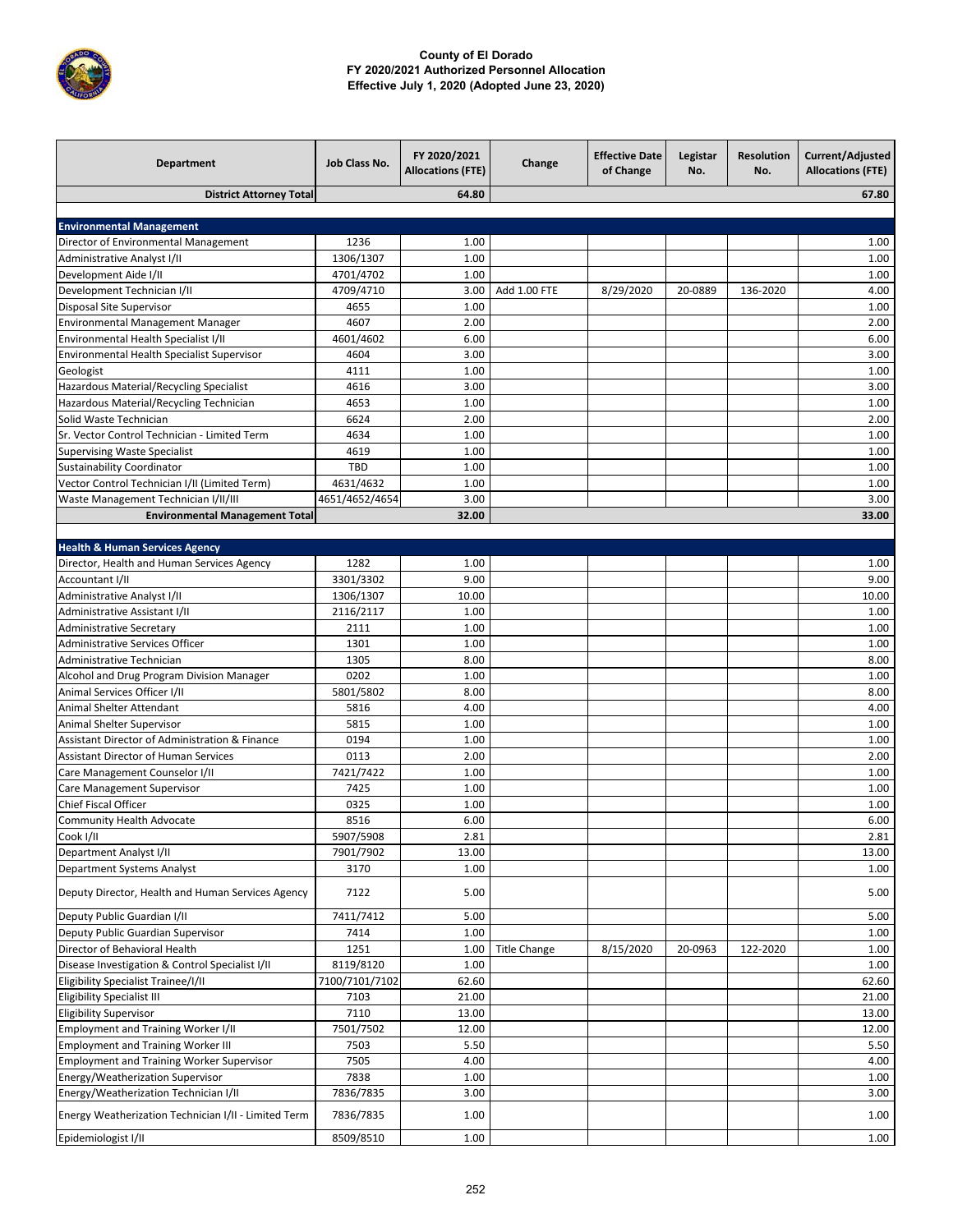

| Department                                          | Job Class No.  | FY 2020/2021<br><b>Allocations (FTE)</b> | Change              | <b>Effective Date</b><br>of Change | Legistar<br>No. | <b>Resolution</b><br>No. | Current/Adjusted<br><b>Allocations (FTE)</b> |
|-----------------------------------------------------|----------------|------------------------------------------|---------------------|------------------------------------|-----------------|--------------------------|----------------------------------------------|
| Fiscal Assistant I/II                               | 2201/2202      | 4.00                                     | Delete 1.0 FTE      | 10/10/2020                         | 20-1269         | 149-2020                 | 3.00                                         |
| <b>Fiscal Services Supervisor</b>                   | 2205           | 1.00                                     |                     |                                    |                 |                          | 1.00                                         |
| <b>Fiscal Technician</b>                            | 2203           | 15.00                                    | Add 1.0 FTE         | 10/10/2020                         | 20-1269         | 149-2020                 | 16.00                                        |
| <b>Food Services Aide</b>                           | 7825           | 1.75                                     |                     |                                    |                 |                          | 1.75                                         |
| <b>Food Services Supervisor</b>                     | 7824           | 1.00                                     |                     |                                    |                 |                          | 1.00                                         |
| <b>Health Educator</b>                              | 8501           | 12.00                                    | <b>Title Change</b> | 7/18/2020                          | 20-0847         | 112-2020                 | 12.00                                        |
| Health Program Manager                              | 1509           | 1.00                                     |                     |                                    |                 |                          | 1.00                                         |
| <b>Health Program Specialist</b>                    | 8215           | 9.00                                     |                     |                                    |                 |                          | 9.00                                         |
| Housing Program Coordinator                         | 7307           | 2.00                                     |                     |                                    |                 |                          | 2.00                                         |
| Housing Program Specialist I/II                     | 7305/7306      | 1.00                                     |                     |                                    |                 |                          | 1.00                                         |
| Housing Program Specialist I/II - Limited Term      | 7305/7306      | 1.00                                     |                     |                                    |                 |                          | 1.00                                         |
| IHSS Public Authority Registry/Training Specialist  | 1902           | 2.00                                     |                     |                                    |                 |                          | 2.00                                         |
| Information Technology Department Coordinator       | 3176           | 1.00                                     |                     |                                    |                 |                          | 1.00                                         |
| <b>Information Technology Department Specialist</b> | 3175           | 1.00                                     |                     |                                    |                 |                          | 1.00                                         |
| Legal Clerk III                                     | 2423           | 1.00                                     |                     |                                    |                 |                          | 1.00                                         |
| <b>Manager of Animal Services</b>                   | 0106           | 1.00                                     |                     |                                    |                 |                          | 1.00                                         |
| Manager of Mental Health Programs                   | 0226           | 3.00                                     |                     |                                    |                 |                          | 3.00                                         |
| <b>Mealsite Coordinator</b>                         | 7831           | 6.62                                     |                     |                                    |                 |                          | 6.62                                         |
| Medical Office Assistant I/II                       | 2501/2502      | 10.80                                    |                     |                                    |                 |                          | 10.80                                        |
| <b>Medical Records Technician</b>                   | 8635           | 0.90                                     |                     |                                    |                 |                          | 0.90                                         |
| <b>Mental Health Aide</b>                           | 8630           | 6.25                                     |                     |                                    |                 |                          | 6.25                                         |
| <b>Mental Health Clinical Nurse</b>                 | 8123           | 1.00                                     |                     |                                    |                 |                          | 1.00                                         |
| Mental Health Clinician IA/IB/II                    | 8200/8203/8201 | 32.50                                    |                     |                                    |                 |                          | 32.50                                        |
| Mental Health Medical Director                      | 0221           | 1.00                                     |                     |                                    |                 |                          | 1.00                                         |
| Mental Health Patient's Rights Advocate             | 8621           | 0.40                                     |                     |                                    |                 |                          | 0.40                                         |
| Mental Health Program Coordinator IA/IB/II          | 8205/8204/8206 | 7.00                                     |                     |                                    |                 |                          | 7.00                                         |
| Mental Health Worker I/II                           | 8631/8632      | 20.00                                    |                     |                                    |                 |                          | 20.00                                        |
| <b>Nutrition Services Supervisor</b>                | 7819           | 1.00                                     |                     |                                    |                 |                          | 1.00                                         |
| Nutritionist                                        | 7816           | 1.20                                     |                     |                                    |                 |                          | 1.20                                         |
| Occupational/Physical Therapist                     | 8411/8405      | 3.15                                     |                     |                                    |                 |                          | 3.15                                         |
| Office Assistant I/II                               | 2101/2102      | 17.50                                    |                     |                                    |                 |                          | 17.50                                        |
| Office Services Supervisor                          | 2125           | 3.00                                     |                     |                                    |                 |                          | 3.00                                         |
| Paralegal I/II                                      | 5115/5116      | 1.00                                     |                     |                                    |                 |                          | 1.00                                         |
| Program Aide                                        | 7300           | 7.55                                     |                     |                                    |                 |                          | 7.55                                         |
| Program Assistant                                   | 7301           | 22.00                                    |                     |                                    |                 |                          | 22.00                                        |
| Program Coordinator                                 | 7302           | 4.00                                     |                     |                                    |                 |                          | 4.00                                         |
| Program Coordinator - Limited Term                  | 7302           | 1.00                                     |                     |                                    |                 |                          | 1.00                                         |
| Program Manager                                     | 7121           | 11.70                                    |                     |                                    |                 |                          | 11.70                                        |
| Program Manager - Protective Services               | 7120           | 6.00                                     |                     |                                    |                 |                          | 6.00                                         |
| Psychiatric Technician I/II                         | 8211/8212      | 3.00                                     |                     |                                    |                 |                          | 3.00                                         |
| Psychiatrist I/II                                   | 8225/8226      | $1.00\,$                                 |                     |                                    |                 |                          | $1.00\,$                                     |
| Public Health Nurse I/II                            | 8115/8116      | 15.10                                    |                     |                                    |                 |                          | 15.10                                        |
| Public Health Nurse Practitioner                    | 8110           | 1.80                                     |                     |                                    |                 |                          | 1.80                                         |
| Public Health Nurse Supervisor                      | 8118           | 4.00                                     |                     |                                    |                 |                          | 4.00                                         |
| Public Health Officer                               | 1241           | 1.00                                     |                     |                                    |                 |                          | 1.00                                         |
| Public Services Assistant                           | 2115           | 1.00                                     |                     |                                    |                 |                          | 1.00                                         |
| <b>Registered Nurse</b>                             | 8113           | 1.00                                     |                     |                                    |                 |                          | 1.00                                         |
| Secretary                                           | 2110           | 1.00                                     |                     |                                    |                 |                          | 1.00                                         |
| Senior Citizens' Attorney I/II/III                  | 5609/5610/5611 | 1.50                                     |                     |                                    |                 |                          | 1.50                                         |
| Seniors' Daycare Program Supervisor                 | 7311           | 2.00                                     |                     |                                    |                 |                          | 2.00                                         |
| Social Service Aide                                 | 7208           | 17.00                                    |                     |                                    |                 |                          | 17.00                                        |
| Social Work Clinician A/B                           | 7206/7207      | 1.00                                     |                     |                                    |                 |                          | 1.00                                         |
| Social Worker I/II                                  | 7201/7202      | 11.00                                    |                     |                                    |                 |                          | 11.00                                        |
| Social Worker III                                   | 7203           | 25.40                                    |                     |                                    |                 |                          | 25.40                                        |
| Social Worker IV                                    | 7205           | 25.80                                    |                     |                                    |                 |                          | 25.80                                        |
| Social Worker Supervisor I                          | 7211           | 4.00                                     |                     |                                    |                 |                          | 4.00                                         |
| Social Worker Supervisor II                         | 7212           | 9.00                                     |                     |                                    |                 |                          | 9.00                                         |
| Sr. Accountant                                      | 3303           | 1.00                                     |                     |                                    |                 |                          | 1.00                                         |
| Sr. Administrative Analyst                          | 1308           | 1.00                                     |                     |                                    |                 |                          | 1.00                                         |
| Sr. Animal Services Officer                         | 5803           | 1.00                                     |                     |                                    |                 |                          | 1.00                                         |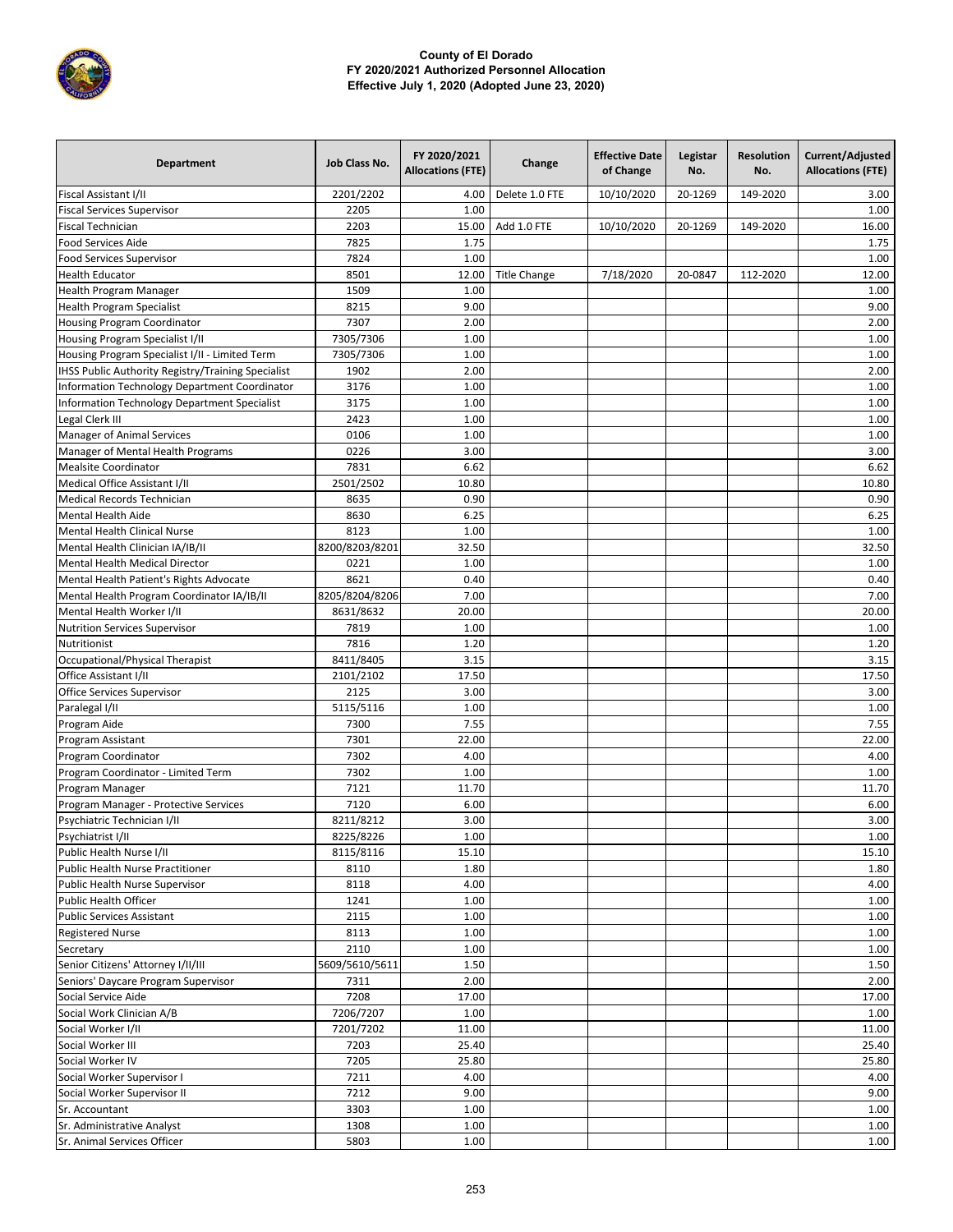

| Sr. Department Analyst<br>7903<br>4.00<br>4.00<br>Sr. Fiscal Assistant<br>2204<br>1.00<br>1.00<br>2104<br>22.00<br>Sr. Office Assistant<br>22.00<br>7402<br>1.00<br>1.00<br>Sr. Veterans Service Representative<br>6.00<br><b>Supervising Accountant/Auditor</b><br>3306<br>6.00<br>5810<br>2.00<br>2.00<br><b>Supervising Animal Control Officer</b><br>8505<br>4.00<br>4.00<br>Supervising Health Education Coordinator<br>8412<br>0.80<br>0.80<br>Supervising Occupational/Physical Therapist<br><b>System Support Analyst</b><br>7109<br>3.00<br>3.00<br>7109<br>System Support Analyst - Limited Term<br>1.00<br>1.00<br>2133<br>3.00<br><b>System Support Assistant</b><br>3.00<br>Veterans Service Officer<br>1267<br>1.00<br>1.00<br>7403/7404<br>3.00<br>Veterans Services Representative I/II<br>3.00<br><b>Health &amp; Human Services Agency Total</b><br>614.63<br>614.63<br><b>Human Resources/Risk Management</b><br><b>Human Resources</b><br>Director of Human Resources<br>0231<br>1.00<br>1.00<br>Administrative Technician<br>1305<br>1.00<br>1.00<br><b>Assistant Director of Human Resources</b><br>0143<br>1.00<br>1.00<br>Assistant Director of Human Resources - Limited<br>0143<br>0.50<br>0.50<br>Term<br>Human Resources Analyst I/II<br>1401/1402<br>4.00<br>4.00<br>1406<br>7.00<br>7.00<br>Human Resources Technician<br>1403<br>Add 1.0 FTE<br>Principal Human Resources Analyst<br>2.00<br>10/10/2020<br>20-1269<br>149-2020<br>3.00<br>Sr. Human Resources Analyst<br>1404<br>1.00<br>1.00<br>2104<br>0.50<br>0.50<br>Sr. Office Assistant<br><b>Division Total</b><br>18.00<br>19.00<br><b>Division Total</b><br><b>Risk Management</b><br><b>Risk Manager</b><br>0253<br>1.00<br>1.00<br>1501/1502<br>Risk Analyst I/II<br>2.00<br>2.00<br><b>Risk Technician</b><br>1.00<br>1.00<br>1506<br>2104<br>0.50<br>0.50<br>Sr. Office Assistant<br>4.50<br><b>Division Total</b><br>4.50<br><b>Division Total</b><br>22.50<br>23.50<br>Human Resources/Risk Management Total<br><b>Information Technologies</b><br>Director of Information Technologies<br>0206<br>1.00<br>1.00<br>3129/3130<br>9.00<br>9.00<br><b>Applications Analyst I/II</b><br><b>Applications Analyst III</b><br>3149<br>1.00<br>1.00<br>0207<br>1.00<br>1.00<br>Assistant Director of Information Technologies<br><b>Business Systems Analyst I/II</b><br>3147/3148<br>3.00<br>3.00<br>Chief Information Security Officer<br>3101<br>1.00<br>1.00<br>Deputy Director of Information Technologies<br>0235<br>Delete 2.00 FTE<br>8/20/2020<br>20-0966<br>117-2020<br>2.00<br>Information Technology Analyst I/II-Network Design<br>3115/3116<br>1.00<br>1.00<br>& Administration<br>Information Technology Analyst III-Network Design &<br>1.00<br>3142<br>1.00<br>Administration<br>Information Technology Analyst I/II-Server Design &<br>3124/3125<br>5.00<br>5.00<br>Administration<br>Information Technology Analyst III-Server Design &<br>3145<br>1.00<br>1.00<br>Administration<br>Information Technology Customer Support Specialist<br>3191/3192<br>Delete 1.00 FTE<br>7/18/2020<br>20-0767<br>111-2020<br>5.00<br>6.00<br>1/11<br>Information Technology Customer Support Specialist<br>3193<br>3.00<br>3.00<br>Ш<br>Information Technology Specialist I/II-Server<br>3157/3158<br>1.00<br>1.00<br>Administration<br>Information Technology Project Manager<br>1.00<br>3137<br>1.00 | <b>Department</b> | Job Class No. | FY 2020/2021<br><b>Allocations (FTE)</b> | Change | <b>Effective Date</b><br>of Change | Legistar<br>No. | <b>Resolution</b><br>No. | Current/Adjusted<br><b>Allocations (FTE)</b> |
|---------------------------------------------------------------------------------------------------------------------------------------------------------------------------------------------------------------------------------------------------------------------------------------------------------------------------------------------------------------------------------------------------------------------------------------------------------------------------------------------------------------------------------------------------------------------------------------------------------------------------------------------------------------------------------------------------------------------------------------------------------------------------------------------------------------------------------------------------------------------------------------------------------------------------------------------------------------------------------------------------------------------------------------------------------------------------------------------------------------------------------------------------------------------------------------------------------------------------------------------------------------------------------------------------------------------------------------------------------------------------------------------------------------------------------------------------------------------------------------------------------------------------------------------------------------------------------------------------------------------------------------------------------------------------------------------------------------------------------------------------------------------------------------------------------------------------------------------------------------------------------------------------------------------------------------------------------------------------------------------------------------------------------------------------------------------------------------------------------------------------------------------------------------------------------------------------------------------------------------------------------------------------------------------------------------------------------------------------------------------------------------------------------------------------------------------------------------------------------------------------------------------------------------------------------------------------------------------------------------------------------------------------------------------------------------------------------------------------------------------------------------------------------------------------------------------------------------------------------------------------------------------------------------------------------------------------------------------------------------------------------------------------------------------------------------------------------------------------------------------------------------------------------------------------------------------------------------------------------------------------------------------------------------------------------------------------------------------------------------------------------------------------|-------------------|---------------|------------------------------------------|--------|------------------------------------|-----------------|--------------------------|----------------------------------------------|
|                                                                                                                                                                                                                                                                                                                                                                                                                                                                                                                                                                                                                                                                                                                                                                                                                                                                                                                                                                                                                                                                                                                                                                                                                                                                                                                                                                                                                                                                                                                                                                                                                                                                                                                                                                                                                                                                                                                                                                                                                                                                                                                                                                                                                                                                                                                                                                                                                                                                                                                                                                                                                                                                                                                                                                                                                                                                                                                                                                                                                                                                                                                                                                                                                                                                                                                                                                                                   |                   |               |                                          |        |                                    |                 |                          |                                              |
|                                                                                                                                                                                                                                                                                                                                                                                                                                                                                                                                                                                                                                                                                                                                                                                                                                                                                                                                                                                                                                                                                                                                                                                                                                                                                                                                                                                                                                                                                                                                                                                                                                                                                                                                                                                                                                                                                                                                                                                                                                                                                                                                                                                                                                                                                                                                                                                                                                                                                                                                                                                                                                                                                                                                                                                                                                                                                                                                                                                                                                                                                                                                                                                                                                                                                                                                                                                                   |                   |               |                                          |        |                                    |                 |                          |                                              |
|                                                                                                                                                                                                                                                                                                                                                                                                                                                                                                                                                                                                                                                                                                                                                                                                                                                                                                                                                                                                                                                                                                                                                                                                                                                                                                                                                                                                                                                                                                                                                                                                                                                                                                                                                                                                                                                                                                                                                                                                                                                                                                                                                                                                                                                                                                                                                                                                                                                                                                                                                                                                                                                                                                                                                                                                                                                                                                                                                                                                                                                                                                                                                                                                                                                                                                                                                                                                   |                   |               |                                          |        |                                    |                 |                          |                                              |
|                                                                                                                                                                                                                                                                                                                                                                                                                                                                                                                                                                                                                                                                                                                                                                                                                                                                                                                                                                                                                                                                                                                                                                                                                                                                                                                                                                                                                                                                                                                                                                                                                                                                                                                                                                                                                                                                                                                                                                                                                                                                                                                                                                                                                                                                                                                                                                                                                                                                                                                                                                                                                                                                                                                                                                                                                                                                                                                                                                                                                                                                                                                                                                                                                                                                                                                                                                                                   |                   |               |                                          |        |                                    |                 |                          |                                              |
|                                                                                                                                                                                                                                                                                                                                                                                                                                                                                                                                                                                                                                                                                                                                                                                                                                                                                                                                                                                                                                                                                                                                                                                                                                                                                                                                                                                                                                                                                                                                                                                                                                                                                                                                                                                                                                                                                                                                                                                                                                                                                                                                                                                                                                                                                                                                                                                                                                                                                                                                                                                                                                                                                                                                                                                                                                                                                                                                                                                                                                                                                                                                                                                                                                                                                                                                                                                                   |                   |               |                                          |        |                                    |                 |                          |                                              |
|                                                                                                                                                                                                                                                                                                                                                                                                                                                                                                                                                                                                                                                                                                                                                                                                                                                                                                                                                                                                                                                                                                                                                                                                                                                                                                                                                                                                                                                                                                                                                                                                                                                                                                                                                                                                                                                                                                                                                                                                                                                                                                                                                                                                                                                                                                                                                                                                                                                                                                                                                                                                                                                                                                                                                                                                                                                                                                                                                                                                                                                                                                                                                                                                                                                                                                                                                                                                   |                   |               |                                          |        |                                    |                 |                          |                                              |
|                                                                                                                                                                                                                                                                                                                                                                                                                                                                                                                                                                                                                                                                                                                                                                                                                                                                                                                                                                                                                                                                                                                                                                                                                                                                                                                                                                                                                                                                                                                                                                                                                                                                                                                                                                                                                                                                                                                                                                                                                                                                                                                                                                                                                                                                                                                                                                                                                                                                                                                                                                                                                                                                                                                                                                                                                                                                                                                                                                                                                                                                                                                                                                                                                                                                                                                                                                                                   |                   |               |                                          |        |                                    |                 |                          |                                              |
|                                                                                                                                                                                                                                                                                                                                                                                                                                                                                                                                                                                                                                                                                                                                                                                                                                                                                                                                                                                                                                                                                                                                                                                                                                                                                                                                                                                                                                                                                                                                                                                                                                                                                                                                                                                                                                                                                                                                                                                                                                                                                                                                                                                                                                                                                                                                                                                                                                                                                                                                                                                                                                                                                                                                                                                                                                                                                                                                                                                                                                                                                                                                                                                                                                                                                                                                                                                                   |                   |               |                                          |        |                                    |                 |                          |                                              |
|                                                                                                                                                                                                                                                                                                                                                                                                                                                                                                                                                                                                                                                                                                                                                                                                                                                                                                                                                                                                                                                                                                                                                                                                                                                                                                                                                                                                                                                                                                                                                                                                                                                                                                                                                                                                                                                                                                                                                                                                                                                                                                                                                                                                                                                                                                                                                                                                                                                                                                                                                                                                                                                                                                                                                                                                                                                                                                                                                                                                                                                                                                                                                                                                                                                                                                                                                                                                   |                   |               |                                          |        |                                    |                 |                          |                                              |
|                                                                                                                                                                                                                                                                                                                                                                                                                                                                                                                                                                                                                                                                                                                                                                                                                                                                                                                                                                                                                                                                                                                                                                                                                                                                                                                                                                                                                                                                                                                                                                                                                                                                                                                                                                                                                                                                                                                                                                                                                                                                                                                                                                                                                                                                                                                                                                                                                                                                                                                                                                                                                                                                                                                                                                                                                                                                                                                                                                                                                                                                                                                                                                                                                                                                                                                                                                                                   |                   |               |                                          |        |                                    |                 |                          |                                              |
|                                                                                                                                                                                                                                                                                                                                                                                                                                                                                                                                                                                                                                                                                                                                                                                                                                                                                                                                                                                                                                                                                                                                                                                                                                                                                                                                                                                                                                                                                                                                                                                                                                                                                                                                                                                                                                                                                                                                                                                                                                                                                                                                                                                                                                                                                                                                                                                                                                                                                                                                                                                                                                                                                                                                                                                                                                                                                                                                                                                                                                                                                                                                                                                                                                                                                                                                                                                                   |                   |               |                                          |        |                                    |                 |                          |                                              |
|                                                                                                                                                                                                                                                                                                                                                                                                                                                                                                                                                                                                                                                                                                                                                                                                                                                                                                                                                                                                                                                                                                                                                                                                                                                                                                                                                                                                                                                                                                                                                                                                                                                                                                                                                                                                                                                                                                                                                                                                                                                                                                                                                                                                                                                                                                                                                                                                                                                                                                                                                                                                                                                                                                                                                                                                                                                                                                                                                                                                                                                                                                                                                                                                                                                                                                                                                                                                   |                   |               |                                          |        |                                    |                 |                          |                                              |
|                                                                                                                                                                                                                                                                                                                                                                                                                                                                                                                                                                                                                                                                                                                                                                                                                                                                                                                                                                                                                                                                                                                                                                                                                                                                                                                                                                                                                                                                                                                                                                                                                                                                                                                                                                                                                                                                                                                                                                                                                                                                                                                                                                                                                                                                                                                                                                                                                                                                                                                                                                                                                                                                                                                                                                                                                                                                                                                                                                                                                                                                                                                                                                                                                                                                                                                                                                                                   |                   |               |                                          |        |                                    |                 |                          |                                              |
|                                                                                                                                                                                                                                                                                                                                                                                                                                                                                                                                                                                                                                                                                                                                                                                                                                                                                                                                                                                                                                                                                                                                                                                                                                                                                                                                                                                                                                                                                                                                                                                                                                                                                                                                                                                                                                                                                                                                                                                                                                                                                                                                                                                                                                                                                                                                                                                                                                                                                                                                                                                                                                                                                                                                                                                                                                                                                                                                                                                                                                                                                                                                                                                                                                                                                                                                                                                                   |                   |               |                                          |        |                                    |                 |                          |                                              |
|                                                                                                                                                                                                                                                                                                                                                                                                                                                                                                                                                                                                                                                                                                                                                                                                                                                                                                                                                                                                                                                                                                                                                                                                                                                                                                                                                                                                                                                                                                                                                                                                                                                                                                                                                                                                                                                                                                                                                                                                                                                                                                                                                                                                                                                                                                                                                                                                                                                                                                                                                                                                                                                                                                                                                                                                                                                                                                                                                                                                                                                                                                                                                                                                                                                                                                                                                                                                   |                   |               |                                          |        |                                    |                 |                          |                                              |
|                                                                                                                                                                                                                                                                                                                                                                                                                                                                                                                                                                                                                                                                                                                                                                                                                                                                                                                                                                                                                                                                                                                                                                                                                                                                                                                                                                                                                                                                                                                                                                                                                                                                                                                                                                                                                                                                                                                                                                                                                                                                                                                                                                                                                                                                                                                                                                                                                                                                                                                                                                                                                                                                                                                                                                                                                                                                                                                                                                                                                                                                                                                                                                                                                                                                                                                                                                                                   |                   |               |                                          |        |                                    |                 |                          |                                              |
|                                                                                                                                                                                                                                                                                                                                                                                                                                                                                                                                                                                                                                                                                                                                                                                                                                                                                                                                                                                                                                                                                                                                                                                                                                                                                                                                                                                                                                                                                                                                                                                                                                                                                                                                                                                                                                                                                                                                                                                                                                                                                                                                                                                                                                                                                                                                                                                                                                                                                                                                                                                                                                                                                                                                                                                                                                                                                                                                                                                                                                                                                                                                                                                                                                                                                                                                                                                                   |                   |               |                                          |        |                                    |                 |                          |                                              |
|                                                                                                                                                                                                                                                                                                                                                                                                                                                                                                                                                                                                                                                                                                                                                                                                                                                                                                                                                                                                                                                                                                                                                                                                                                                                                                                                                                                                                                                                                                                                                                                                                                                                                                                                                                                                                                                                                                                                                                                                                                                                                                                                                                                                                                                                                                                                                                                                                                                                                                                                                                                                                                                                                                                                                                                                                                                                                                                                                                                                                                                                                                                                                                                                                                                                                                                                                                                                   |                   |               |                                          |        |                                    |                 |                          |                                              |
|                                                                                                                                                                                                                                                                                                                                                                                                                                                                                                                                                                                                                                                                                                                                                                                                                                                                                                                                                                                                                                                                                                                                                                                                                                                                                                                                                                                                                                                                                                                                                                                                                                                                                                                                                                                                                                                                                                                                                                                                                                                                                                                                                                                                                                                                                                                                                                                                                                                                                                                                                                                                                                                                                                                                                                                                                                                                                                                                                                                                                                                                                                                                                                                                                                                                                                                                                                                                   |                   |               |                                          |        |                                    |                 |                          |                                              |
|                                                                                                                                                                                                                                                                                                                                                                                                                                                                                                                                                                                                                                                                                                                                                                                                                                                                                                                                                                                                                                                                                                                                                                                                                                                                                                                                                                                                                                                                                                                                                                                                                                                                                                                                                                                                                                                                                                                                                                                                                                                                                                                                                                                                                                                                                                                                                                                                                                                                                                                                                                                                                                                                                                                                                                                                                                                                                                                                                                                                                                                                                                                                                                                                                                                                                                                                                                                                   |                   |               |                                          |        |                                    |                 |                          |                                              |
|                                                                                                                                                                                                                                                                                                                                                                                                                                                                                                                                                                                                                                                                                                                                                                                                                                                                                                                                                                                                                                                                                                                                                                                                                                                                                                                                                                                                                                                                                                                                                                                                                                                                                                                                                                                                                                                                                                                                                                                                                                                                                                                                                                                                                                                                                                                                                                                                                                                                                                                                                                                                                                                                                                                                                                                                                                                                                                                                                                                                                                                                                                                                                                                                                                                                                                                                                                                                   |                   |               |                                          |        |                                    |                 |                          |                                              |
|                                                                                                                                                                                                                                                                                                                                                                                                                                                                                                                                                                                                                                                                                                                                                                                                                                                                                                                                                                                                                                                                                                                                                                                                                                                                                                                                                                                                                                                                                                                                                                                                                                                                                                                                                                                                                                                                                                                                                                                                                                                                                                                                                                                                                                                                                                                                                                                                                                                                                                                                                                                                                                                                                                                                                                                                                                                                                                                                                                                                                                                                                                                                                                                                                                                                                                                                                                                                   |                   |               |                                          |        |                                    |                 |                          |                                              |
|                                                                                                                                                                                                                                                                                                                                                                                                                                                                                                                                                                                                                                                                                                                                                                                                                                                                                                                                                                                                                                                                                                                                                                                                                                                                                                                                                                                                                                                                                                                                                                                                                                                                                                                                                                                                                                                                                                                                                                                                                                                                                                                                                                                                                                                                                                                                                                                                                                                                                                                                                                                                                                                                                                                                                                                                                                                                                                                                                                                                                                                                                                                                                                                                                                                                                                                                                                                                   |                   |               |                                          |        |                                    |                 |                          |                                              |
|                                                                                                                                                                                                                                                                                                                                                                                                                                                                                                                                                                                                                                                                                                                                                                                                                                                                                                                                                                                                                                                                                                                                                                                                                                                                                                                                                                                                                                                                                                                                                                                                                                                                                                                                                                                                                                                                                                                                                                                                                                                                                                                                                                                                                                                                                                                                                                                                                                                                                                                                                                                                                                                                                                                                                                                                                                                                                                                                                                                                                                                                                                                                                                                                                                                                                                                                                                                                   |                   |               |                                          |        |                                    |                 |                          |                                              |
|                                                                                                                                                                                                                                                                                                                                                                                                                                                                                                                                                                                                                                                                                                                                                                                                                                                                                                                                                                                                                                                                                                                                                                                                                                                                                                                                                                                                                                                                                                                                                                                                                                                                                                                                                                                                                                                                                                                                                                                                                                                                                                                                                                                                                                                                                                                                                                                                                                                                                                                                                                                                                                                                                                                                                                                                                                                                                                                                                                                                                                                                                                                                                                                                                                                                                                                                                                                                   |                   |               |                                          |        |                                    |                 |                          |                                              |
|                                                                                                                                                                                                                                                                                                                                                                                                                                                                                                                                                                                                                                                                                                                                                                                                                                                                                                                                                                                                                                                                                                                                                                                                                                                                                                                                                                                                                                                                                                                                                                                                                                                                                                                                                                                                                                                                                                                                                                                                                                                                                                                                                                                                                                                                                                                                                                                                                                                                                                                                                                                                                                                                                                                                                                                                                                                                                                                                                                                                                                                                                                                                                                                                                                                                                                                                                                                                   |                   |               |                                          |        |                                    |                 |                          |                                              |
|                                                                                                                                                                                                                                                                                                                                                                                                                                                                                                                                                                                                                                                                                                                                                                                                                                                                                                                                                                                                                                                                                                                                                                                                                                                                                                                                                                                                                                                                                                                                                                                                                                                                                                                                                                                                                                                                                                                                                                                                                                                                                                                                                                                                                                                                                                                                                                                                                                                                                                                                                                                                                                                                                                                                                                                                                                                                                                                                                                                                                                                                                                                                                                                                                                                                                                                                                                                                   |                   |               |                                          |        |                                    |                 |                          |                                              |
|                                                                                                                                                                                                                                                                                                                                                                                                                                                                                                                                                                                                                                                                                                                                                                                                                                                                                                                                                                                                                                                                                                                                                                                                                                                                                                                                                                                                                                                                                                                                                                                                                                                                                                                                                                                                                                                                                                                                                                                                                                                                                                                                                                                                                                                                                                                                                                                                                                                                                                                                                                                                                                                                                                                                                                                                                                                                                                                                                                                                                                                                                                                                                                                                                                                                                                                                                                                                   |                   |               |                                          |        |                                    |                 |                          |                                              |
|                                                                                                                                                                                                                                                                                                                                                                                                                                                                                                                                                                                                                                                                                                                                                                                                                                                                                                                                                                                                                                                                                                                                                                                                                                                                                                                                                                                                                                                                                                                                                                                                                                                                                                                                                                                                                                                                                                                                                                                                                                                                                                                                                                                                                                                                                                                                                                                                                                                                                                                                                                                                                                                                                                                                                                                                                                                                                                                                                                                                                                                                                                                                                                                                                                                                                                                                                                                                   |                   |               |                                          |        |                                    |                 |                          |                                              |
|                                                                                                                                                                                                                                                                                                                                                                                                                                                                                                                                                                                                                                                                                                                                                                                                                                                                                                                                                                                                                                                                                                                                                                                                                                                                                                                                                                                                                                                                                                                                                                                                                                                                                                                                                                                                                                                                                                                                                                                                                                                                                                                                                                                                                                                                                                                                                                                                                                                                                                                                                                                                                                                                                                                                                                                                                                                                                                                                                                                                                                                                                                                                                                                                                                                                                                                                                                                                   |                   |               |                                          |        |                                    |                 |                          |                                              |
|                                                                                                                                                                                                                                                                                                                                                                                                                                                                                                                                                                                                                                                                                                                                                                                                                                                                                                                                                                                                                                                                                                                                                                                                                                                                                                                                                                                                                                                                                                                                                                                                                                                                                                                                                                                                                                                                                                                                                                                                                                                                                                                                                                                                                                                                                                                                                                                                                                                                                                                                                                                                                                                                                                                                                                                                                                                                                                                                                                                                                                                                                                                                                                                                                                                                                                                                                                                                   |                   |               |                                          |        |                                    |                 |                          |                                              |
|                                                                                                                                                                                                                                                                                                                                                                                                                                                                                                                                                                                                                                                                                                                                                                                                                                                                                                                                                                                                                                                                                                                                                                                                                                                                                                                                                                                                                                                                                                                                                                                                                                                                                                                                                                                                                                                                                                                                                                                                                                                                                                                                                                                                                                                                                                                                                                                                                                                                                                                                                                                                                                                                                                                                                                                                                                                                                                                                                                                                                                                                                                                                                                                                                                                                                                                                                                                                   |                   |               |                                          |        |                                    |                 |                          |                                              |
|                                                                                                                                                                                                                                                                                                                                                                                                                                                                                                                                                                                                                                                                                                                                                                                                                                                                                                                                                                                                                                                                                                                                                                                                                                                                                                                                                                                                                                                                                                                                                                                                                                                                                                                                                                                                                                                                                                                                                                                                                                                                                                                                                                                                                                                                                                                                                                                                                                                                                                                                                                                                                                                                                                                                                                                                                                                                                                                                                                                                                                                                                                                                                                                                                                                                                                                                                                                                   |                   |               |                                          |        |                                    |                 |                          |                                              |
|                                                                                                                                                                                                                                                                                                                                                                                                                                                                                                                                                                                                                                                                                                                                                                                                                                                                                                                                                                                                                                                                                                                                                                                                                                                                                                                                                                                                                                                                                                                                                                                                                                                                                                                                                                                                                                                                                                                                                                                                                                                                                                                                                                                                                                                                                                                                                                                                                                                                                                                                                                                                                                                                                                                                                                                                                                                                                                                                                                                                                                                                                                                                                                                                                                                                                                                                                                                                   |                   |               |                                          |        |                                    |                 |                          |                                              |
|                                                                                                                                                                                                                                                                                                                                                                                                                                                                                                                                                                                                                                                                                                                                                                                                                                                                                                                                                                                                                                                                                                                                                                                                                                                                                                                                                                                                                                                                                                                                                                                                                                                                                                                                                                                                                                                                                                                                                                                                                                                                                                                                                                                                                                                                                                                                                                                                                                                                                                                                                                                                                                                                                                                                                                                                                                                                                                                                                                                                                                                                                                                                                                                                                                                                                                                                                                                                   |                   |               |                                          |        |                                    |                 |                          |                                              |
|                                                                                                                                                                                                                                                                                                                                                                                                                                                                                                                                                                                                                                                                                                                                                                                                                                                                                                                                                                                                                                                                                                                                                                                                                                                                                                                                                                                                                                                                                                                                                                                                                                                                                                                                                                                                                                                                                                                                                                                                                                                                                                                                                                                                                                                                                                                                                                                                                                                                                                                                                                                                                                                                                                                                                                                                                                                                                                                                                                                                                                                                                                                                                                                                                                                                                                                                                                                                   |                   |               |                                          |        |                                    |                 |                          |                                              |
|                                                                                                                                                                                                                                                                                                                                                                                                                                                                                                                                                                                                                                                                                                                                                                                                                                                                                                                                                                                                                                                                                                                                                                                                                                                                                                                                                                                                                                                                                                                                                                                                                                                                                                                                                                                                                                                                                                                                                                                                                                                                                                                                                                                                                                                                                                                                                                                                                                                                                                                                                                                                                                                                                                                                                                                                                                                                                                                                                                                                                                                                                                                                                                                                                                                                                                                                                                                                   |                   |               |                                          |        |                                    |                 |                          |                                              |
|                                                                                                                                                                                                                                                                                                                                                                                                                                                                                                                                                                                                                                                                                                                                                                                                                                                                                                                                                                                                                                                                                                                                                                                                                                                                                                                                                                                                                                                                                                                                                                                                                                                                                                                                                                                                                                                                                                                                                                                                                                                                                                                                                                                                                                                                                                                                                                                                                                                                                                                                                                                                                                                                                                                                                                                                                                                                                                                                                                                                                                                                                                                                                                                                                                                                                                                                                                                                   |                   |               |                                          |        |                                    |                 |                          |                                              |
|                                                                                                                                                                                                                                                                                                                                                                                                                                                                                                                                                                                                                                                                                                                                                                                                                                                                                                                                                                                                                                                                                                                                                                                                                                                                                                                                                                                                                                                                                                                                                                                                                                                                                                                                                                                                                                                                                                                                                                                                                                                                                                                                                                                                                                                                                                                                                                                                                                                                                                                                                                                                                                                                                                                                                                                                                                                                                                                                                                                                                                                                                                                                                                                                                                                                                                                                                                                                   |                   |               |                                          |        |                                    |                 |                          |                                              |
|                                                                                                                                                                                                                                                                                                                                                                                                                                                                                                                                                                                                                                                                                                                                                                                                                                                                                                                                                                                                                                                                                                                                                                                                                                                                                                                                                                                                                                                                                                                                                                                                                                                                                                                                                                                                                                                                                                                                                                                                                                                                                                                                                                                                                                                                                                                                                                                                                                                                                                                                                                                                                                                                                                                                                                                                                                                                                                                                                                                                                                                                                                                                                                                                                                                                                                                                                                                                   |                   |               |                                          |        |                                    |                 |                          |                                              |
|                                                                                                                                                                                                                                                                                                                                                                                                                                                                                                                                                                                                                                                                                                                                                                                                                                                                                                                                                                                                                                                                                                                                                                                                                                                                                                                                                                                                                                                                                                                                                                                                                                                                                                                                                                                                                                                                                                                                                                                                                                                                                                                                                                                                                                                                                                                                                                                                                                                                                                                                                                                                                                                                                                                                                                                                                                                                                                                                                                                                                                                                                                                                                                                                                                                                                                                                                                                                   |                   |               |                                          |        |                                    |                 |                          |                                              |
|                                                                                                                                                                                                                                                                                                                                                                                                                                                                                                                                                                                                                                                                                                                                                                                                                                                                                                                                                                                                                                                                                                                                                                                                                                                                                                                                                                                                                                                                                                                                                                                                                                                                                                                                                                                                                                                                                                                                                                                                                                                                                                                                                                                                                                                                                                                                                                                                                                                                                                                                                                                                                                                                                                                                                                                                                                                                                                                                                                                                                                                                                                                                                                                                                                                                                                                                                                                                   |                   |               |                                          |        |                                    |                 |                          |                                              |
|                                                                                                                                                                                                                                                                                                                                                                                                                                                                                                                                                                                                                                                                                                                                                                                                                                                                                                                                                                                                                                                                                                                                                                                                                                                                                                                                                                                                                                                                                                                                                                                                                                                                                                                                                                                                                                                                                                                                                                                                                                                                                                                                                                                                                                                                                                                                                                                                                                                                                                                                                                                                                                                                                                                                                                                                                                                                                                                                                                                                                                                                                                                                                                                                                                                                                                                                                                                                   |                   |               |                                          |        |                                    |                 |                          |                                              |
|                                                                                                                                                                                                                                                                                                                                                                                                                                                                                                                                                                                                                                                                                                                                                                                                                                                                                                                                                                                                                                                                                                                                                                                                                                                                                                                                                                                                                                                                                                                                                                                                                                                                                                                                                                                                                                                                                                                                                                                                                                                                                                                                                                                                                                                                                                                                                                                                                                                                                                                                                                                                                                                                                                                                                                                                                                                                                                                                                                                                                                                                                                                                                                                                                                                                                                                                                                                                   |                   |               |                                          |        |                                    |                 |                          |                                              |
|                                                                                                                                                                                                                                                                                                                                                                                                                                                                                                                                                                                                                                                                                                                                                                                                                                                                                                                                                                                                                                                                                                                                                                                                                                                                                                                                                                                                                                                                                                                                                                                                                                                                                                                                                                                                                                                                                                                                                                                                                                                                                                                                                                                                                                                                                                                                                                                                                                                                                                                                                                                                                                                                                                                                                                                                                                                                                                                                                                                                                                                                                                                                                                                                                                                                                                                                                                                                   |                   |               |                                          |        |                                    |                 |                          |                                              |
|                                                                                                                                                                                                                                                                                                                                                                                                                                                                                                                                                                                                                                                                                                                                                                                                                                                                                                                                                                                                                                                                                                                                                                                                                                                                                                                                                                                                                                                                                                                                                                                                                                                                                                                                                                                                                                                                                                                                                                                                                                                                                                                                                                                                                                                                                                                                                                                                                                                                                                                                                                                                                                                                                                                                                                                                                                                                                                                                                                                                                                                                                                                                                                                                                                                                                                                                                                                                   |                   |               |                                          |        |                                    |                 |                          |                                              |
|                                                                                                                                                                                                                                                                                                                                                                                                                                                                                                                                                                                                                                                                                                                                                                                                                                                                                                                                                                                                                                                                                                                                                                                                                                                                                                                                                                                                                                                                                                                                                                                                                                                                                                                                                                                                                                                                                                                                                                                                                                                                                                                                                                                                                                                                                                                                                                                                                                                                                                                                                                                                                                                                                                                                                                                                                                                                                                                                                                                                                                                                                                                                                                                                                                                                                                                                                                                                   |                   |               |                                          |        |                                    |                 |                          |                                              |
|                                                                                                                                                                                                                                                                                                                                                                                                                                                                                                                                                                                                                                                                                                                                                                                                                                                                                                                                                                                                                                                                                                                                                                                                                                                                                                                                                                                                                                                                                                                                                                                                                                                                                                                                                                                                                                                                                                                                                                                                                                                                                                                                                                                                                                                                                                                                                                                                                                                                                                                                                                                                                                                                                                                                                                                                                                                                                                                                                                                                                                                                                                                                                                                                                                                                                                                                                                                                   |                   |               |                                          |        |                                    |                 |                          |                                              |
|                                                                                                                                                                                                                                                                                                                                                                                                                                                                                                                                                                                                                                                                                                                                                                                                                                                                                                                                                                                                                                                                                                                                                                                                                                                                                                                                                                                                                                                                                                                                                                                                                                                                                                                                                                                                                                                                                                                                                                                                                                                                                                                                                                                                                                                                                                                                                                                                                                                                                                                                                                                                                                                                                                                                                                                                                                                                                                                                                                                                                                                                                                                                                                                                                                                                                                                                                                                                   |                   |               |                                          |        |                                    |                 |                          |                                              |
|                                                                                                                                                                                                                                                                                                                                                                                                                                                                                                                                                                                                                                                                                                                                                                                                                                                                                                                                                                                                                                                                                                                                                                                                                                                                                                                                                                                                                                                                                                                                                                                                                                                                                                                                                                                                                                                                                                                                                                                                                                                                                                                                                                                                                                                                                                                                                                                                                                                                                                                                                                                                                                                                                                                                                                                                                                                                                                                                                                                                                                                                                                                                                                                                                                                                                                                                                                                                   |                   |               |                                          |        |                                    |                 |                          |                                              |
|                                                                                                                                                                                                                                                                                                                                                                                                                                                                                                                                                                                                                                                                                                                                                                                                                                                                                                                                                                                                                                                                                                                                                                                                                                                                                                                                                                                                                                                                                                                                                                                                                                                                                                                                                                                                                                                                                                                                                                                                                                                                                                                                                                                                                                                                                                                                                                                                                                                                                                                                                                                                                                                                                                                                                                                                                                                                                                                                                                                                                                                                                                                                                                                                                                                                                                                                                                                                   |                   |               |                                          |        |                                    |                 |                          |                                              |
|                                                                                                                                                                                                                                                                                                                                                                                                                                                                                                                                                                                                                                                                                                                                                                                                                                                                                                                                                                                                                                                                                                                                                                                                                                                                                                                                                                                                                                                                                                                                                                                                                                                                                                                                                                                                                                                                                                                                                                                                                                                                                                                                                                                                                                                                                                                                                                                                                                                                                                                                                                                                                                                                                                                                                                                                                                                                                                                                                                                                                                                                                                                                                                                                                                                                                                                                                                                                   |                   |               |                                          |        |                                    |                 |                          |                                              |
|                                                                                                                                                                                                                                                                                                                                                                                                                                                                                                                                                                                                                                                                                                                                                                                                                                                                                                                                                                                                                                                                                                                                                                                                                                                                                                                                                                                                                                                                                                                                                                                                                                                                                                                                                                                                                                                                                                                                                                                                                                                                                                                                                                                                                                                                                                                                                                                                                                                                                                                                                                                                                                                                                                                                                                                                                                                                                                                                                                                                                                                                                                                                                                                                                                                                                                                                                                                                   |                   |               |                                          |        |                                    |                 |                          |                                              |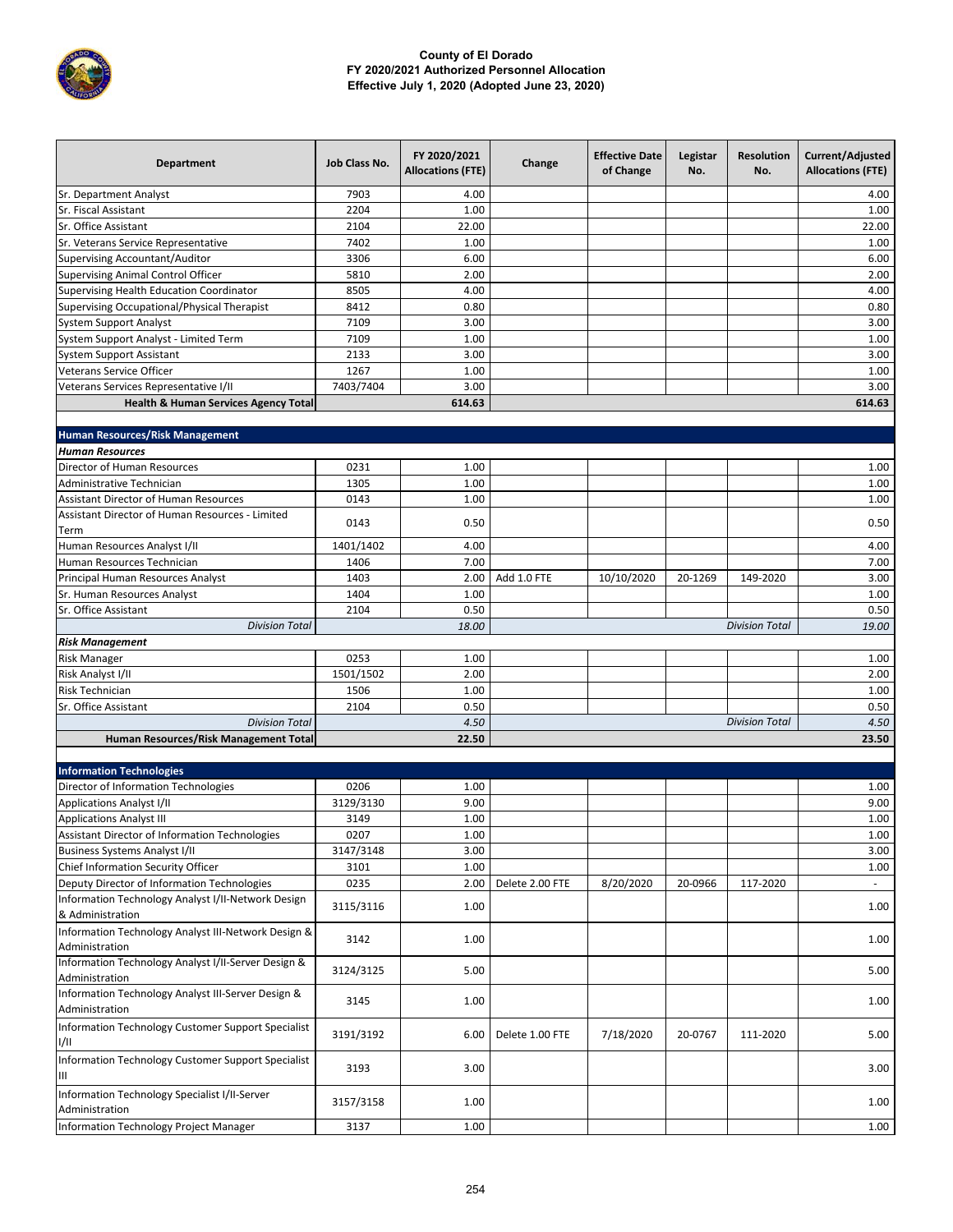

| Department                                                      | Job Class No.  | FY 2020/2021<br><b>Allocations (FTE)</b> | Change              | <b>Effective Date</b><br>of Change | Legistar<br>No. | <b>Resolution</b><br>No. | Current/Adjusted<br><b>Allocations (FTE)</b> |
|-----------------------------------------------------------------|----------------|------------------------------------------|---------------------|------------------------------------|-----------------|--------------------------|----------------------------------------------|
| Sr. Information Technology Analyst-Operating<br>Systems         | 3144           | 1.00                                     |                     |                                    |                 |                          | 1.00                                         |
| Sr. Office Assistant                                            | 2104           | 0.50                                     |                     |                                    |                 |                          | 0.50                                         |
| Storekeeper I/II                                                | 3501/3502      | 0.50                                     |                     |                                    |                 |                          | 0.50                                         |
| <b>Supervising Information Technology Analyst</b>               | 3153           | 3.00                                     |                     |                                    |                 |                          | 3.00                                         |
| Telecommunications Technician I/II                              | 3168/3169      | 1.00                                     |                     |                                    |                 |                          | 1.00                                         |
| <b>Information Technologies Total</b>                           |                | 43.00                                    |                     |                                    |                 |                          | 40.00                                        |
|                                                                 |                |                                          |                     |                                    |                 |                          |                                              |
| Library                                                         |                |                                          |                     |                                    |                 |                          |                                              |
| <b>Director of Library Services</b>                             | 1246           | 1.00                                     |                     |                                    |                 |                          | 1.00                                         |
| Administrative Analyst I/II                                     | 1306/1307      | 0.80                                     |                     |                                    |                 |                          | 0.80                                         |
| Early Childhood Literacy Specialist                             | 7607           | 4.50                                     |                     |                                    |                 |                          | 4.50                                         |
| Fiscal Assistant I/II                                           | 2201/2202      | 0.80                                     |                     |                                    |                 |                          | 0.80                                         |
| Information Technology Department Specialist                    | 3175           | 1.00                                     |                     |                                    |                 |                          | 1.00                                         |
| Librarian I/II                                                  | 7616/7617      | 2.50                                     |                     |                                    |                 |                          | 2.50                                         |
| Librarian Supervisor                                            | 7618           | 3.00                                     |                     |                                    |                 |                          | 3.00                                         |
| Library Assistant I/II                                          | 7601/7602      | 13.55                                    |                     |                                    |                 |                          | 13.55                                        |
| Library Circulation Supervisor                                  | 7621           | 1.00                                     |                     |                                    |                 |                          | 1.00                                         |
| Library Systems Technician                                      | 7608           | 1.00                                     |                     |                                    |                 |                          | 1.00                                         |
| Museum Administrator                                            | 7628           | 1.00                                     |                     |                                    |                 |                          | 1.00                                         |
| Office Assistant I/II                                           | 2101/2102      | 0.70                                     |                     |                                    |                 |                          | 0.70                                         |
| Sr. Library Assistant                                           | 7605           | 4.00                                     |                     |                                    |                 |                          | 4.00                                         |
| <b>Supervising Library Assistant</b>                            | 7611           | 1.00                                     |                     |                                    |                 |                          | 1.00                                         |
| <b>Library Total</b>                                            |                | 35.85                                    |                     |                                    |                 |                          | 35.85                                        |
|                                                                 |                |                                          |                     |                                    |                 |                          |                                              |
| <b>Planning &amp; Building</b>                                  |                |                                          |                     |                                    |                 |                          |                                              |
| Director of Planning & Building                                 | 1285           | 1.00                                     |                     |                                    |                 |                          | 1.00                                         |
| Administrative Analyst I/II                                     | 1306/1307      | 3.00                                     |                     |                                    |                 |                          | 3.00                                         |
| Administrative Assistant I/II                                   | 2116/2117      | 1.00                                     |                     |                                    |                 |                          | 1.00                                         |
| <b>Administrative Services Officer</b>                          | 1301           | 1.00                                     |                     |                                    |                 |                          | 1.00                                         |
| Administrative Technician                                       | 1305           | 4.00                                     |                     |                                    |                 |                          | 4.00                                         |
| <b>Airport Operations Supervisor</b>                            | 6504           | 1.00                                     |                     |                                    |                 |                          | 1.00                                         |
| Airport Technician I/II                                         | 6501/6502      | 1.00                                     |                     |                                    |                 |                          | 1.00                                         |
| Assistant/Associate Planner                                     | 4201/4202      | 7.00                                     |                     |                                    |                 |                          | 7.00                                         |
| Assistant Director of Planning and Building                     | 0175           | 1.00                                     |                     |                                    |                 |                          | 1.00                                         |
| <b>Building Inspection Supervisor</b>                           | 4505           | 1.00                                     | <b>Title Change</b> | 8/15/2020                          | 20-0979         | 124-2020                 | 1.00                                         |
| Building Inspector I/II/III                                     | 4501/4502/4503 | 17.00                                    |                     |                                    |                 |                          | 17.00                                        |
| Clerk of the Planning Commission                                | 2114           | 1.00                                     |                     |                                    |                 |                          | 1.00                                         |
| Code Enforcement Officer I/II                                   | 4511/4512      | 4.00                                     |                     |                                    |                 |                          | 4.00                                         |
| Code Enforcement Supervisor                                     | 4514           | 1.00                                     | <b>Title Change</b> | 7/4/2020                           | 20-0763         | 097-2020                 | 1.00                                         |
| Department Analyst I/II                                         | 7901/7902      | 2.00                                     |                     |                                    |                 |                          | 2.00                                         |
| Deputy Building Official                                        | 0249           | 1.00                                     |                     |                                    |                 |                          | 1.00                                         |
| Deputy Director of Building Services/Chief Building<br>Official | 0281           | 1.00                                     |                     |                                    |                 |                          | 1.00                                         |
| Deputy Director of Planning                                     | 0284           | 1.00                                     | Add 1.00 FTE        | 7/31/2020                          | 20-0865         | 110-2020                 | 2.00                                         |
| Development Aide I/II                                           | 4701/4702      | 2.00                                     |                     |                                    |                 |                          | 2.00                                         |
| Development Technician I/II                                     | 4709/4710      | 13.00                                    |                     |                                    |                 |                          | 13.00                                        |
| <b>Economic and Business Relations Manager</b>                  | 1314           | 1.00                                     |                     |                                    |                 |                          | 1.00                                         |
| <b>Executive Assistant</b>                                      | 2113           | 1.00                                     |                     |                                    |                 |                          | 1.00                                         |
| Office Assistant I/II                                           | 2101/2102      | 6.00                                     |                     |                                    |                 |                          | 6.00                                         |
| Office Services Supervisor                                      | 2125           | 1.00                                     |                     |                                    |                 |                          | 1.00                                         |
| <b>Planning Manager</b>                                         | 4204           | 4.00                                     | Delete 2.00 FTE     | 7/31/2020                          | 20-0865         | 110-2020                 | 2.00                                         |
| Sr. Administrative Analyst                                      | 1308           | 1.00                                     |                     |                                    |                 |                          | 1.00                                         |
| Sr. Civil Engineer                                              | 4107           | 1.00                                     |                     |                                    |                 |                          | 1.00                                         |
| Sr. Development Aide                                            | 4703           | 1.00                                     |                     |                                    |                 |                          | 1.00                                         |
| Sr. Development Technician                                      | 4711           | 2.00                                     |                     |                                    |                 |                          | 2.00                                         |
| Sr. Office Assistant                                            | 2104           | 2.00                                     |                     |                                    |                 |                          | 2.00                                         |
| Sr. Planner                                                     | 4203           | 5.00                                     |                     |                                    |                 |                          | 5.00                                         |
| Storm Water Program Coordinator                                 | 4116           | 2.00                                     |                     |                                    |                 |                          | 2.00                                         |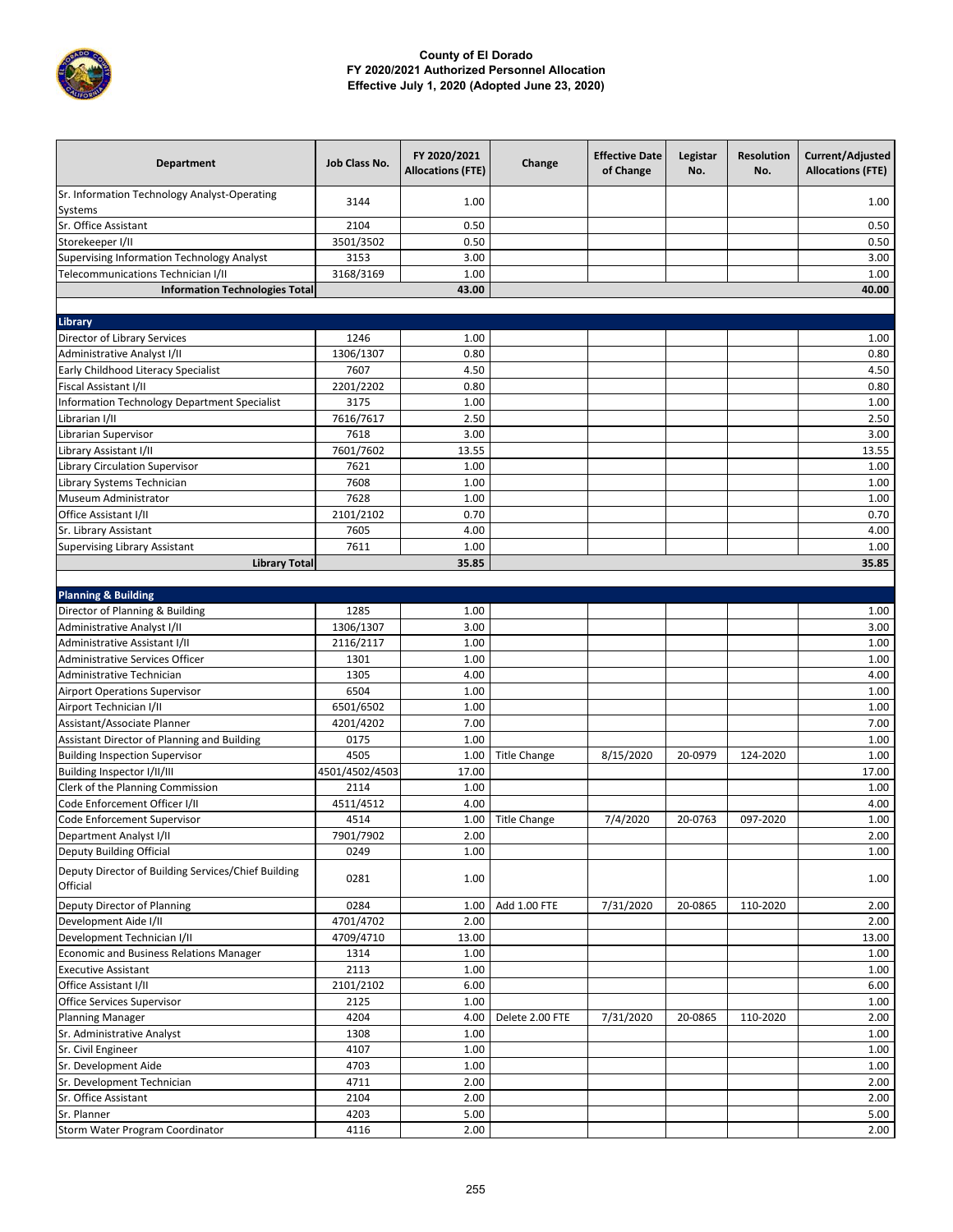

| <b>Department</b>                                                     | Job Class No.          | FY 2020/2021<br><b>Allocations (FTE)</b> | Change | <b>Effective Date</b><br>of Change | Legistar<br>No. | <b>Resolution</b><br>No. | Current/Adjusted<br><b>Allocations (FTE)</b> |
|-----------------------------------------------------------------------|------------------------|------------------------------------------|--------|------------------------------------|-----------------|--------------------------|----------------------------------------------|
| <b>Supervising Civil Engineer</b>                                     | 4106                   | 1.00                                     |        |                                    |                 |                          | 1.00                                         |
| Supervising Development Technician                                    | 4712                   | 1.00                                     |        |                                    |                 |                          | 1.00                                         |
| <b>Planning &amp; Building Total</b>                                  |                        | 93.00                                    |        |                                    |                 |                          | 92.00                                        |
|                                                                       |                        |                                          |        |                                    |                 |                          |                                              |
| Probation                                                             |                        |                                          |        |                                    |                 |                          |                                              |
| <b>Chief Probation Officer</b>                                        | 1256                   | 1.00                                     |        |                                    |                 |                          | 1.00                                         |
| Accountant I/II                                                       | 3301/3302              | 1.00                                     |        |                                    |                 |                          | 1.00                                         |
| Administrative Analyst I/II                                           | 1306/1307              | 3.00                                     |        |                                    |                 |                          | 3.00                                         |
| Administrative Secretary                                              | 2111                   | 1.00                                     |        |                                    |                 |                          | 1.00                                         |
| Administrative Services Officer                                       | 1301                   | 1.00                                     |        |                                    |                 |                          | 1.00                                         |
| Administrative Technician                                             | 1305                   | 1.00                                     |        |                                    |                 |                          | 1.00                                         |
| Assistant Deputy Chief Probation Officer                              | <b>TBD</b>             | 1.00                                     |        |                                    |                 |                          | 1.00                                         |
| <b>Chief Fiscal Officer</b>                                           | 0325                   | 1.00                                     |        |                                    |                 |                          | 1.00                                         |
| <b>Correctional Cook</b>                                              | 5905                   | 1.00                                     |        |                                    |                 |                          | 1.00                                         |
| Correctional Food Services Supervisor                                 | 5906                   | 2.00                                     |        |                                    |                 |                          | 2.00                                         |
| Deputy Chief Probation Officer                                        | 0236                   | 3.00                                     |        |                                    |                 |                          | 3.00                                         |
| Deputy Probation Officer I/II                                         | 5701/5702              | 32.00                                    |        |                                    |                 |                          | 32.00                                        |
| Deputy Probation Officer I/II - Institutions                          | 5721/5722              | 13.00                                    |        |                                    |                 |                          | 13.00                                        |
| <b>Executive Assistant</b><br>Fiscal Assistant I/II                   | 2113                   | 1.00                                     |        |                                    |                 |                          | 1.00                                         |
| <b>Fiscal Technician</b>                                              | 2201/2202<br>2203      | 1.00<br>2.00                             |        |                                    |                 |                          | 1.00<br>2.00                                 |
|                                                                       | 2411/2412              | 1.00                                     |        |                                    |                 |                          | 1.00                                         |
| Legal Office Assistant I/II<br>Legal Secretarial Services Supervisor  | 2405                   | 2.00                                     |        |                                    |                 |                          | 2.00                                         |
| Legal Secretary I/II                                                  | 2401/2402              | 5.00                                     |        |                                    |                 |                          | 5.00                                         |
| Mental Health Program Coordinator II                                  | 8206                   | 1.00                                     |        |                                    |                 |                          | 1.00                                         |
| <b>Probation Assistant</b>                                            | 5703                   | 10.00                                    |        |                                    |                 |                          | 10.00                                        |
| <b>Probation Transport Driver</b>                                     | 7117                   | 0.50                                     |        |                                    |                 |                          | 0.50                                         |
| Sr. Department Analyst                                                | 7903                   | 1.00                                     |        |                                    |                 |                          | 1.00                                         |
| Sr. Deputy Probation Officer                                          | 5705                   | 11.00                                    |        |                                    |                 |                          | 11.00                                        |
| Sr. Deputy Probation Officer - Institutions                           | 5723                   | 8.00                                     |        |                                    |                 |                          | 8.00                                         |
| Sr. Information Technology Department Coordinator                     | 3177                   | 1.00                                     |        |                                    |                 |                          | 1.00                                         |
| Sr. Legal Secretary                                                   | 2403                   | 1.50                                     |        |                                    |                 |                          | 1.50                                         |
| Superintendent                                                        | 5699                   | 1.00                                     |        |                                    |                 |                          | 1.00                                         |
| <b>Supervising Deputy Probation Officer</b>                           | 5710                   | 10.00                                    |        |                                    |                 |                          | 10.00                                        |
| Supervising Deputy Probation Officer - Institutions                   | 5725                   | 5.00                                     |        |                                    |                 |                          | 5.00                                         |
| <b>Probation Total</b>                                                |                        | 123.00                                   |        |                                    |                 |                          | 123.00                                       |
|                                                                       |                        |                                          |        |                                    |                 |                          |                                              |
| <b>Public Defender</b>                                                |                        |                                          |        |                                    |                 |                          |                                              |
| Public Defender                                                       | 1261                   | 1.00                                     |        |                                    |                 |                          | 1.00                                         |
| Assistant Public Defender                                             | 5305                   | 1.00                                     |        |                                    |                 |                          | 1.00                                         |
| Deputy Public Defender I-IV                                           | 5301/5302<br>5303/5304 | 12.00                                    |        |                                    |                 |                          | 12.00                                        |
| <b>Executive Assistant</b>                                            | 2113                   | 1.00                                     |        |                                    |                 |                          | 1.00                                         |
| <b>Investigative Assistant</b>                                        | 5607                   | 1.00                                     |        |                                    |                 |                          | 1.00                                         |
| Investigator I/II (Public Defender)                                   | 5613                   | 2.00                                     |        |                                    |                 |                          | 2.00                                         |
| Legal Secretary I/II                                                  | 2401/2402              | 3.00                                     |        |                                    |                 |                          | 3.00                                         |
| Sr. Office Assistant                                                  | 2104                   | 1.00                                     |        |                                    |                 |                          | 1.00                                         |
| Supervising Investigator (Public Defender)                            | 5614                   | 1.00                                     |        |                                    |                 |                          | 1.00                                         |
| Supervising Deputy Public Defender                                    | 5308                   | 1.00                                     |        |                                    |                 |                          | 1.00                                         |
| <b>Public Defender Total</b>                                          |                        | 24.00                                    |        |                                    |                 |                          | 24.00                                        |
|                                                                       |                        |                                          |        |                                    |                 |                          |                                              |
| <b>Recorder-Clerk</b>                                                 |                        |                                          |        |                                    |                 |                          |                                              |
| Recorder-Clerk                                                        | 1116                   | 1.00                                     |        |                                    |                 |                          | 1.00                                         |
| Assistant County Recorder-Clerk                                       | 0151                   | 1.00                                     |        |                                    |                 |                          | 1.00                                         |
| Fiscal Assistant I/II                                                 | 2201/2202              | 1.00                                     |        |                                    |                 |                          | 1.00                                         |
| Recorder Document Examiner/Indexer I/II                               | 2611/2612              | 8.00                                     |        |                                    |                 |                          | 8.00                                         |
| Recorder-Clerk Services Supervisor                                    | 2645                   | 1.00                                     |        |                                    |                 |                          | 1.00                                         |
| Sr. Recorder Document Examiner/Indexer<br><b>Recorder-Clerk Total</b> | 2613                   | 2.00<br>14.00                            |        |                                    |                 |                          | 2.00<br>14.00                                |
|                                                                       |                        |                                          |        |                                    |                 |                          |                                              |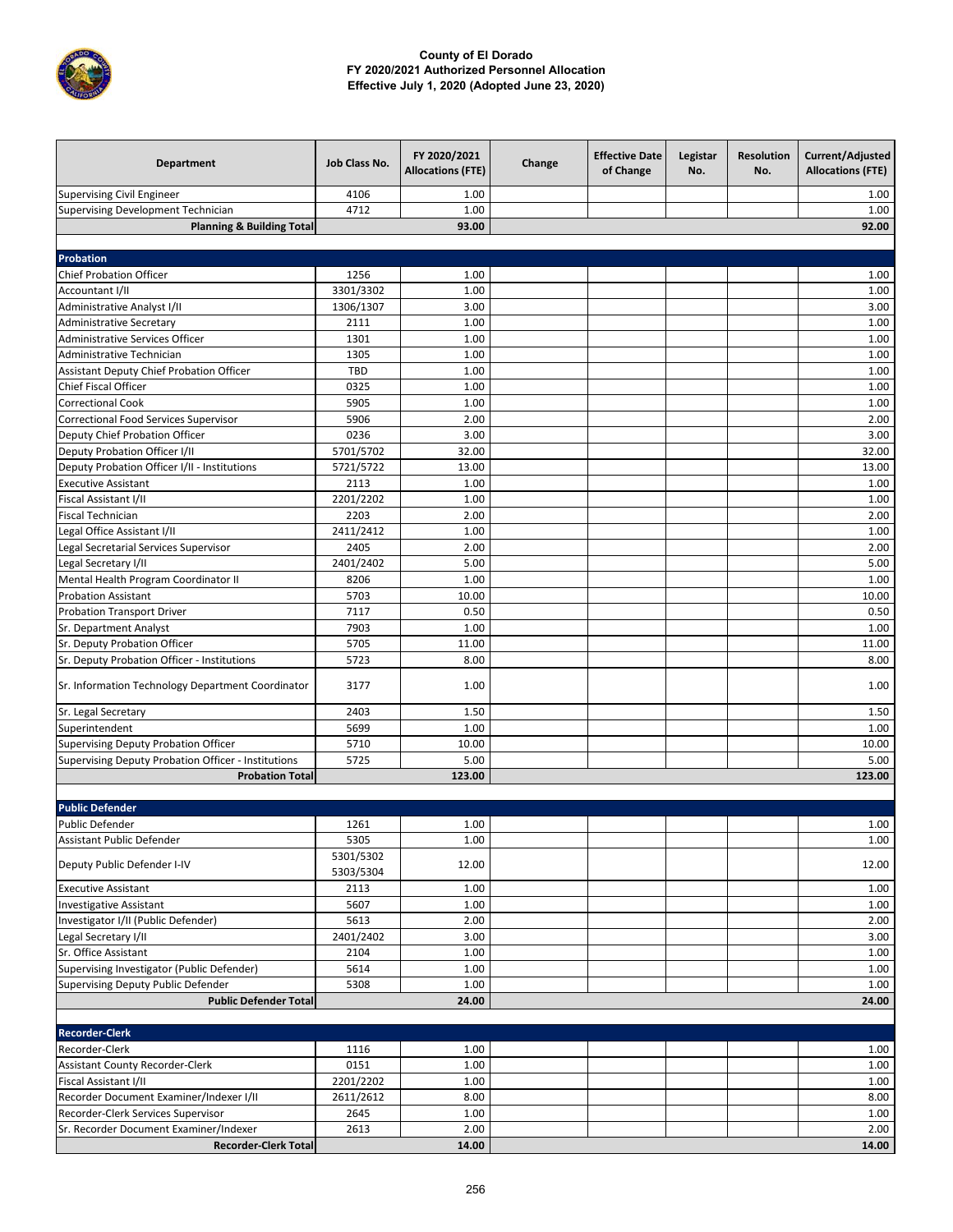

| <b>Registrar of Voters (Elections)</b><br><b>Registrar of Voters</b><br>1264<br>1.00<br>1.00<br>Administrative Technician<br>1305<br>1.00<br>1.00<br>0152<br>1.00<br>1.00<br>Assistant Registrar of Voters<br>2607/2608<br>3.00<br>3.00<br>Elections Technician I/II<br>Information Technology Department Coordinator<br>1.00<br>1.00<br>3176<br><b>Precinct Planning Specialist</b><br>9992<br>1.00<br>1.00<br>8.00<br>8.00<br><b>Registrar of Voters (Elections) Total</b><br><b>Sheriff</b><br>Sheriff/Coroner/Public Administrator<br>1126<br>1.00<br>1.00<br>1306/1307<br>1.00<br>1.00<br>Administrative Analyst I/II<br>Administrative Technician<br>2.00<br>2.00<br>1305<br>Assistant Public Administrator<br>2714<br>1.00<br>1.00<br>0325<br>1.00<br>1.00<br>Chief Fiscal Officer<br><b>Correctional Cook</b><br>5905<br>6.00<br>6.00<br>Correctional Food Services Coordinator<br>5909<br>1.00<br>1.00<br>5511<br>2.00<br>2.00<br><b>Correctional Lieutenant</b><br>3171<br>1.00<br>1.00<br>Crime Analyst<br>1.00<br>Department Analyst I/II<br>7901/7902<br>1.00<br>3170<br>5.00<br>5.00<br>Department Systems Analyst<br>5401/5402<br>138.00<br>138.00<br>Deputy Sheriff I/II<br>Deputy Sheriff I/II (Limited Term)<br>5401/5402<br>5.00<br>5.00<br><b>Detention Aide</b><br>5915<br>4.00<br>4.00<br>2113<br>1.00<br>1.00<br><b>Executive Assistant</b><br>2201/2202<br>1.00<br>1.00<br>Fiscal Assistant I/II<br>1.00<br>Human Resources Technician<br>1406<br>1.00<br>Radio Maintenance Technician<br>3814<br>2.00<br>2.00<br>3.00<br>Sheriff's Captain<br>5420<br>3.00<br>Sheriff's Records/Property Manager<br>2707<br>7/18/2020<br>1.00<br>1.00<br><b>Title Change</b><br>20-0847<br>112-2020<br><b>Sheriff's Communication Manager</b><br>1.00<br>3809<br>1.00<br>Sheriff's Correctional Officer I/II<br>5501/5502<br>85.00<br>85.00<br>5510<br>11.00<br>11.00<br>Sheriff's Correctional Sergeant<br>Sheriff's Fiscal Technician<br>2711<br>3.00<br>3.00<br>Sheriff's Lieutenant<br>5415<br>7.00<br>7.00<br>1.00<br>Sheriff's Records Supervisor<br>2706<br>1.00<br>Sheriff's Security Officer<br>5512<br>10.00<br>10.00<br>Sheriff's Sergeant<br>26.00<br>5410<br>26.00<br>Sheriff's Property/Evidence Technician<br>5925<br>3.00<br>3.00<br>1.00<br>$1.00\,$<br>Sheriff's Property/Evidence Technician Supervisor<br>5928<br>Sheriff's Public Safety Dispatcher I/II<br>3801/3802<br>9/12/2020<br>20-1010<br>137-2020<br>17.00<br>17.00<br><b>Title Change</b><br>Sheriff's Public Safety Dispatch Manager<br><b>Title Change</b><br>7/18/2020<br>20-0847<br>112-2020<br>1.00<br>3804<br>1.00<br>Sheriff's Public Safety Dispatcher Supervisor<br>3806<br>9/12/2020<br>137-2020<br>4.00<br>4.00<br><b>Title Change</b><br>20-1010<br>Sheriff's Sr. Public Safety Dispatcher<br>3803<br>9/12/2020<br>20-1010<br>1.00<br>1.00<br><b>Title Change</b><br>137-2020<br>Sheriff's Technician I/II<br>2716/2717<br>34.00<br>34.00<br>Sheriff's Technology Manager<br>3178<br>1.00<br>1.00<br>Sheriff's Training Coordinator<br>2709<br>1.00<br>1.00<br>1.00<br>Sr. Administrative Analyst<br>1308<br>1.00<br>Sr. Sheriff's Technician<br>2718<br>5.00<br>5.00<br>Undersheriff<br>0271<br>1.00<br>1.00<br><b>Sheriff Total</b><br>392.00<br>392.00<br><b>Surveyor</b><br>1131<br>1.00<br>1.00<br>Surveyor<br>4115<br>1.00<br>1.00<br>Assistant in Land Surveying<br>0124<br>1.00<br>1.00<br>Deputy Surveyor<br>Development Aide I/II<br>4701/4702<br>1.00<br>1.00<br>Geographic Information Systems Analyst I/II<br>3181/3182<br>5.00<br>5.00 | <b>Department</b> | Job Class No. | FY 2020/2021<br><b>Allocations (FTE)</b> | Change | <b>Effective Date</b><br>of Change | Legistar<br>No. | <b>Resolution</b><br>No. | Current/Adjusted<br><b>Allocations (FTE)</b> |
|---------------------------------------------------------------------------------------------------------------------------------------------------------------------------------------------------------------------------------------------------------------------------------------------------------------------------------------------------------------------------------------------------------------------------------------------------------------------------------------------------------------------------------------------------------------------------------------------------------------------------------------------------------------------------------------------------------------------------------------------------------------------------------------------------------------------------------------------------------------------------------------------------------------------------------------------------------------------------------------------------------------------------------------------------------------------------------------------------------------------------------------------------------------------------------------------------------------------------------------------------------------------------------------------------------------------------------------------------------------------------------------------------------------------------------------------------------------------------------------------------------------------------------------------------------------------------------------------------------------------------------------------------------------------------------------------------------------------------------------------------------------------------------------------------------------------------------------------------------------------------------------------------------------------------------------------------------------------------------------------------------------------------------------------------------------------------------------------------------------------------------------------------------------------------------------------------------------------------------------------------------------------------------------------------------------------------------------------------------------------------------------------------------------------------------------------------------------------------------------------------------------------------------------------------------------------------------------------------------------------------------------------------------------------------------------------------------------------------------------------------------------------------------------------------------------------------------------------------------------------------------------------------------------------------------------------------------------------------------------------------------------------------------------------------------------------------------------------------------------------------------------------------------------------------------------------------------------------------------------------------------------------------------------------------------------------------------------------------------------------------------------------------------------------------------------------------------------------------------------------------------------------------------------------------------|-------------------|---------------|------------------------------------------|--------|------------------------------------|-----------------|--------------------------|----------------------------------------------|
|                                                                                                                                                                                                                                                                                                                                                                                                                                                                                                                                                                                                                                                                                                                                                                                                                                                                                                                                                                                                                                                                                                                                                                                                                                                                                                                                                                                                                                                                                                                                                                                                                                                                                                                                                                                                                                                                                                                                                                                                                                                                                                                                                                                                                                                                                                                                                                                                                                                                                                                                                                                                                                                                                                                                                                                                                                                                                                                                                                                                                                                                                                                                                                                                                                                                                                                                                                                                                                                                                                                                                         |                   |               |                                          |        |                                    |                 |                          |                                              |
|                                                                                                                                                                                                                                                                                                                                                                                                                                                                                                                                                                                                                                                                                                                                                                                                                                                                                                                                                                                                                                                                                                                                                                                                                                                                                                                                                                                                                                                                                                                                                                                                                                                                                                                                                                                                                                                                                                                                                                                                                                                                                                                                                                                                                                                                                                                                                                                                                                                                                                                                                                                                                                                                                                                                                                                                                                                                                                                                                                                                                                                                                                                                                                                                                                                                                                                                                                                                                                                                                                                                                         |                   |               |                                          |        |                                    |                 |                          |                                              |
|                                                                                                                                                                                                                                                                                                                                                                                                                                                                                                                                                                                                                                                                                                                                                                                                                                                                                                                                                                                                                                                                                                                                                                                                                                                                                                                                                                                                                                                                                                                                                                                                                                                                                                                                                                                                                                                                                                                                                                                                                                                                                                                                                                                                                                                                                                                                                                                                                                                                                                                                                                                                                                                                                                                                                                                                                                                                                                                                                                                                                                                                                                                                                                                                                                                                                                                                                                                                                                                                                                                                                         |                   |               |                                          |        |                                    |                 |                          |                                              |
|                                                                                                                                                                                                                                                                                                                                                                                                                                                                                                                                                                                                                                                                                                                                                                                                                                                                                                                                                                                                                                                                                                                                                                                                                                                                                                                                                                                                                                                                                                                                                                                                                                                                                                                                                                                                                                                                                                                                                                                                                                                                                                                                                                                                                                                                                                                                                                                                                                                                                                                                                                                                                                                                                                                                                                                                                                                                                                                                                                                                                                                                                                                                                                                                                                                                                                                                                                                                                                                                                                                                                         |                   |               |                                          |        |                                    |                 |                          |                                              |
|                                                                                                                                                                                                                                                                                                                                                                                                                                                                                                                                                                                                                                                                                                                                                                                                                                                                                                                                                                                                                                                                                                                                                                                                                                                                                                                                                                                                                                                                                                                                                                                                                                                                                                                                                                                                                                                                                                                                                                                                                                                                                                                                                                                                                                                                                                                                                                                                                                                                                                                                                                                                                                                                                                                                                                                                                                                                                                                                                                                                                                                                                                                                                                                                                                                                                                                                                                                                                                                                                                                                                         |                   |               |                                          |        |                                    |                 |                          |                                              |
|                                                                                                                                                                                                                                                                                                                                                                                                                                                                                                                                                                                                                                                                                                                                                                                                                                                                                                                                                                                                                                                                                                                                                                                                                                                                                                                                                                                                                                                                                                                                                                                                                                                                                                                                                                                                                                                                                                                                                                                                                                                                                                                                                                                                                                                                                                                                                                                                                                                                                                                                                                                                                                                                                                                                                                                                                                                                                                                                                                                                                                                                                                                                                                                                                                                                                                                                                                                                                                                                                                                                                         |                   |               |                                          |        |                                    |                 |                          |                                              |
|                                                                                                                                                                                                                                                                                                                                                                                                                                                                                                                                                                                                                                                                                                                                                                                                                                                                                                                                                                                                                                                                                                                                                                                                                                                                                                                                                                                                                                                                                                                                                                                                                                                                                                                                                                                                                                                                                                                                                                                                                                                                                                                                                                                                                                                                                                                                                                                                                                                                                                                                                                                                                                                                                                                                                                                                                                                                                                                                                                                                                                                                                                                                                                                                                                                                                                                                                                                                                                                                                                                                                         |                   |               |                                          |        |                                    |                 |                          |                                              |
|                                                                                                                                                                                                                                                                                                                                                                                                                                                                                                                                                                                                                                                                                                                                                                                                                                                                                                                                                                                                                                                                                                                                                                                                                                                                                                                                                                                                                                                                                                                                                                                                                                                                                                                                                                                                                                                                                                                                                                                                                                                                                                                                                                                                                                                                                                                                                                                                                                                                                                                                                                                                                                                                                                                                                                                                                                                                                                                                                                                                                                                                                                                                                                                                                                                                                                                                                                                                                                                                                                                                                         |                   |               |                                          |        |                                    |                 |                          |                                              |
|                                                                                                                                                                                                                                                                                                                                                                                                                                                                                                                                                                                                                                                                                                                                                                                                                                                                                                                                                                                                                                                                                                                                                                                                                                                                                                                                                                                                                                                                                                                                                                                                                                                                                                                                                                                                                                                                                                                                                                                                                                                                                                                                                                                                                                                                                                                                                                                                                                                                                                                                                                                                                                                                                                                                                                                                                                                                                                                                                                                                                                                                                                                                                                                                                                                                                                                                                                                                                                                                                                                                                         |                   |               |                                          |        |                                    |                 |                          |                                              |
|                                                                                                                                                                                                                                                                                                                                                                                                                                                                                                                                                                                                                                                                                                                                                                                                                                                                                                                                                                                                                                                                                                                                                                                                                                                                                                                                                                                                                                                                                                                                                                                                                                                                                                                                                                                                                                                                                                                                                                                                                                                                                                                                                                                                                                                                                                                                                                                                                                                                                                                                                                                                                                                                                                                                                                                                                                                                                                                                                                                                                                                                                                                                                                                                                                                                                                                                                                                                                                                                                                                                                         |                   |               |                                          |        |                                    |                 |                          |                                              |
|                                                                                                                                                                                                                                                                                                                                                                                                                                                                                                                                                                                                                                                                                                                                                                                                                                                                                                                                                                                                                                                                                                                                                                                                                                                                                                                                                                                                                                                                                                                                                                                                                                                                                                                                                                                                                                                                                                                                                                                                                                                                                                                                                                                                                                                                                                                                                                                                                                                                                                                                                                                                                                                                                                                                                                                                                                                                                                                                                                                                                                                                                                                                                                                                                                                                                                                                                                                                                                                                                                                                                         |                   |               |                                          |        |                                    |                 |                          |                                              |
|                                                                                                                                                                                                                                                                                                                                                                                                                                                                                                                                                                                                                                                                                                                                                                                                                                                                                                                                                                                                                                                                                                                                                                                                                                                                                                                                                                                                                                                                                                                                                                                                                                                                                                                                                                                                                                                                                                                                                                                                                                                                                                                                                                                                                                                                                                                                                                                                                                                                                                                                                                                                                                                                                                                                                                                                                                                                                                                                                                                                                                                                                                                                                                                                                                                                                                                                                                                                                                                                                                                                                         |                   |               |                                          |        |                                    |                 |                          |                                              |
|                                                                                                                                                                                                                                                                                                                                                                                                                                                                                                                                                                                                                                                                                                                                                                                                                                                                                                                                                                                                                                                                                                                                                                                                                                                                                                                                                                                                                                                                                                                                                                                                                                                                                                                                                                                                                                                                                                                                                                                                                                                                                                                                                                                                                                                                                                                                                                                                                                                                                                                                                                                                                                                                                                                                                                                                                                                                                                                                                                                                                                                                                                                                                                                                                                                                                                                                                                                                                                                                                                                                                         |                   |               |                                          |        |                                    |                 |                          |                                              |
|                                                                                                                                                                                                                                                                                                                                                                                                                                                                                                                                                                                                                                                                                                                                                                                                                                                                                                                                                                                                                                                                                                                                                                                                                                                                                                                                                                                                                                                                                                                                                                                                                                                                                                                                                                                                                                                                                                                                                                                                                                                                                                                                                                                                                                                                                                                                                                                                                                                                                                                                                                                                                                                                                                                                                                                                                                                                                                                                                                                                                                                                                                                                                                                                                                                                                                                                                                                                                                                                                                                                                         |                   |               |                                          |        |                                    |                 |                          |                                              |
|                                                                                                                                                                                                                                                                                                                                                                                                                                                                                                                                                                                                                                                                                                                                                                                                                                                                                                                                                                                                                                                                                                                                                                                                                                                                                                                                                                                                                                                                                                                                                                                                                                                                                                                                                                                                                                                                                                                                                                                                                                                                                                                                                                                                                                                                                                                                                                                                                                                                                                                                                                                                                                                                                                                                                                                                                                                                                                                                                                                                                                                                                                                                                                                                                                                                                                                                                                                                                                                                                                                                                         |                   |               |                                          |        |                                    |                 |                          |                                              |
|                                                                                                                                                                                                                                                                                                                                                                                                                                                                                                                                                                                                                                                                                                                                                                                                                                                                                                                                                                                                                                                                                                                                                                                                                                                                                                                                                                                                                                                                                                                                                                                                                                                                                                                                                                                                                                                                                                                                                                                                                                                                                                                                                                                                                                                                                                                                                                                                                                                                                                                                                                                                                                                                                                                                                                                                                                                                                                                                                                                                                                                                                                                                                                                                                                                                                                                                                                                                                                                                                                                                                         |                   |               |                                          |        |                                    |                 |                          |                                              |
|                                                                                                                                                                                                                                                                                                                                                                                                                                                                                                                                                                                                                                                                                                                                                                                                                                                                                                                                                                                                                                                                                                                                                                                                                                                                                                                                                                                                                                                                                                                                                                                                                                                                                                                                                                                                                                                                                                                                                                                                                                                                                                                                                                                                                                                                                                                                                                                                                                                                                                                                                                                                                                                                                                                                                                                                                                                                                                                                                                                                                                                                                                                                                                                                                                                                                                                                                                                                                                                                                                                                                         |                   |               |                                          |        |                                    |                 |                          |                                              |
|                                                                                                                                                                                                                                                                                                                                                                                                                                                                                                                                                                                                                                                                                                                                                                                                                                                                                                                                                                                                                                                                                                                                                                                                                                                                                                                                                                                                                                                                                                                                                                                                                                                                                                                                                                                                                                                                                                                                                                                                                                                                                                                                                                                                                                                                                                                                                                                                                                                                                                                                                                                                                                                                                                                                                                                                                                                                                                                                                                                                                                                                                                                                                                                                                                                                                                                                                                                                                                                                                                                                                         |                   |               |                                          |        |                                    |                 |                          |                                              |
|                                                                                                                                                                                                                                                                                                                                                                                                                                                                                                                                                                                                                                                                                                                                                                                                                                                                                                                                                                                                                                                                                                                                                                                                                                                                                                                                                                                                                                                                                                                                                                                                                                                                                                                                                                                                                                                                                                                                                                                                                                                                                                                                                                                                                                                                                                                                                                                                                                                                                                                                                                                                                                                                                                                                                                                                                                                                                                                                                                                                                                                                                                                                                                                                                                                                                                                                                                                                                                                                                                                                                         |                   |               |                                          |        |                                    |                 |                          |                                              |
|                                                                                                                                                                                                                                                                                                                                                                                                                                                                                                                                                                                                                                                                                                                                                                                                                                                                                                                                                                                                                                                                                                                                                                                                                                                                                                                                                                                                                                                                                                                                                                                                                                                                                                                                                                                                                                                                                                                                                                                                                                                                                                                                                                                                                                                                                                                                                                                                                                                                                                                                                                                                                                                                                                                                                                                                                                                                                                                                                                                                                                                                                                                                                                                                                                                                                                                                                                                                                                                                                                                                                         |                   |               |                                          |        |                                    |                 |                          |                                              |
|                                                                                                                                                                                                                                                                                                                                                                                                                                                                                                                                                                                                                                                                                                                                                                                                                                                                                                                                                                                                                                                                                                                                                                                                                                                                                                                                                                                                                                                                                                                                                                                                                                                                                                                                                                                                                                                                                                                                                                                                                                                                                                                                                                                                                                                                                                                                                                                                                                                                                                                                                                                                                                                                                                                                                                                                                                                                                                                                                                                                                                                                                                                                                                                                                                                                                                                                                                                                                                                                                                                                                         |                   |               |                                          |        |                                    |                 |                          |                                              |
|                                                                                                                                                                                                                                                                                                                                                                                                                                                                                                                                                                                                                                                                                                                                                                                                                                                                                                                                                                                                                                                                                                                                                                                                                                                                                                                                                                                                                                                                                                                                                                                                                                                                                                                                                                                                                                                                                                                                                                                                                                                                                                                                                                                                                                                                                                                                                                                                                                                                                                                                                                                                                                                                                                                                                                                                                                                                                                                                                                                                                                                                                                                                                                                                                                                                                                                                                                                                                                                                                                                                                         |                   |               |                                          |        |                                    |                 |                          |                                              |
|                                                                                                                                                                                                                                                                                                                                                                                                                                                                                                                                                                                                                                                                                                                                                                                                                                                                                                                                                                                                                                                                                                                                                                                                                                                                                                                                                                                                                                                                                                                                                                                                                                                                                                                                                                                                                                                                                                                                                                                                                                                                                                                                                                                                                                                                                                                                                                                                                                                                                                                                                                                                                                                                                                                                                                                                                                                                                                                                                                                                                                                                                                                                                                                                                                                                                                                                                                                                                                                                                                                                                         |                   |               |                                          |        |                                    |                 |                          |                                              |
|                                                                                                                                                                                                                                                                                                                                                                                                                                                                                                                                                                                                                                                                                                                                                                                                                                                                                                                                                                                                                                                                                                                                                                                                                                                                                                                                                                                                                                                                                                                                                                                                                                                                                                                                                                                                                                                                                                                                                                                                                                                                                                                                                                                                                                                                                                                                                                                                                                                                                                                                                                                                                                                                                                                                                                                                                                                                                                                                                                                                                                                                                                                                                                                                                                                                                                                                                                                                                                                                                                                                                         |                   |               |                                          |        |                                    |                 |                          |                                              |
|                                                                                                                                                                                                                                                                                                                                                                                                                                                                                                                                                                                                                                                                                                                                                                                                                                                                                                                                                                                                                                                                                                                                                                                                                                                                                                                                                                                                                                                                                                                                                                                                                                                                                                                                                                                                                                                                                                                                                                                                                                                                                                                                                                                                                                                                                                                                                                                                                                                                                                                                                                                                                                                                                                                                                                                                                                                                                                                                                                                                                                                                                                                                                                                                                                                                                                                                                                                                                                                                                                                                                         |                   |               |                                          |        |                                    |                 |                          |                                              |
|                                                                                                                                                                                                                                                                                                                                                                                                                                                                                                                                                                                                                                                                                                                                                                                                                                                                                                                                                                                                                                                                                                                                                                                                                                                                                                                                                                                                                                                                                                                                                                                                                                                                                                                                                                                                                                                                                                                                                                                                                                                                                                                                                                                                                                                                                                                                                                                                                                                                                                                                                                                                                                                                                                                                                                                                                                                                                                                                                                                                                                                                                                                                                                                                                                                                                                                                                                                                                                                                                                                                                         |                   |               |                                          |        |                                    |                 |                          |                                              |
|                                                                                                                                                                                                                                                                                                                                                                                                                                                                                                                                                                                                                                                                                                                                                                                                                                                                                                                                                                                                                                                                                                                                                                                                                                                                                                                                                                                                                                                                                                                                                                                                                                                                                                                                                                                                                                                                                                                                                                                                                                                                                                                                                                                                                                                                                                                                                                                                                                                                                                                                                                                                                                                                                                                                                                                                                                                                                                                                                                                                                                                                                                                                                                                                                                                                                                                                                                                                                                                                                                                                                         |                   |               |                                          |        |                                    |                 |                          |                                              |
|                                                                                                                                                                                                                                                                                                                                                                                                                                                                                                                                                                                                                                                                                                                                                                                                                                                                                                                                                                                                                                                                                                                                                                                                                                                                                                                                                                                                                                                                                                                                                                                                                                                                                                                                                                                                                                                                                                                                                                                                                                                                                                                                                                                                                                                                                                                                                                                                                                                                                                                                                                                                                                                                                                                                                                                                                                                                                                                                                                                                                                                                                                                                                                                                                                                                                                                                                                                                                                                                                                                                                         |                   |               |                                          |        |                                    |                 |                          |                                              |
|                                                                                                                                                                                                                                                                                                                                                                                                                                                                                                                                                                                                                                                                                                                                                                                                                                                                                                                                                                                                                                                                                                                                                                                                                                                                                                                                                                                                                                                                                                                                                                                                                                                                                                                                                                                                                                                                                                                                                                                                                                                                                                                                                                                                                                                                                                                                                                                                                                                                                                                                                                                                                                                                                                                                                                                                                                                                                                                                                                                                                                                                                                                                                                                                                                                                                                                                                                                                                                                                                                                                                         |                   |               |                                          |        |                                    |                 |                          |                                              |
|                                                                                                                                                                                                                                                                                                                                                                                                                                                                                                                                                                                                                                                                                                                                                                                                                                                                                                                                                                                                                                                                                                                                                                                                                                                                                                                                                                                                                                                                                                                                                                                                                                                                                                                                                                                                                                                                                                                                                                                                                                                                                                                                                                                                                                                                                                                                                                                                                                                                                                                                                                                                                                                                                                                                                                                                                                                                                                                                                                                                                                                                                                                                                                                                                                                                                                                                                                                                                                                                                                                                                         |                   |               |                                          |        |                                    |                 |                          |                                              |
|                                                                                                                                                                                                                                                                                                                                                                                                                                                                                                                                                                                                                                                                                                                                                                                                                                                                                                                                                                                                                                                                                                                                                                                                                                                                                                                                                                                                                                                                                                                                                                                                                                                                                                                                                                                                                                                                                                                                                                                                                                                                                                                                                                                                                                                                                                                                                                                                                                                                                                                                                                                                                                                                                                                                                                                                                                                                                                                                                                                                                                                                                                                                                                                                                                                                                                                                                                                                                                                                                                                                                         |                   |               |                                          |        |                                    |                 |                          |                                              |
|                                                                                                                                                                                                                                                                                                                                                                                                                                                                                                                                                                                                                                                                                                                                                                                                                                                                                                                                                                                                                                                                                                                                                                                                                                                                                                                                                                                                                                                                                                                                                                                                                                                                                                                                                                                                                                                                                                                                                                                                                                                                                                                                                                                                                                                                                                                                                                                                                                                                                                                                                                                                                                                                                                                                                                                                                                                                                                                                                                                                                                                                                                                                                                                                                                                                                                                                                                                                                                                                                                                                                         |                   |               |                                          |        |                                    |                 |                          |                                              |
|                                                                                                                                                                                                                                                                                                                                                                                                                                                                                                                                                                                                                                                                                                                                                                                                                                                                                                                                                                                                                                                                                                                                                                                                                                                                                                                                                                                                                                                                                                                                                                                                                                                                                                                                                                                                                                                                                                                                                                                                                                                                                                                                                                                                                                                                                                                                                                                                                                                                                                                                                                                                                                                                                                                                                                                                                                                                                                                                                                                                                                                                                                                                                                                                                                                                                                                                                                                                                                                                                                                                                         |                   |               |                                          |        |                                    |                 |                          |                                              |
|                                                                                                                                                                                                                                                                                                                                                                                                                                                                                                                                                                                                                                                                                                                                                                                                                                                                                                                                                                                                                                                                                                                                                                                                                                                                                                                                                                                                                                                                                                                                                                                                                                                                                                                                                                                                                                                                                                                                                                                                                                                                                                                                                                                                                                                                                                                                                                                                                                                                                                                                                                                                                                                                                                                                                                                                                                                                                                                                                                                                                                                                                                                                                                                                                                                                                                                                                                                                                                                                                                                                                         |                   |               |                                          |        |                                    |                 |                          |                                              |
|                                                                                                                                                                                                                                                                                                                                                                                                                                                                                                                                                                                                                                                                                                                                                                                                                                                                                                                                                                                                                                                                                                                                                                                                                                                                                                                                                                                                                                                                                                                                                                                                                                                                                                                                                                                                                                                                                                                                                                                                                                                                                                                                                                                                                                                                                                                                                                                                                                                                                                                                                                                                                                                                                                                                                                                                                                                                                                                                                                                                                                                                                                                                                                                                                                                                                                                                                                                                                                                                                                                                                         |                   |               |                                          |        |                                    |                 |                          |                                              |
|                                                                                                                                                                                                                                                                                                                                                                                                                                                                                                                                                                                                                                                                                                                                                                                                                                                                                                                                                                                                                                                                                                                                                                                                                                                                                                                                                                                                                                                                                                                                                                                                                                                                                                                                                                                                                                                                                                                                                                                                                                                                                                                                                                                                                                                                                                                                                                                                                                                                                                                                                                                                                                                                                                                                                                                                                                                                                                                                                                                                                                                                                                                                                                                                                                                                                                                                                                                                                                                                                                                                                         |                   |               |                                          |        |                                    |                 |                          |                                              |
|                                                                                                                                                                                                                                                                                                                                                                                                                                                                                                                                                                                                                                                                                                                                                                                                                                                                                                                                                                                                                                                                                                                                                                                                                                                                                                                                                                                                                                                                                                                                                                                                                                                                                                                                                                                                                                                                                                                                                                                                                                                                                                                                                                                                                                                                                                                                                                                                                                                                                                                                                                                                                                                                                                                                                                                                                                                                                                                                                                                                                                                                                                                                                                                                                                                                                                                                                                                                                                                                                                                                                         |                   |               |                                          |        |                                    |                 |                          |                                              |
|                                                                                                                                                                                                                                                                                                                                                                                                                                                                                                                                                                                                                                                                                                                                                                                                                                                                                                                                                                                                                                                                                                                                                                                                                                                                                                                                                                                                                                                                                                                                                                                                                                                                                                                                                                                                                                                                                                                                                                                                                                                                                                                                                                                                                                                                                                                                                                                                                                                                                                                                                                                                                                                                                                                                                                                                                                                                                                                                                                                                                                                                                                                                                                                                                                                                                                                                                                                                                                                                                                                                                         |                   |               |                                          |        |                                    |                 |                          |                                              |
|                                                                                                                                                                                                                                                                                                                                                                                                                                                                                                                                                                                                                                                                                                                                                                                                                                                                                                                                                                                                                                                                                                                                                                                                                                                                                                                                                                                                                                                                                                                                                                                                                                                                                                                                                                                                                                                                                                                                                                                                                                                                                                                                                                                                                                                                                                                                                                                                                                                                                                                                                                                                                                                                                                                                                                                                                                                                                                                                                                                                                                                                                                                                                                                                                                                                                                                                                                                                                                                                                                                                                         |                   |               |                                          |        |                                    |                 |                          |                                              |
|                                                                                                                                                                                                                                                                                                                                                                                                                                                                                                                                                                                                                                                                                                                                                                                                                                                                                                                                                                                                                                                                                                                                                                                                                                                                                                                                                                                                                                                                                                                                                                                                                                                                                                                                                                                                                                                                                                                                                                                                                                                                                                                                                                                                                                                                                                                                                                                                                                                                                                                                                                                                                                                                                                                                                                                                                                                                                                                                                                                                                                                                                                                                                                                                                                                                                                                                                                                                                                                                                                                                                         |                   |               |                                          |        |                                    |                 |                          |                                              |
|                                                                                                                                                                                                                                                                                                                                                                                                                                                                                                                                                                                                                                                                                                                                                                                                                                                                                                                                                                                                                                                                                                                                                                                                                                                                                                                                                                                                                                                                                                                                                                                                                                                                                                                                                                                                                                                                                                                                                                                                                                                                                                                                                                                                                                                                                                                                                                                                                                                                                                                                                                                                                                                                                                                                                                                                                                                                                                                                                                                                                                                                                                                                                                                                                                                                                                                                                                                                                                                                                                                                                         |                   |               |                                          |        |                                    |                 |                          |                                              |
|                                                                                                                                                                                                                                                                                                                                                                                                                                                                                                                                                                                                                                                                                                                                                                                                                                                                                                                                                                                                                                                                                                                                                                                                                                                                                                                                                                                                                                                                                                                                                                                                                                                                                                                                                                                                                                                                                                                                                                                                                                                                                                                                                                                                                                                                                                                                                                                                                                                                                                                                                                                                                                                                                                                                                                                                                                                                                                                                                                                                                                                                                                                                                                                                                                                                                                                                                                                                                                                                                                                                                         |                   |               |                                          |        |                                    |                 |                          |                                              |
|                                                                                                                                                                                                                                                                                                                                                                                                                                                                                                                                                                                                                                                                                                                                                                                                                                                                                                                                                                                                                                                                                                                                                                                                                                                                                                                                                                                                                                                                                                                                                                                                                                                                                                                                                                                                                                                                                                                                                                                                                                                                                                                                                                                                                                                                                                                                                                                                                                                                                                                                                                                                                                                                                                                                                                                                                                                                                                                                                                                                                                                                                                                                                                                                                                                                                                                                                                                                                                                                                                                                                         |                   |               |                                          |        |                                    |                 |                          |                                              |
|                                                                                                                                                                                                                                                                                                                                                                                                                                                                                                                                                                                                                                                                                                                                                                                                                                                                                                                                                                                                                                                                                                                                                                                                                                                                                                                                                                                                                                                                                                                                                                                                                                                                                                                                                                                                                                                                                                                                                                                                                                                                                                                                                                                                                                                                                                                                                                                                                                                                                                                                                                                                                                                                                                                                                                                                                                                                                                                                                                                                                                                                                                                                                                                                                                                                                                                                                                                                                                                                                                                                                         |                   |               |                                          |        |                                    |                 |                          |                                              |
|                                                                                                                                                                                                                                                                                                                                                                                                                                                                                                                                                                                                                                                                                                                                                                                                                                                                                                                                                                                                                                                                                                                                                                                                                                                                                                                                                                                                                                                                                                                                                                                                                                                                                                                                                                                                                                                                                                                                                                                                                                                                                                                                                                                                                                                                                                                                                                                                                                                                                                                                                                                                                                                                                                                                                                                                                                                                                                                                                                                                                                                                                                                                                                                                                                                                                                                                                                                                                                                                                                                                                         |                   |               |                                          |        |                                    |                 |                          |                                              |
|                                                                                                                                                                                                                                                                                                                                                                                                                                                                                                                                                                                                                                                                                                                                                                                                                                                                                                                                                                                                                                                                                                                                                                                                                                                                                                                                                                                                                                                                                                                                                                                                                                                                                                                                                                                                                                                                                                                                                                                                                                                                                                                                                                                                                                                                                                                                                                                                                                                                                                                                                                                                                                                                                                                                                                                                                                                                                                                                                                                                                                                                                                                                                                                                                                                                                                                                                                                                                                                                                                                                                         |                   |               |                                          |        |                                    |                 |                          |                                              |
|                                                                                                                                                                                                                                                                                                                                                                                                                                                                                                                                                                                                                                                                                                                                                                                                                                                                                                                                                                                                                                                                                                                                                                                                                                                                                                                                                                                                                                                                                                                                                                                                                                                                                                                                                                                                                                                                                                                                                                                                                                                                                                                                                                                                                                                                                                                                                                                                                                                                                                                                                                                                                                                                                                                                                                                                                                                                                                                                                                                                                                                                                                                                                                                                                                                                                                                                                                                                                                                                                                                                                         |                   |               |                                          |        |                                    |                 |                          |                                              |
|                                                                                                                                                                                                                                                                                                                                                                                                                                                                                                                                                                                                                                                                                                                                                                                                                                                                                                                                                                                                                                                                                                                                                                                                                                                                                                                                                                                                                                                                                                                                                                                                                                                                                                                                                                                                                                                                                                                                                                                                                                                                                                                                                                                                                                                                                                                                                                                                                                                                                                                                                                                                                                                                                                                                                                                                                                                                                                                                                                                                                                                                                                                                                                                                                                                                                                                                                                                                                                                                                                                                                         |                   |               |                                          |        |                                    |                 |                          |                                              |
|                                                                                                                                                                                                                                                                                                                                                                                                                                                                                                                                                                                                                                                                                                                                                                                                                                                                                                                                                                                                                                                                                                                                                                                                                                                                                                                                                                                                                                                                                                                                                                                                                                                                                                                                                                                                                                                                                                                                                                                                                                                                                                                                                                                                                                                                                                                                                                                                                                                                                                                                                                                                                                                                                                                                                                                                                                                                                                                                                                                                                                                                                                                                                                                                                                                                                                                                                                                                                                                                                                                                                         |                   |               |                                          |        |                                    |                 |                          |                                              |
|                                                                                                                                                                                                                                                                                                                                                                                                                                                                                                                                                                                                                                                                                                                                                                                                                                                                                                                                                                                                                                                                                                                                                                                                                                                                                                                                                                                                                                                                                                                                                                                                                                                                                                                                                                                                                                                                                                                                                                                                                                                                                                                                                                                                                                                                                                                                                                                                                                                                                                                                                                                                                                                                                                                                                                                                                                                                                                                                                                                                                                                                                                                                                                                                                                                                                                                                                                                                                                                                                                                                                         |                   |               |                                          |        |                                    |                 |                          |                                              |
|                                                                                                                                                                                                                                                                                                                                                                                                                                                                                                                                                                                                                                                                                                                                                                                                                                                                                                                                                                                                                                                                                                                                                                                                                                                                                                                                                                                                                                                                                                                                                                                                                                                                                                                                                                                                                                                                                                                                                                                                                                                                                                                                                                                                                                                                                                                                                                                                                                                                                                                                                                                                                                                                                                                                                                                                                                                                                                                                                                                                                                                                                                                                                                                                                                                                                                                                                                                                                                                                                                                                                         |                   |               |                                          |        |                                    |                 |                          |                                              |
|                                                                                                                                                                                                                                                                                                                                                                                                                                                                                                                                                                                                                                                                                                                                                                                                                                                                                                                                                                                                                                                                                                                                                                                                                                                                                                                                                                                                                                                                                                                                                                                                                                                                                                                                                                                                                                                                                                                                                                                                                                                                                                                                                                                                                                                                                                                                                                                                                                                                                                                                                                                                                                                                                                                                                                                                                                                                                                                                                                                                                                                                                                                                                                                                                                                                                                                                                                                                                                                                                                                                                         |                   |               |                                          |        |                                    |                 |                          |                                              |
|                                                                                                                                                                                                                                                                                                                                                                                                                                                                                                                                                                                                                                                                                                                                                                                                                                                                                                                                                                                                                                                                                                                                                                                                                                                                                                                                                                                                                                                                                                                                                                                                                                                                                                                                                                                                                                                                                                                                                                                                                                                                                                                                                                                                                                                                                                                                                                                                                                                                                                                                                                                                                                                                                                                                                                                                                                                                                                                                                                                                                                                                                                                                                                                                                                                                                                                                                                                                                                                                                                                                                         |                   |               |                                          |        |                                    |                 |                          |                                              |
|                                                                                                                                                                                                                                                                                                                                                                                                                                                                                                                                                                                                                                                                                                                                                                                                                                                                                                                                                                                                                                                                                                                                                                                                                                                                                                                                                                                                                                                                                                                                                                                                                                                                                                                                                                                                                                                                                                                                                                                                                                                                                                                                                                                                                                                                                                                                                                                                                                                                                                                                                                                                                                                                                                                                                                                                                                                                                                                                                                                                                                                                                                                                                                                                                                                                                                                                                                                                                                                                                                                                                         |                   |               |                                          |        |                                    |                 |                          |                                              |
|                                                                                                                                                                                                                                                                                                                                                                                                                                                                                                                                                                                                                                                                                                                                                                                                                                                                                                                                                                                                                                                                                                                                                                                                                                                                                                                                                                                                                                                                                                                                                                                                                                                                                                                                                                                                                                                                                                                                                                                                                                                                                                                                                                                                                                                                                                                                                                                                                                                                                                                                                                                                                                                                                                                                                                                                                                                                                                                                                                                                                                                                                                                                                                                                                                                                                                                                                                                                                                                                                                                                                         |                   |               |                                          |        |                                    |                 |                          |                                              |
|                                                                                                                                                                                                                                                                                                                                                                                                                                                                                                                                                                                                                                                                                                                                                                                                                                                                                                                                                                                                                                                                                                                                                                                                                                                                                                                                                                                                                                                                                                                                                                                                                                                                                                                                                                                                                                                                                                                                                                                                                                                                                                                                                                                                                                                                                                                                                                                                                                                                                                                                                                                                                                                                                                                                                                                                                                                                                                                                                                                                                                                                                                                                                                                                                                                                                                                                                                                                                                                                                                                                                         |                   |               |                                          |        |                                    |                 |                          |                                              |
|                                                                                                                                                                                                                                                                                                                                                                                                                                                                                                                                                                                                                                                                                                                                                                                                                                                                                                                                                                                                                                                                                                                                                                                                                                                                                                                                                                                                                                                                                                                                                                                                                                                                                                                                                                                                                                                                                                                                                                                                                                                                                                                                                                                                                                                                                                                                                                                                                                                                                                                                                                                                                                                                                                                                                                                                                                                                                                                                                                                                                                                                                                                                                                                                                                                                                                                                                                                                                                                                                                                                                         |                   |               |                                          |        |                                    |                 |                          |                                              |

Geographic Information Systems Manager 3136 1.00 1.00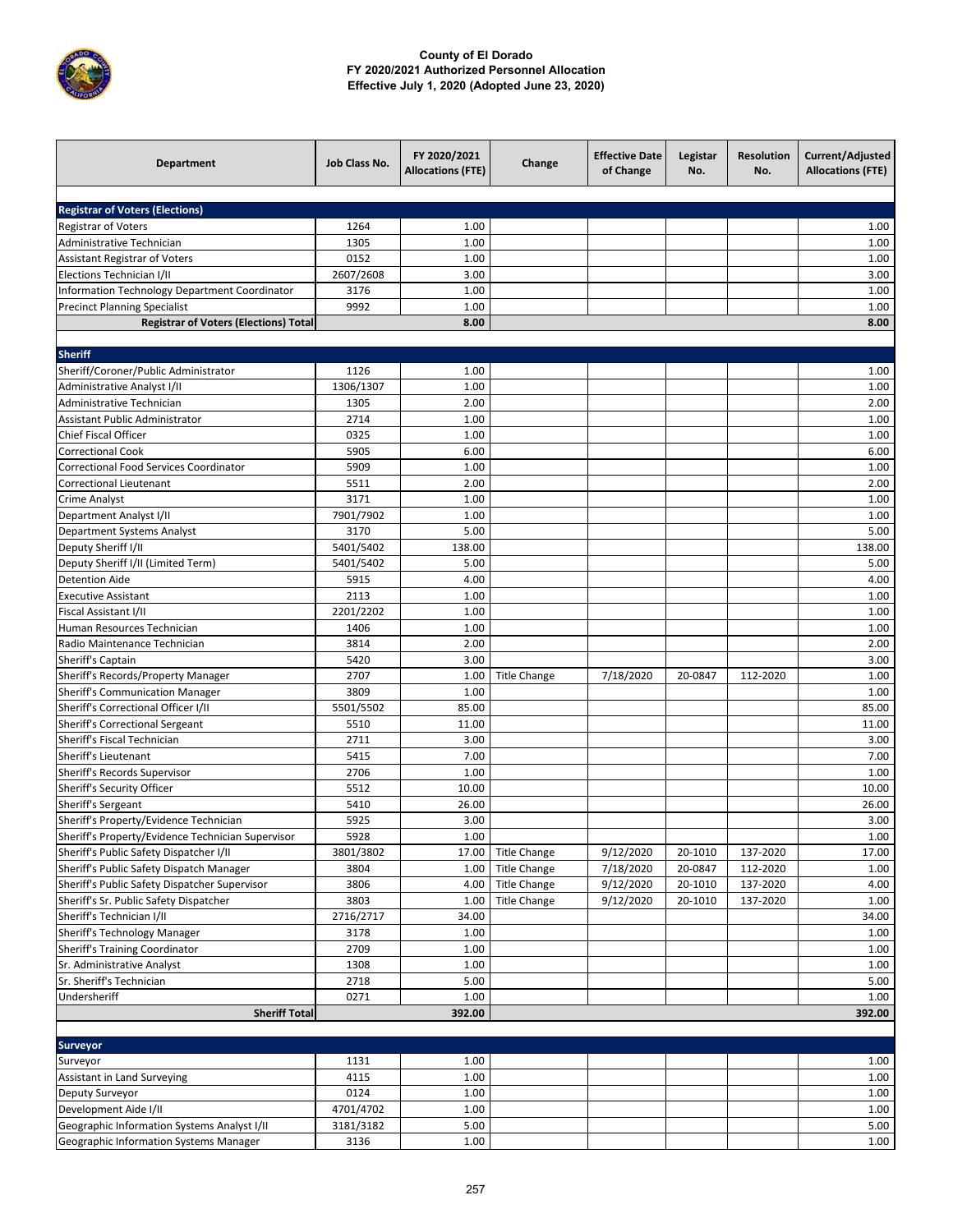

| Department                                    | Job Class No.  | FY 2020/2021<br><b>Allocations (FTE)</b> | Change              | <b>Effective Date</b><br>of Change | Legistar<br>No. | <b>Resolution</b><br>No. | Current/Adjusted<br><b>Allocations (FTE)</b> |
|-----------------------------------------------|----------------|------------------------------------------|---------------------|------------------------------------|-----------------|--------------------------|----------------------------------------------|
| Sr. Geographic Information Systems Analyst    | 3183           | 1.00                                     |                     |                                    |                 |                          | 1.00                                         |
| Survey Technician I/II                        | 4731/4732      | 1.00                                     |                     |                                    |                 |                          | 1.00                                         |
| <b>Surveyor Total</b>                         |                | 12.00                                    |                     |                                    |                 |                          | 12.00                                        |
|                                               |                |                                          |                     |                                    |                 |                          |                                              |
| <b>Transportation</b>                         |                |                                          |                     |                                    |                 |                          |                                              |
| Director of Transportation                    | 1286           | 1.00                                     |                     |                                    |                 |                          | 1.00                                         |
| Administrative Analyst I/II                   | 1306/1307      | 1.00                                     |                     |                                    |                 |                          | 1.00                                         |
| <b>Administrative Secretary</b>               | 2111           | 1.00                                     |                     |                                    |                 |                          | 1.00                                         |
| Administrative Technician                     | 1305           | 2.00                                     |                     |                                    |                 |                          | 2.00                                         |
| Administrative Technician (Limited Term)      | 1305           | 1.00                                     |                     |                                    |                 |                          | 1.00                                         |
| Assistant in Civil Engineering                | 4104           | 8.00                                     |                     |                                    |                 |                          | 8.00                                         |
| Assistant in Land Surveying                   | 4115           | 1.00                                     |                     |                                    |                 |                          | 1.00                                         |
| Associate Civil Engineer                      | 4105           | 7.00                                     |                     |                                    |                 |                          | 7.00                                         |
| <b>Associate Land Surveyor</b>                | 4110           | 1.00                                     |                     |                                    |                 |                          | 1.00                                         |
| Associate Right of Way Agent                  | 4119           | 1.00                                     |                     |                                    |                 |                          | 1.00                                         |
| <b>Bridge Maintenance Supervisor</b>          | 6114           | 1.00                                     |                     |                                    |                 |                          | 1.00                                         |
| Bridge Maintenance Worker I/II/III            | 6111/6112/6113 | 2.00                                     |                     |                                    |                 |                          | 2.00                                         |
| Department Analyst I/II                       | 7901/7902      | 4.00                                     |                     |                                    |                 |                          | 4.00                                         |
| Deputy Director Engineering                   | 0291           | 3.00                                     |                     |                                    |                 |                          | 3.00                                         |
| Deputy Director of Maintenance and Operations | 0301           | 1.00                                     |                     |                                    |                 |                          | 1.00                                         |
| <b>Equipment Maintenance Supervisor</b>       | 6203           | 2.00                                     |                     |                                    |                 |                          | 2.00                                         |
| Equipment Mechanic I/II                       | 6201/6202      | 8.00                                     |                     |                                    |                 |                          | 8.00                                         |
| <b>Equipment Mechanic III</b>                 | 6206           | 3.00                                     |                     |                                    |                 |                          | 3.00                                         |
| <b>Fleet Superintendent</b>                   | 6135           | 1.00                                     | <b>Title Change</b> | 7/18/2020                          | 20-0847         | 112-2020                 | 1.00                                         |
| Fleet Services Technician I/II                | 6300/6301      | 2.00                                     |                     |                                    |                 |                          | 2.00                                         |
| Highway Maintenance Supervisor                | 6124           | 7.00                                     |                     |                                    |                 |                          | 7.00                                         |
| Highway Maintenance Worker I/II/III           | 6121/6122/6123 | 36.00                                    |                     |                                    |                 |                          | 36.00                                        |
| Highway Maintenance Worker IV                 | 6126           | 2.00                                     |                     |                                    |                 |                          | 2.00                                         |
| Maintenance Superintendent                    | 6132           | 2.00                                     |                     |                                    |                 |                          | 2.00                                         |
| Parts Technician                              | 3511           | 1.00                                     |                     |                                    |                 |                          | 1.00                                         |
| <b>Planning Manager</b>                       | 4204           | 1.00                                     |                     |                                    |                 |                          | 1.00                                         |
| Principal Engineering Technician              | 4102           | 5.00                                     |                     |                                    |                 |                          | 5.00                                         |
| Right of Way Supervisor                       | 4122           | 1.00                                     |                     |                                    |                 |                          | 1.00                                         |
| Sr. Bridge Maintenance Worker                 | 6115           | 1.00                                     |                     |                                    |                 |                          | 1.00                                         |
| Sr. CADD Technician                           | 4719           | 3.00                                     |                     |                                    |                 |                          | 3.00                                         |
| Sr. Civil Engineer                            | 4107           | 11.00                                    |                     |                                    |                 |                          | 11.00                                        |
| Sr. Development Technician                    | 4711           | 1.00                                     |                     |                                    |                 |                          | 1.00                                         |
| Sr. Engineering Technician                    | 4718           | 9.00                                     |                     |                                    |                 |                          | 9.00                                         |
| Sr. Equipment Mechanic                        | 6204           | 2.00                                     |                     |                                    |                 |                          | 2.00                                         |
| Sr. Fleet Services Technician                 | 6303           | 1.00                                     |                     |                                    |                 |                          | 1.00                                         |
| Sr. Highway Maintenance Worker                | 6125           | 5.00                                     |                     |                                    |                 |                          | 5.00                                         |
| Sr. Planner                                   | 4203           | 1.00                                     |                     |                                    |                 |                          | 1.00                                         |
| Sr. Traffic Control Maintenance Worker        | 6105           | 1.00                                     |                     |                                    |                 |                          | 1.00                                         |
| Sr. Traffic Engineer                          | 4112           | 1.00                                     |                     |                                    |                 |                          | 1.00                                         |
| Services Operations Coordinator               | 6290           | 3.00                                     |                     |                                    |                 |                          | 3.00                                         |
| Traffic Control Maintenance Supervisor        | 6104           | 1.00                                     |                     |                                    |                 |                          | 1.00                                         |
| Traffic Control Maintenance Worker I/II/III   | 6101/6102/6103 | 5.00                                     |                     |                                    |                 |                          | 5.00                                         |
| <b>Traffic Operations Technician</b>          | 4117           | 1.00                                     |                     |                                    |                 |                          | 1.00                                         |
| <b>Traffic Superintendent</b>                 | 6137           | 1.00                                     |                     |                                    |                 |                          | 1.00                                         |
| Transportation Engineer/Traffic Engineer      | 4100/4113      | 1.00                                     |                     |                                    |                 |                          | 1.00                                         |
| <b>Transportation Planner</b>                 | 4114           | 1.00                                     |                     |                                    |                 |                          | 1.00                                         |
| <b>Transportation Total</b>                   |                | 155.00                                   |                     |                                    |                 |                          | 155.00                                       |
|                                               |                |                                          |                     |                                    |                 |                          |                                              |
| <b>Treasurer-Tax Collector</b>                |                |                                          |                     |                                    |                 |                          |                                              |
|                                               | 1136           | 1.00                                     |                     |                                    |                 |                          | 1.00                                         |
| Treasurer/Tax Collector<br>Accountant I/II    | 3301/3302      | 2.00                                     |                     |                                    |                 |                          | 2.00                                         |
| Accountant/Auditor                            | 3305           | 1.00                                     |                     |                                    |                 |                          | 1.00                                         |
| Accounting Division Manager-T/TC              | 0191           | 2.00                                     |                     |                                    |                 |                          | 2.00                                         |
|                                               |                |                                          |                     |                                    |                 |                          |                                              |

Administrative Technician 1305 1.00 1.00 Assistant Treasurer/Tax Collector 0311 1.00 1.00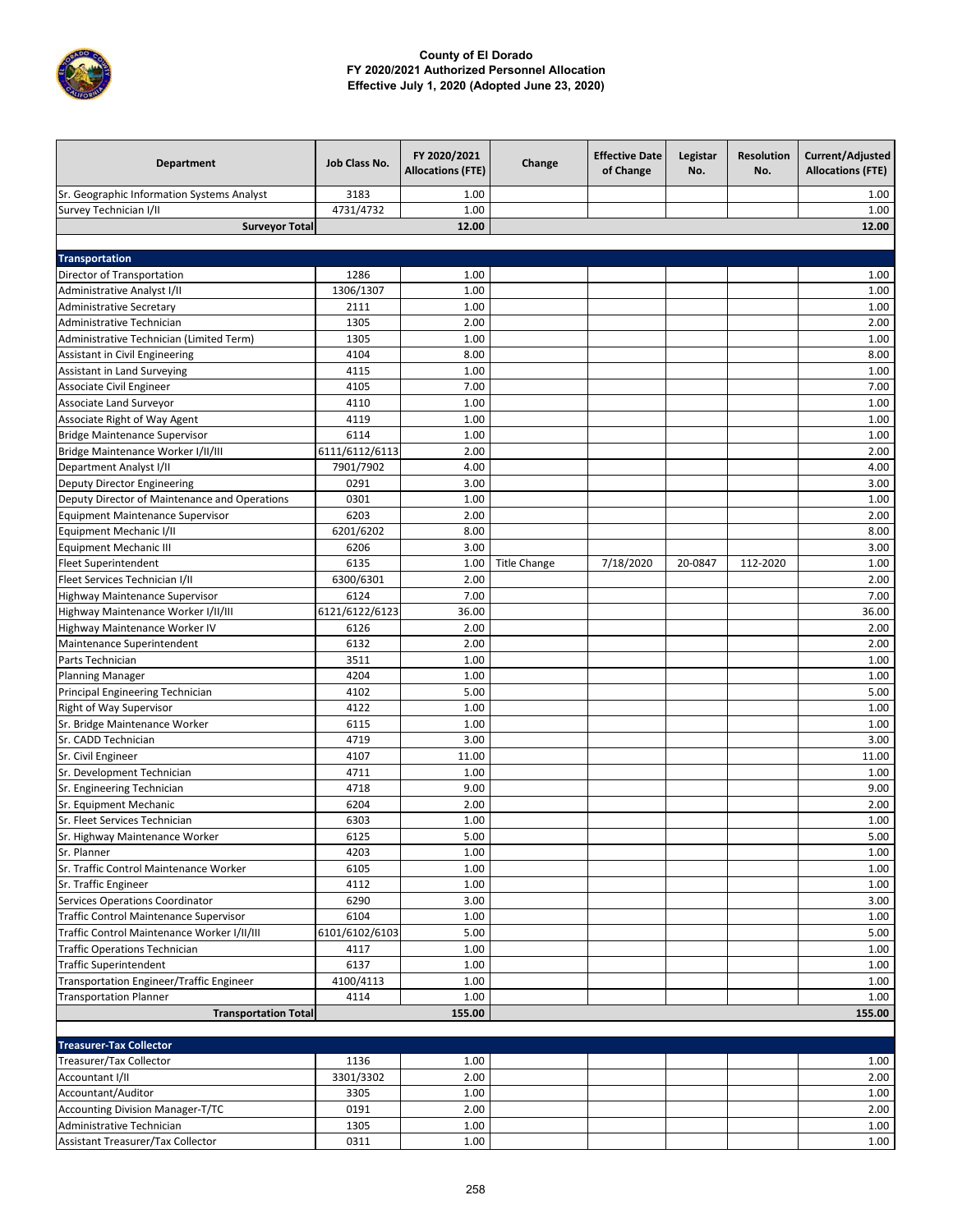

| Department                              | Job Class No.      | FY 2020/2021<br><b>Allocations (FTE)</b> | Change | <b>Effective Date</b><br>of Change | Legistar<br>No. | <b>Resolution</b><br>No. | Current/Adjusted<br><b>Allocations (FTE)</b> |
|-----------------------------------------|--------------------|------------------------------------------|--------|------------------------------------|-----------------|--------------------------|----------------------------------------------|
| <b>Fiscal Technician</b>                | 2203               | 6.00                                     |        |                                    |                 |                          | 6.00                                         |
| Revenue Recovery Officer I/II           | 3701/3702          | 1.00                                     |        |                                    |                 |                          | 1.00                                         |
| <b>Sr. Department Analyst</b>           | 7903               | 1.00                                     |        |                                    |                 |                          | 1.00                                         |
| <b>Sr. Fiscal Assistant</b>             | 2204               | 2.00                                     |        |                                    |                 |                          | 2.00                                         |
| Sr. Revenue Recovery Officer            | 3703               | 1.00                                     |        |                                    |                 |                          | 1.00                                         |
| <b>Treasury Quantitative Specialist</b> | 0314               | 1.00                                     |        |                                    |                 |                          | 1.00                                         |
| <b>Treasurer-Tax Collector Total</b>    |                    | 20.00                                    |        |                                    |                 |                          | 20.00                                        |
|                                         | <b>GRAND TOTAL</b> | 1,922.08                                 |        |                                    |                 | <b>GRAND TOTAL</b>       | 1,928.08                                     |

# **Amended Dates: 7/4/2020, 7/18/2020 , 7/31/2020, 8/1/2020, 8/15/2020, 8/29/2020, 9/14/2020, 10/10/2020**

Resolutions may be found by visiting our Board of Supervisors website at: https://eldorado.legistar.com/Legislation.aspx Ensure the correct year is selected, and then enter the Resolution number in the Search field.